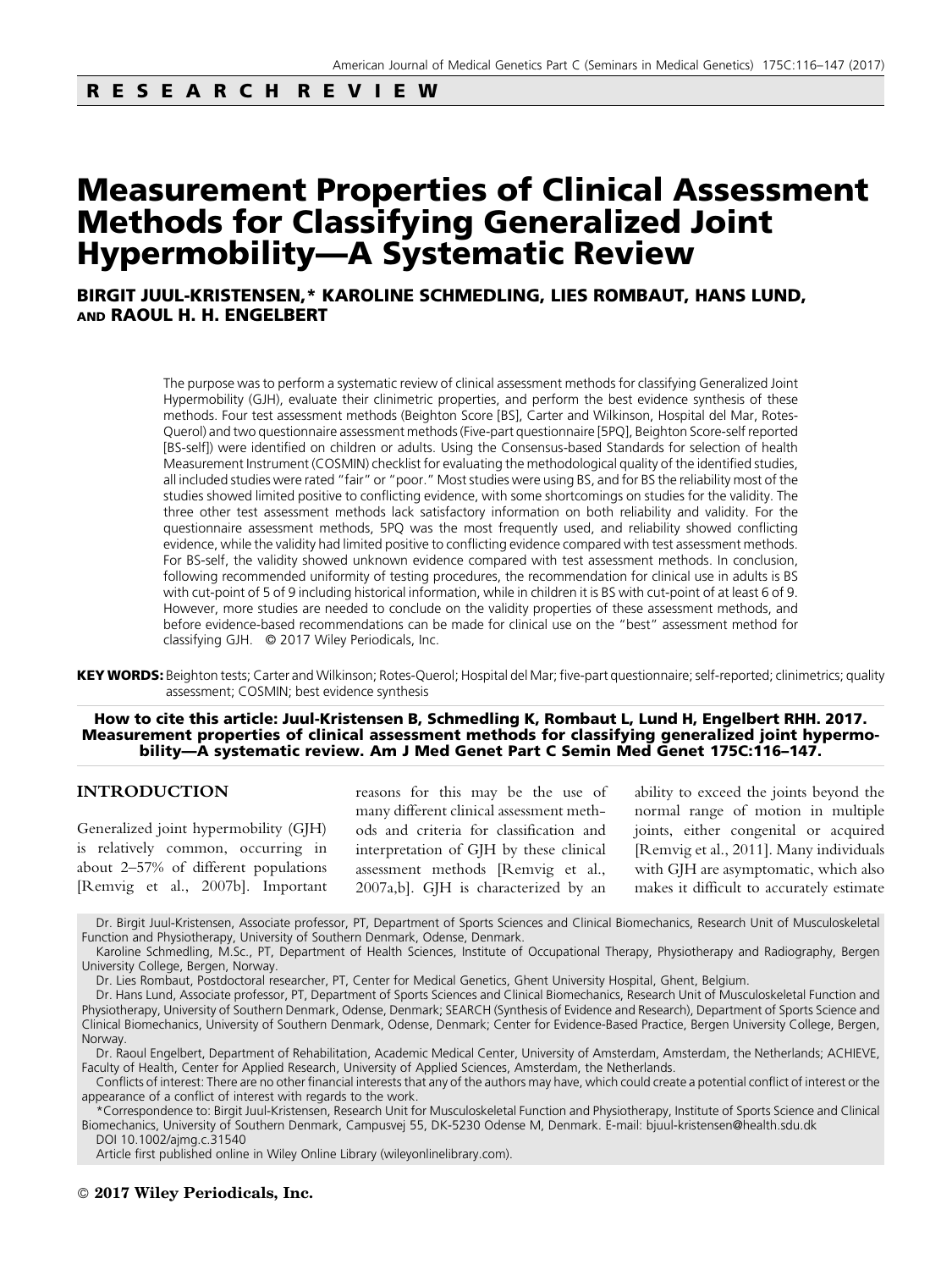the number of people with this condition, as they are not recorded in the health system.

When GJH is accompanied with symptoms, it is defined as a health-related disorder, for example, Joint Hypermobility Syndrome (JHS) or the Ehlers– Danlos Syndrome—Hypermobile Type (hEDS) with several complications as described below. The two conditions (JHS and hEDS) have very close overlap to the point of being clinically indistinguishable [Tinkle et al., 2009; Remvig et al., 2011], and in the present study it is referred to as JHS/hEDS. The condition of JHS/hEDS can be defined as an underand often misdiagnosed heritable connective tissue disorder, characterized generally by GJH, complications of joint instability, musculoskeletal pain, skin involvement, and reduced quality of life [Rombaut et al., 2010; Castori et al., 2014; Scheper et al., 2016]. Until now, JHS is diagnosed by the Brighton tests and criteria [Grahame et al., 2000], and hEDS by the Villefranche criteria [Beighton et al., 1998], both including the Beighton scoring (BS) system of nine tests for assessment of GJH [Beighton et al., 1973].

BS consists of four bilateral tests and one test including low back and lower extremities (first finger opposition, fifth finger extension, elbow extension, knee extension, and back forward bending), with scores ranging from 0 to 9. Influencing factors on BS are age, gender, ethnicity, and physical fitness [Remvig et al., 2007b; Tinkle et al., 2009]. For adults, a cut-point of 4/9 for GJH is included in the Brighton criteria for JHS [Grahame et al., 2000], while 5/9 for GJH is the criteria for hEDS in the Villefranche criteria [Beighton et al., 1998]. For children, there is no consensus on a specific cut-point for GJH, but cutpoints of 5/9, 6/9, and 7/9 have been suggested [Jansson et al., 2004]. A previous review has listed different test assessment methods of which the Beighton score [Beighton et al., 1973] was most frequently used. The review concluded that reproducibility of Beighton or similar tests is good, but there is lack of evidence for the validity

of this test assessment method [Remvig et al., 2007a].

For adults, a cut-point of 4/9 for GJH is included in the Brighton criteria for JHS, while 5/9 for GJH is the criteria for hEDS in the Villefranche criteria. For children, there is no consensus on a specific cut-point for GJH, but cut-points of 5/9, 6/9, and 7/9 have been suggested.

Further, also questionnaire assessment methods are used for classifying GJH, among which the five-part questionnaire (5PQ) [Hakim and Grahame, 2003; Mulvey et al., 2013]. The 5PQ, so far used only for adults, consists of five questions, including actual and historical information about joint hypermobility (forward bending of the back, first finger opposition, the ability to amuse friends with strange body shapes, dislocation of shoulder/knee, perception of being double-jointed). The 5PQ is claimed to have good reproducibility, in addition to satisfactory sensitivity and specificity [Hakim and Grahame, 2003]. However, clinimetric properties (reliability, different aspects of validity, and responsiveness) have not been described fully for BS, 5PQ, or other potential clinical assessment methods for classifying GJH.

Clear and valid diagnostic clinical assessment methods and criteria for classifying GJH with or without symptoms are essential, both for diagnosing JHS/hEDS and measuring treatment effects of JHS/hEDS, in children [Scheper et al., 2013] as well in adults [Palmer et al., 2014; Smith et al., 2014; Scheper et al., 2016]. In summary, there is lack of knowledge of clinimetric properties on clinical assessment methods for classifying GJH. Therefore, the purpose of this study was to perform a systematic review for identifying the clinical assessment methods for classifying GJH, to evaluate their clinimetric properties (reliability and validity), and finally to summarize the best evidence synthesis of these clinical assessment methods.

## MATERIALS AND METHODS

This systematic review followed the Preferred Reporting Items for Systematic Reviews and Meta-Analysis statement guidelines, PRISMA, [Moher et al., 2009] and used the PICOS method to present the chosen research questions: Participants (humans with GJH and healthy controls, ranging from childhood to adults), Intervention (assessment methods for evaluation and classification of GJH), Comparison (e.g., healthy control groups), Outcomes (reliability/ validity), and Study design (e.g., reliability/case control/longitudinal studies).

The overall method used in this review can be divided into four steps: (1) Compile an exhaustive list of assessment methods for GJH on the basis of an initial search (Search 1); (2) Additional search for studies including clinimetrics of the identified assessment methods from Search 1 (Search 2); (3) Critically appraisal of the methodological quality of the identified measurement properties in each study; and (4) synthesizing of the evidence as "a best evidence synthesis."

#### Selection Criteria

#### Search 1

With restrictions on the date of publication (January 01, 1965 to December 31, 2015), humans and English, the included articles had to meet the following criteria: (1) be originally published in peer-reviewed journals involving human participants; (2) include a clinical assessment method (test or questionnaire) to classify GJH; and (3) be reported in English. Studies were excluded if they: (1) contained other advanced assessment methods used as primary assessment method and not as a reference assessment; (2) were reviews, abstracts, theses, unpublished studies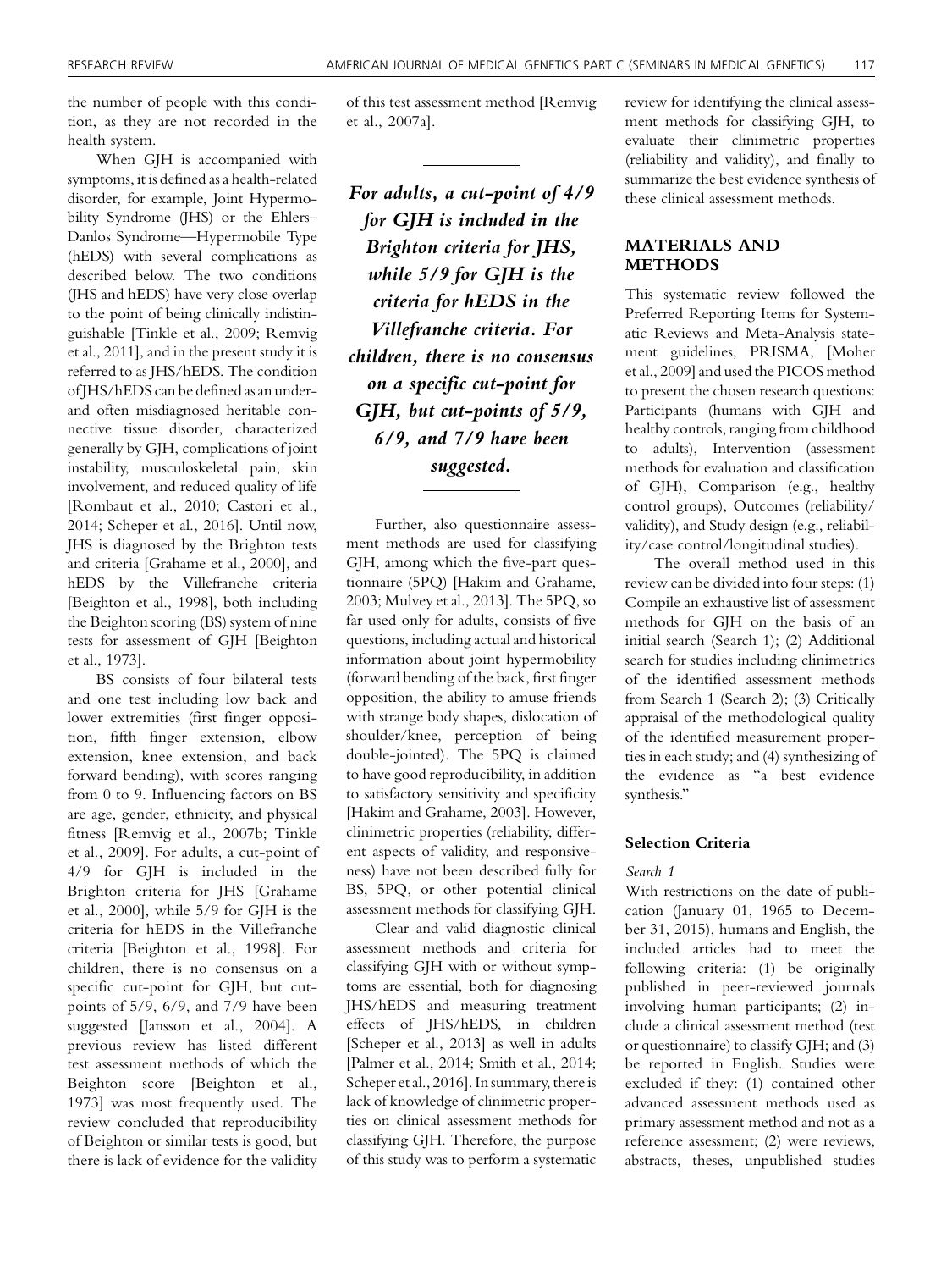("gray literature"); or (3) were animal studies.

#### Search 2

By using the names of the different assessment methods found in Search 1, Search 2 was initiated, and the articles were included if they: (1) explicitly outlined a purpose for evaluating clinimetric properties of an assessment method (test or questionnaire) for classifying GJH; and (2) included at least one of the clinimetric properties of reliability, validity, and responsiveness. To avoid confusion in relation to the terminology of clinimetric properties, this study relates to the COSMIN terminology, including reliability (reliability and measurement error), validity (criterion validity and hypotheses testing), and responsiveness [Schellingerhout et al., 2008; Mokkink et al., 2010].

#### Search Strategy and Data Sources

#### Search 1 (production of a list of clinical assessment methods)

The systematic review was performed by electronic and manual searches in CI-NAHL  $(n = 153)$ , Embase  $(n = 1,027)$ , SportDiscus  $(n = 272)$ , and MEDLINE  $(n = 833)$ . Furthermore, reference lists of relevant articles were hand-searched for additional literature, and the authors conferred with experts within the field of GJH, in order to make sure no relevant articles would be missing. In each of the four databases, the following search terms were used for the Electronic Search 1 for producing a method list: (joint\*; hypermobility; instability; laxity; general\*) AND (evaluation\*; rating\*; rate\*; questionnaire\*; test<sup>\*</sup>; scale<sup>\*</sup>; assess<sup>\*</sup>; examin<sup>\*</sup>; observ<sup>\*</sup>; diagnos\*; measure\*) NOT (fracture\*; surgical). The search terms were adjusted to the different databases where necessary. In all databases, the search fields included title, abstract, and keywords.

#### Search 2 (identifying clinimetric properties)

For the Electronic Search 2, using the same databases as described in Search 1, and with a total of six identified assessment methods at this point, a total of 24 searches were conducted; one in each database, on each assessment method. The following search terms were used, for retrieving studies with clinimetric properties on each of the six identified assessment methods: (psychometric<sup>\*</sup>; clinimetric-; reproducibility; reliability; repeatability; responsiveness; sensitivity; specificity; validity; diagnos\*; feasibility). When including the questionnaire assessment methods, the terms test<sup>\*</sup> and tool\* were left out. See PRISMA flow chart (Fig. 1) for the selection process.

## Data Extraction and Quality Assessment

Two authors (KS/BJK) independently screened the titles and abstracts, and agreed upon a final list of assessment methods to be included in the current review. If there were any disagreements, the full paper was retrieved for detailed assessment, and consensus was achieved. A third reviewer (RHE) was included if disagreement still existed. The handling of data were performed with the use of EndNoteWeb [\(https://www.myendnoteweb.com/\)](https://www.myendnoteweb.com/), for easy access and organizing of data. Screening for additional references were performed based on the retrieved articles.

Eligible studies for each of the retrieved assessment methods were evaluated by the Consensus-based Standards for the selection of health Measurement Instruments (COSMIN) checklist for evaluating the methodological quality on clinimetric properties—reliability, validity, and responsiveness [Mokkink et al., 2010]. The COSMIN checklist is currently the only recommended standardized method [Terwee et al., 2012], and has been used in several different studies of clinical test assessment methods [Larsen et al., 2014; Kroman et al., 2014]. The complete COSMIN checklist includes 12 boxes, covering internal consistency, reliability, measurement error, validity, and responsiveness. The current study used the reliability and validity domains, in particular box B—reliability (14 items), box F—hypothesis testing (10 items), and box H—criterion validity (7 items). After inclusion of studies, these were grouped based on the clinimetric property assessed, in reliability (intra-, inter-tester and test-retest) and validity (hypothesis testing or criterion validity).

No studies on the responsiveness domain were obtained.

A compiled list for the assessment of the item "minor methodological flaws" as used previously [Larsen et al., 2014] was included (no inclusion of the target population, only for reliability domain; only one trial per measurement/lack of information on repetition; no random order of investigators/measurements; no description of any training phase; inadequate description on demographic details). For the item "other important methodological flaws" an additional list was included (inadequately described/lacking of information about subject eligibility criteria; doubt regarding the site of measurement). Final scoring of the methodological quality of each items, evaluated on a four-point scoring system, (excellent, good, fair, and poor methodological quality) was based on the "worse score counts method" in the checklist [Terwee et al., 2012].

Finally, a best evidence synthesis was performed, by compiling the assessment of the methodological quality, the actual results of the included studies, the number of studies, and the total sample size, as outlined in connection to the COSMIN evaluation [Terwee et al., 2007], and as also performed in a previous study [Kroman et al., 2014]. The rating of the best evidence synthesis ranged from strong, moderate, limited, positive/negative, conflicting, or unknown. A note was made whenever a study was rated "poor" due to only one single item. In the reliability domain this mainly concerned the item "only one measurement" (in box B), as often used in clinical examinations and always in questionnaire studies; in the validity domain studies were mainly rated "poor" due to one rating based on the item "no information on the measurement properties of the comparator instrument(s)"; in addition, a note was made to studies rated "poor" due to "subject eligibility criteria inadequately described/lacking." Studies rated "poor" due to only one "poor" item were upgraded to "fair," in line with previous systematic reviews, describing the limitations of the COSMIN when used for clinical test assessment methods [Kroman et al., 2014; Larsen et al., 2014].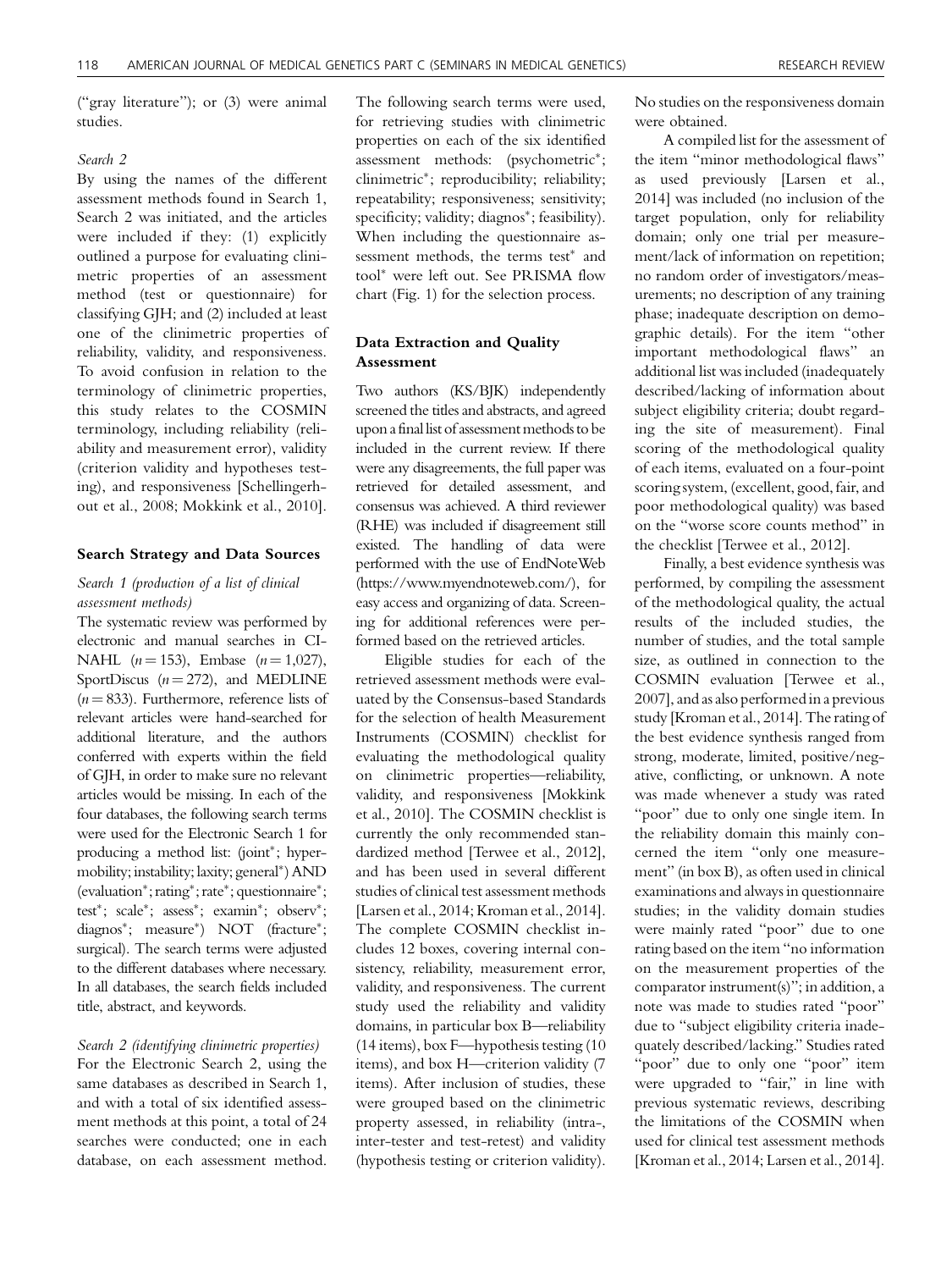

Studies with more than one "poor"-rated item were omitted from the final evidence synthesis.

## **RESULTS**

## Identification of Clinical Assessment Methods

In total 2,285 references were identified, and after removal of duplicates 1,338 references were included in the screening procedure of titles and abstracts, of which 298 full-text articles were eligible according to the inclusion criteria. In Search 1, a total of six primary clinical assessment methods for classifying GJH were identified, corresponding to four test assessment methods (BS, Carter, and Wilkinson [CW], Hospital del Mar [HdM], Rotes-Querol [RQ]), and two questionnaire assessment methods (5PQ, Beighton Score self-reported [BS-self]). In Search 2, 163

references were identified, and after removal of duplicates 33 studies were identified describing the clinimetric properties of the six clinical assessment methods (Fig. 1).

#### Clinimetric Properties

Methodological quality in relation to reliability of the four test assessment methods (BS, CW, HdM, and RQ) was evaluated from eleven studies, and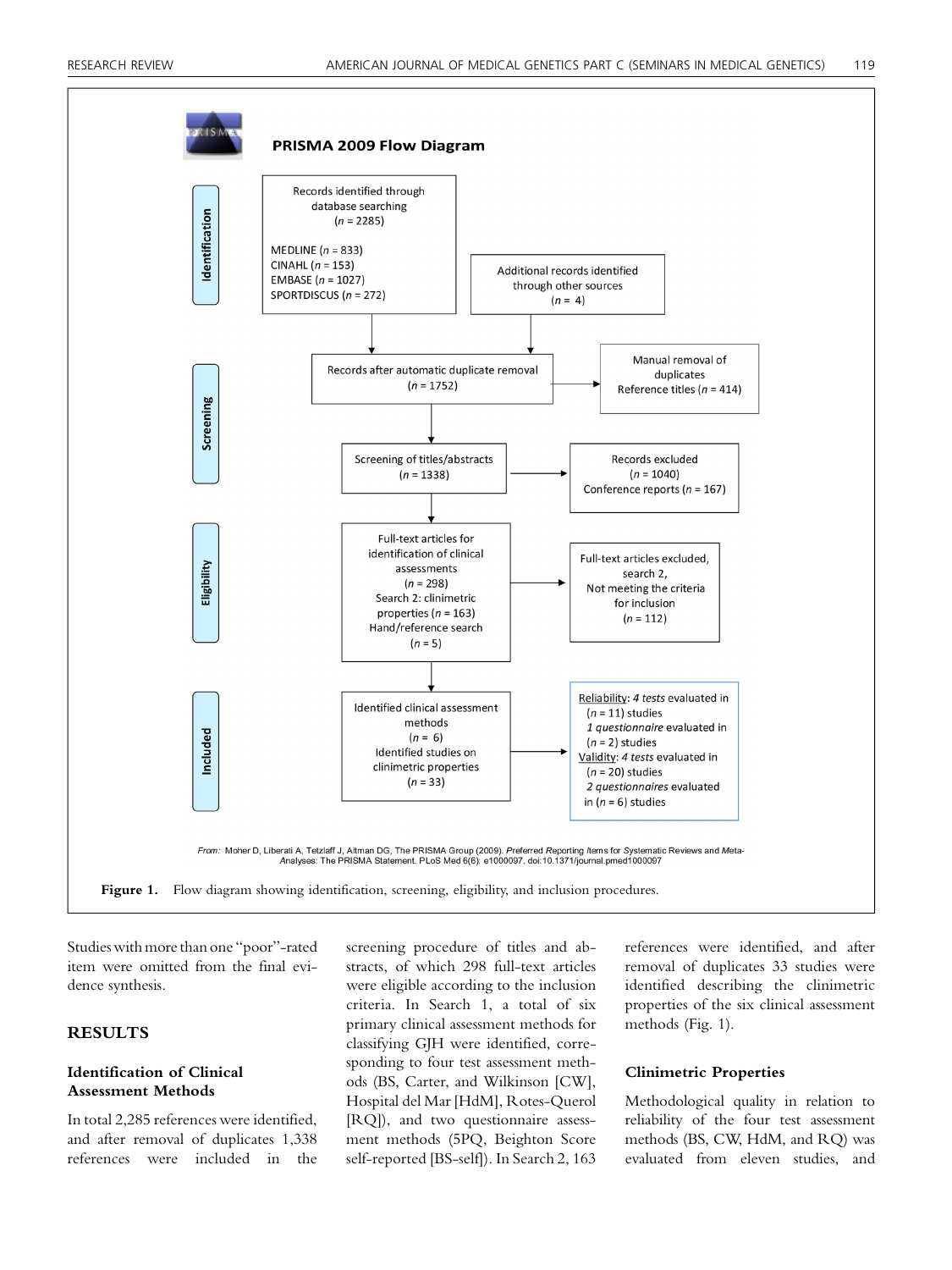reliability of one of the two questionnaire assessment methods (5PQ) was evaluated from two studies, while there were no reliability studies on BS-self (Table I).

Methodological quality in relation to validity of the four test assessment methods (BS, CW, HdM, RQ), was evaluated from twenty studies, and validity of the two questionnaire assessment methods (5PQ, BS-self) was evaluated from six studies (Table II).

All four tests were rated as having poor quality in all reliability studies, while 64% (7 of 11) for BS, and 50% (1 of 2) for RQ could be upgraded to fair quality, when one rating ("only one measurement") was omitted. Both studies of 5PQ were rated as having poor quality in testretest reliability [Moraes et al., 2011; Bulbena et al., 2014], but both could be upgraded to fair. CW, RQ, and HdM were all rated as having fair quality (3/3), while for BS 82% (14/17) were upgraded and thus rated as having fair quality. All studies on validity for the two questionnaire assessment methods (for 5PQ: 5/5; for BS-self: 1/1) were upgraded, and therefore, rated as fair (Table III).

As seen in Tables I and II, all test assessment methods BS, CW, HdM, and RQ, have been tested for reliability, and for validity when compared with each other. BS has further been tested for different validity types, such as range of motion (ROM), associations with pain, injuries, and other diseases, whereas HdM has further been tested for validity on associations with shoulder injuries. 5PQ is the only one of the questionnaire assessment methods that has been tested for reliability, and for validity when compared with test assessment methods, associations with pain, diseases, and anxiety. BS-self has only been tested for validity compared with BS (Table III).

## Best Evidence Synthesis: Levels of Evidence

#### Test assessment methods

Of the 11 reliability studies for test assessment methods, 5 studies had poor ratings on methodological quality [Bulbena et al., 1992; Mikkelsson et al., 1996; Hansen et al., 2002; Boyle et al., 2003; Aslan et al., 2006], and since they could not be upgraded to fair, they were not included in the best evidence synthesis. For the only two studies including intra-rater reliability on BS there was limited positive evidence [Erkula et al., 2005; Hirsch et al., 2007] (Table IV).

For inter-rater reliability four studies had limited positive evidence [Hicks et al., 2003; Erkula et al., 2005; Hirsch et al., 2007; Juul-Kristensen et al., 2007], while two studies had negative evidence [Karim et al., 2011; Junge et al., 2013], leaving the final evidence as limited positive to conflicting evidence. A total of four out of the eleven studies included children [Mikkelsson et al., 1996; Hansen et al., 2002; Erkula et al., 2005; Junge et al., 2013].

Validity of BS compared with other test assessment methods showed limited positive to conflicting evidence in three studies [Bulbena et al., 1992; Ferrari et al., 2005; Junge et al., 2013], while compared with ROM (trunk rotation, lower, and upper extremities) the validity in five studies showed limited negative to conflicting evidence (two on children) [Sauers et al., 2001; Erkula et al., 2005; Pearsall et al., 2006; Smits-Engelsman et al., 2011; Naal et al., 2014]. The validity for BS and the association with pain showed moderate positive to conflicting evidence in five studies (all on children) [El-Metwally et al., 2004, 2005, 2007, Tobias et al., 2013; Sohrbeck-Nøhr et al., 2014]. For the validity of BS and the association with injuries the validity showed conflicting evidence in three studies (one in children) [Roussel et al., 2009; Cameron et al., 2010; Junge et al., 2015]. For the validity of BS and the association with different diseases (Temporo-Mandibular Disorders, Chronic Fatigue Syndrome, Adhesive Capsulitis) there was limited positive to conflicting evidence in three studies [Nijs et al., 2004; Hirsch et al., 2008; Terzi et al., 2013].

CW (almost similar to the BS), and RQ had unknown evidence for both inter-rater reliability and validity compared with other test assessment methods [Bulbena et al., 1992], while HdM showed unknown evidence for inter-rater reliability and validity in the association

with injuries, such as anterior shoulder dislocation [Bulbena et al., 1992; Chahal et al., 2010].

#### Questionnaire assessment methods

For reliability 5PQ showed conflicting evidence in the two studies [Moraes et al., 2011; Bulbena et al., 2014]. For the validity 5PQ showed limited positive to conflicting evidence compared with test assessment methods (BS, HdM) in the same two studies, while in the association with pain and tissue diseases (chronic widespread pain, JHS) 5PQ showed limited positive evidence in two studies [Hakim and Grahame, 2003; Mulvey et al., 2013], and with anxiety it showed unknown evidence [Sanches et al., 2014]. BS-self showed unknown evidence in the validity compared with BS in one study [Naal et al., 2014].

#### **DISCUSSION**

Four test assessment methods (BS, CW, HdM, RQ) and two questionnaire assessment methods (5PQ, BS-self) were identified for classifying GJH, in children and adults, with 33 studies reporting their measurement properties. The four test assessment methods and one of the questionnaire assessment methods (5PQ) reported measurement properties on both reliability and validity. Most studies were on BS, and only BS and 5PQ reported aspects of validity.

Four test assessment methods (BS, CW, HdM, RQ) and two questionnaire assessment methods (5PQ, BS-self) were identified for classifying GJH, in children and adults, with 33 studies reporting their measurement properties.

The majority of the reliability studies showed limited positive to conflicting evidence for BS, and thus, may seem acceptable to be used in clinical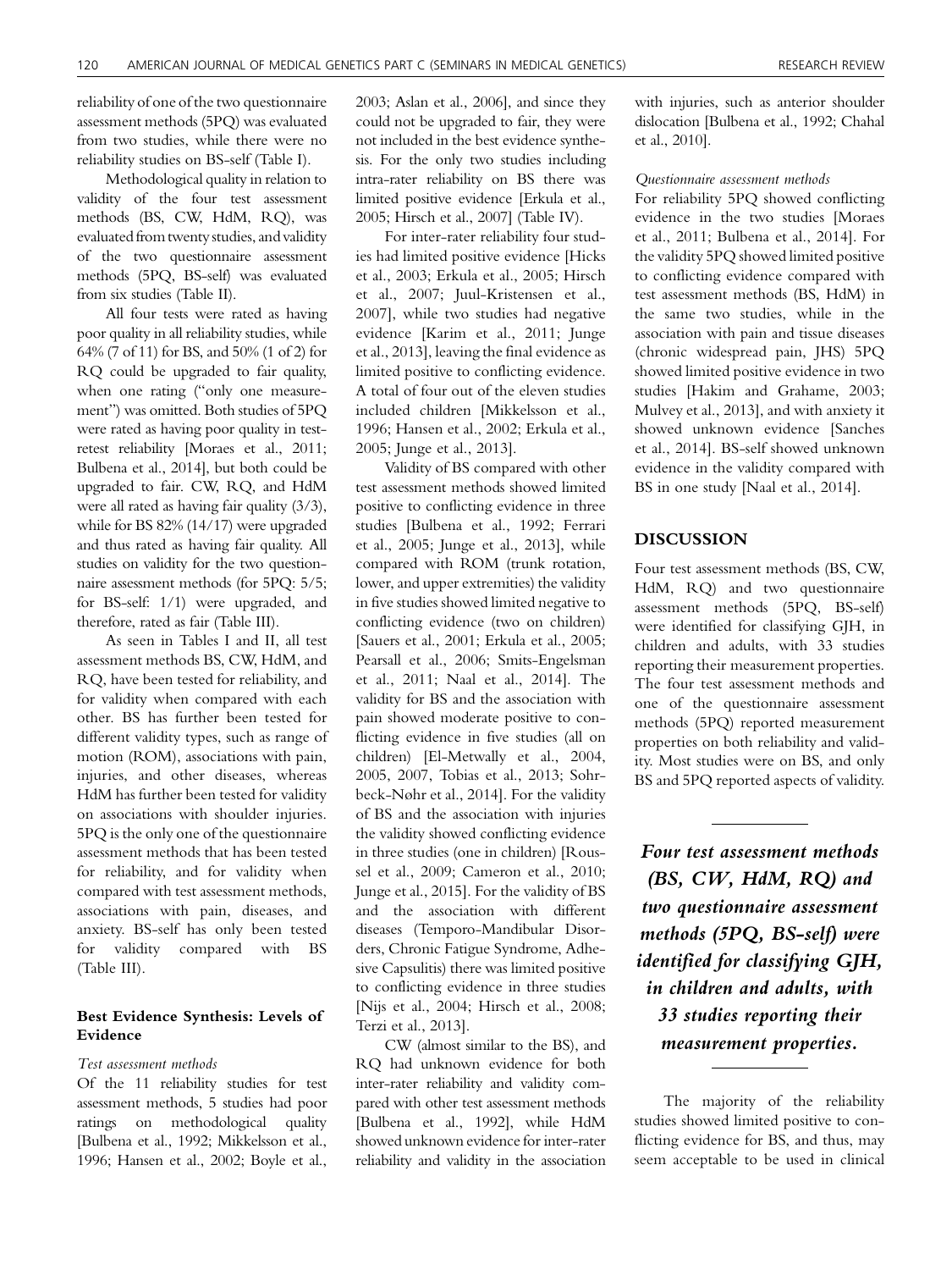|                                                           |                                             | TABLE I. Information From the Included Studies for COSMIN Scoring in the Reliability Domain |                           |                                           |                                                              |                                                               |                                                                    |
|-----------------------------------------------------------|---------------------------------------------|---------------------------------------------------------------------------------------------|---------------------------|-------------------------------------------|--------------------------------------------------------------|---------------------------------------------------------------|--------------------------------------------------------------------|
| Ref/assessment<br>method                                  | sample/population<br>Study                  | Registration/handling<br>of missing data                                                    | Design                    | Time interval                             | Main result                                                  | Cut-off score                                                 | Methodological flaws                                               |
| Beighton (5 items)                                        |                                             |                                                                                             |                           |                                           |                                                              |                                                               |                                                                    |
| Aslan et al. (2006)                                       | $n=72$                                      | registration/handling<br>No information of                                                  | Intra-/inter-rater        | mean 12.84<br>Intra-rater:                | ICC (mean)<br>Intra: 0.92                                    | Composite<br>scores                                           | Other important/minor<br>methodological flaws                      |
| (BHIMI)                                                   | Asymp.                                      | of missing data                                                                             |                           | $(+/- 7.41 \text{ days})$                 | Inter: 0.82                                                  | categorized                                                   | (inadequately described/                                           |
| (+goniometer for 5th<br>finger, elbows,                   | (mean age 20 yrs,<br>range 18-25)           |                                                                                             |                           | Inter-rater:<br>same day                  | Intra: 86% (category<br>$\%$ agreement                       | $(3-4:cat. 2)$<br>$(0-2;$ cat. 1)                             | lacking of info about subject<br>eligibility criteria, asymp.,     |
| knees [lying])                                            |                                             |                                                                                             |                           |                                           | 43% (composite scores)<br>scores)                            | $(5-9:cat. 3)$                                                | no random order)                                                   |
|                                                           |                                             |                                                                                             |                           |                                           | 42% (composite scores)<br>Inter: 75% (category<br>scores)    |                                                               |                                                                    |
| Boyle et al. (2003)                                       | $n = 42$ (intra)<br>$n = 36$ (inter)        | registration/handling<br>No information of                                                  | $/$ inter-rater<br>Intra- | Intra-rater:<br>$1$ day to $2$            | Intra: $81\%$<br>$\%$ agreement                              | Composite<br>scores                                           | Other minor methodological<br>flaws (asymp., no random             |
| (BHJMI)                                                   |                                             | of missing data                                                                             |                           | weeks apart                               | Inter: 89%                                                   | categorized                                                   | order, lacking demographic<br>details)                             |
| (+goniometer for 5th<br>finger, elbows,<br>knees [lying]) | (mean age 25 yrs,<br>range 15-45)<br>Asymp. |                                                                                             |                           | Inter-rater: same day<br>or within 6 days | Spearmans Rho<br>Intra: 0.81<br>Inter: 0.87<br>(cont. score) | $(3-4; \text{ cat. } 2)$<br>$(5-9:cat. 3)$<br>$(0-2;$ cat. 1) |                                                                    |
|                                                           |                                             |                                                                                             |                           |                                           | Spearmans Rho<br>(P < .0001)<br>(cat. scores)<br>Intra: .86  |                                                               |                                                                    |
|                                                           |                                             |                                                                                             |                           |                                           | (P < .0001)<br>Inter: $0.75$                                 |                                                               |                                                                    |
| Bulbena et al. (1992)                                     | $n=30$                                      | provided, no info on<br>Info on missing data                                                | Inter-rater               | No information                            | Kappa (range)<br>$0.79 - 0.93$                               | S                                                             | methodological flaws (lack<br>Other minor                          |
|                                                           | (mean age 41 yrs)<br>Symp. $(n=20)$         | the handling of the<br>data                                                                 |                           |                                           |                                                              |                                                               | random order, inadequate<br>of info on repetition, no              |
|                                                           | (mean age 48 yrs)<br>Control $(n = 10)$     |                                                                                             |                           |                                           |                                                              |                                                               | demographic details)                                               |
| Erkula et al. (2005)                                      | $n = 50$                                    | No information of                                                                           | Intra-                    | Reassessment                              | Spearmans Rho                                                | (classified<br>$\geq 7/9$                                     | Other important/minor                                              |
|                                                           | Asymp.                                      | registration/handling<br>of missing data                                                    | /inter-rater              | after 2 weeks                             | Inter: 0.86<br>Intra: $0.62$                                 | as sign.                                                      | methodological flaws<br>(subject eligibility                       |
|                                                           | mean age 10 yrs)<br>(children,              |                                                                                             |                           |                                           |                                                              | joint laxity)                                                 | no random order, no<br>criteria inadequately<br>described, asymp., |
|                                                           |                                             |                                                                                             |                           |                                           |                                                              |                                                               | blinding of results)<br>training phase, no                         |
|                                                           |                                             |                                                                                             |                           |                                           |                                                              |                                                               | continued                                                          |
|                                                           |                                             |                                                                                             |                           |                                           |                                                              |                                                               |                                                                    |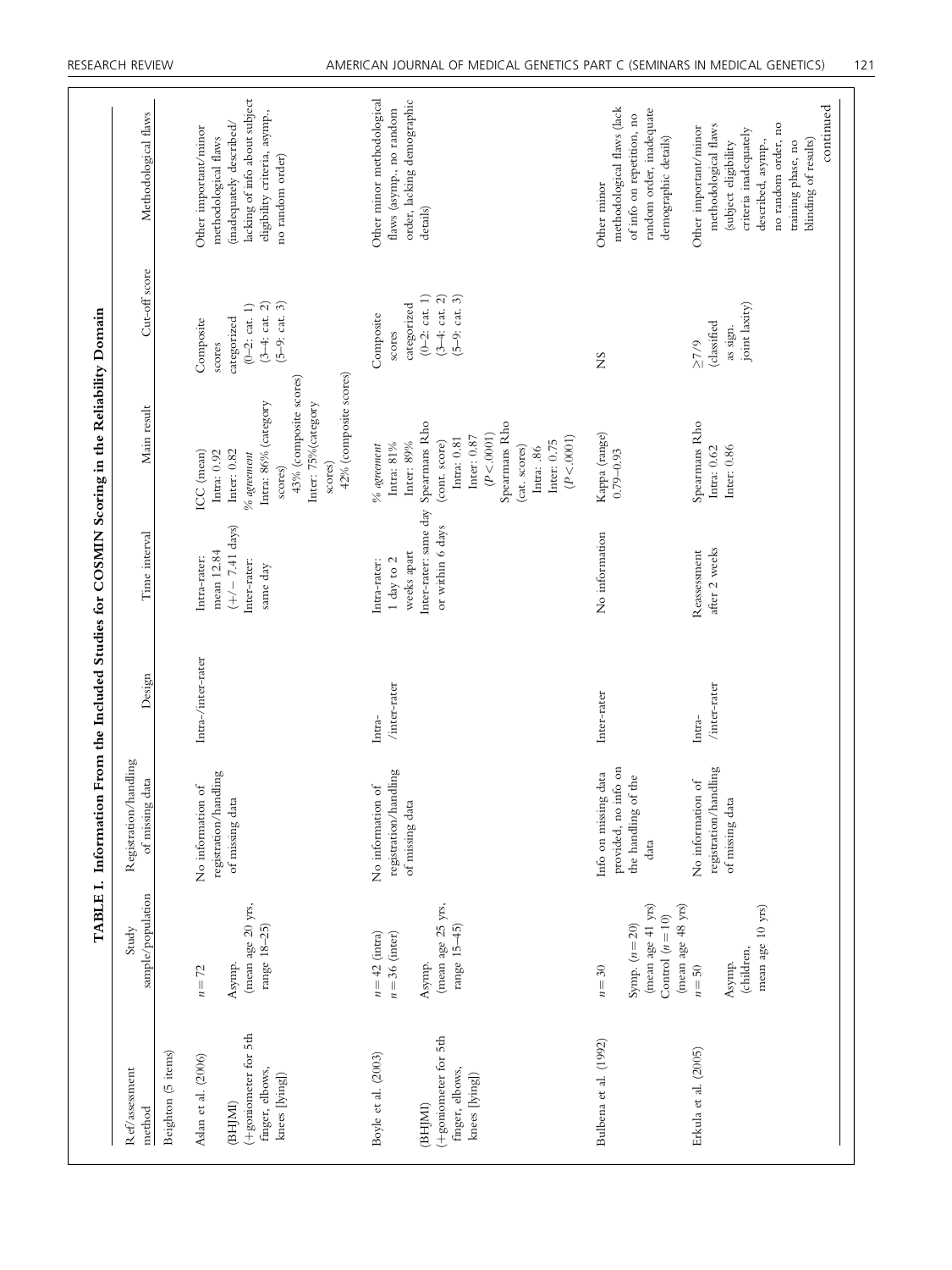| Ref/assessment<br>$% \left\vert \left( \mathbf{r}_{i}\right) \right\rangle$ method   | sample/population<br>Study                                                                                           | Registration/handling<br>data<br>of missing                                                 | Design             | Time interval                                                     | Main result                                                                                                                                                                                                                                          | Cut-off score | Methodological flaws                                                                                                                                                                   |
|--------------------------------------------------------------------------------------|----------------------------------------------------------------------------------------------------------------------|---------------------------------------------------------------------------------------------|--------------------|-------------------------------------------------------------------|------------------------------------------------------------------------------------------------------------------------------------------------------------------------------------------------------------------------------------------------------|---------------|----------------------------------------------------------------------------------------------------------------------------------------------------------------------------------------|
| included, no 5th<br>Hansen et al. (2002)<br>$(4/5$ selected tests<br>${\rm finger})$ | (children,<br>$9-13$ yrs)<br>$n\!=\!100$<br>Asymp.                                                                   | Info on missing data Inter-rater<br>handling of the data<br>can be deduced<br>provided, the |                    | No information                                                    | $0.44 - 0.82$ (experts)<br>(inexperienced/<br>Kappa (range)<br>${\leq}0.40$<br>4 tests:                                                                                                                                                              | SX            | demographic details, no<br>(asymp., no training<br>Other minor meth. flaws<br>phase, inadequate<br>blinding)                                                                           |
| Hicks et al. (2003)                                                                  | (mean age 36 yrs,<br>range 20-66)<br>$n = 63$<br>Symp.                                                               | registration/handling<br>No information of<br>of missing data                               | Inter-rater        | between raters<br>time-delay<br>$15 \text{ min}$                  | Pair 2: 0.76<br>Pair 1: 0.95<br>Pair 3: 0.66<br>ICC (mean)<br>parents)                                                                                                                                                                               | ŠN            | eligibility criteria, no<br>described/lacking of<br>demographic details)<br>Other important/minor<br>info about subject<br>random order,<br>(inadequately<br>meth. flaws<br>inadequate |
| (+goniometer for elbows,<br>Hirsch et al. (2007)<br>$k$ nees)                        | (recruited from a<br>(mean age 38 yrs,<br>practice setting)<br>general dental<br>range $20-60$ )<br>Asymp.<br>$n=50$ | (1 subject), no info<br>on the handling of<br>Info on missing<br>data provided<br>the data  | Intra-/inter-rater | days between first<br>An average of 24.6<br>and follow-up<br>exam | (intra- and inter-rater<br>Cronbach's alpha<br>Inter: $> 0.84$<br>Intra: $>0.89$<br>Median 0.77<br>agreement)<br>Mean 0.75<br>ICC (mean)                                                                                                             | $5/75$        | Other minor meth. flaws<br>(asymp., no random<br>order)                                                                                                                                |
| different methods)<br>Junge et al. (2013) (2                                         | (school children,<br>aged 7-8 and<br>$10-12$ yrs)<br>Asymp.<br>$n=39$                                                | missing<br>No information of<br>registration/<br>handling of<br>data                        | Inter-rater        | between testing<br>Approx. 30 min<br>sessions                     | $0.49 - 0.94$ (method A)<br>$0.30 - 0.84$ (method B)<br>$\geq 5/9$ : 0.64 (A), 0.59<br>$\geq$ 5/9: 82% (A), 80%<br>74–97% (method A)<br>72-97% (method B)<br>Kappa (range)<br>$\%$ agreement<br>$\widehat{\mathfrak{B}}$<br>$\widehat{\mathfrak{B}}$ | $\geq 5/9$    | No other methodological<br>flaws                                                                                                                                                       |
| Juul-Kristensen et al.<br>(2007)                                                     | (mean age 34 yrs)<br>Asymp.<br>Symp.<br>$n=40$                                                                       | missing<br>No information of<br>registration<br>handling of<br>data                         | Inter-rater        | No information                                                    | $\geq 5/9$ : 0.66 (curr), 0.74<br>$0.60\hbox{--}1.00~(\hbox{cur/hist})$<br>$0.34 - 1.00$ (curr)<br>Kappa (range)<br>(curr/hist)                                                                                                                      | $\geq 5/9$    | No other methodological<br>continued<br>flaws                                                                                                                                          |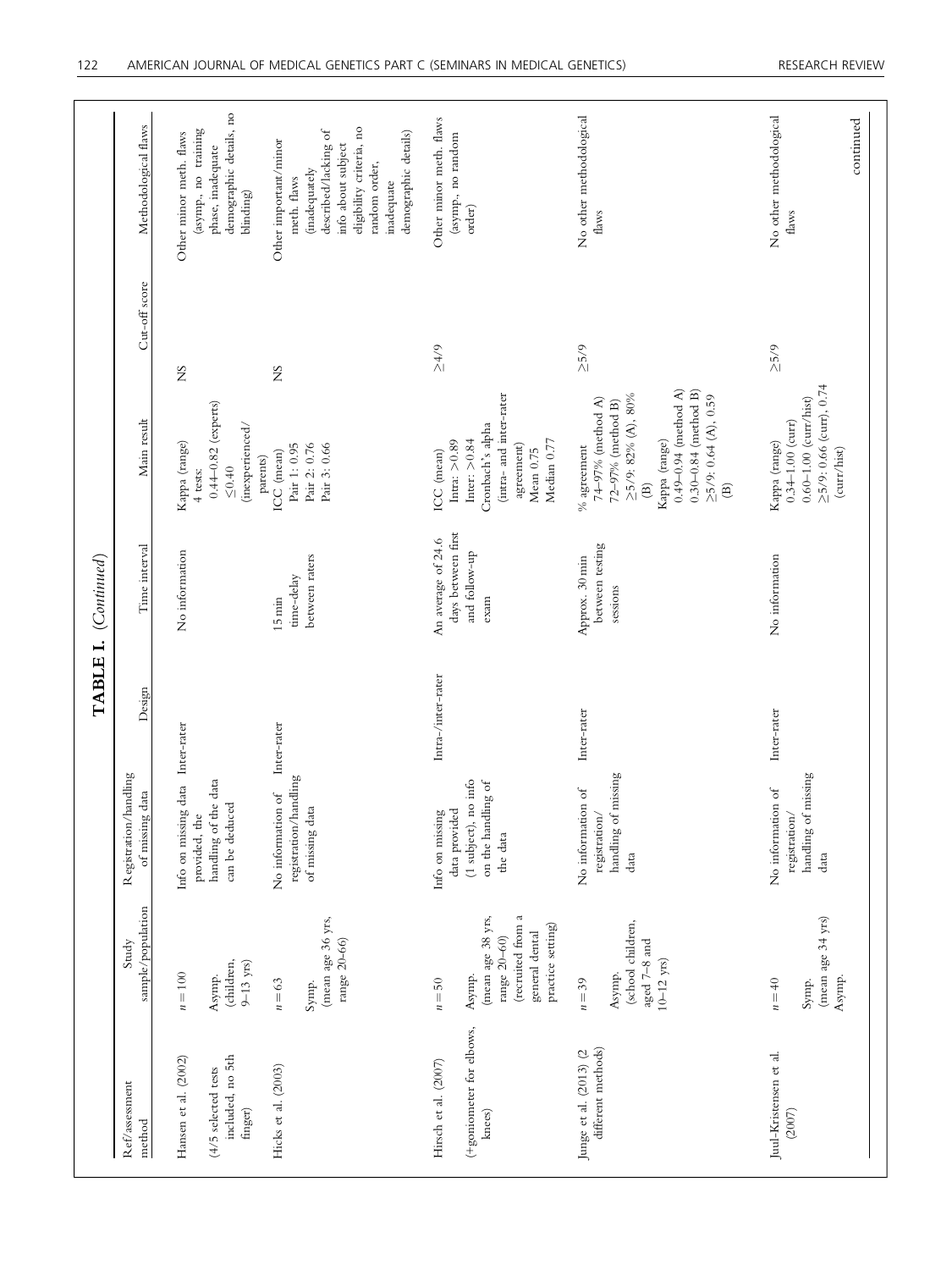|                                                                                |                                                                                                      |                                                                                    | TABLE I.           | (Continued)                                                                                                              |                                                                                                |               |                                                                                                                               |
|--------------------------------------------------------------------------------|------------------------------------------------------------------------------------------------------|------------------------------------------------------------------------------------|--------------------|--------------------------------------------------------------------------------------------------------------------------|------------------------------------------------------------------------------------------------|---------------|-------------------------------------------------------------------------------------------------------------------------------|
| $\mathrm{Re}\mathrm{f}/\mathrm{ass}$ ssessment<br>method                       | sample/population<br>Study                                                                           | Registration/handling<br>of missing data                                           | Design             | Time interval                                                                                                            | Main result                                                                                    | Cut-off score | Methodological flaws                                                                                                          |
| Karim et al. (2011)                                                            | dancers (mean age<br>Contemporary Pro<br>(mean age 46 yrs)<br>24 yrs, range<br>$18 - 32$<br>$n = 30$ | handling of missing<br>No information of<br>registration/<br>data                  | Inter-rater        | guideline available<br>No information/<br>upon request                                                                   | ICC (mean): 0.91(curr/<br>Kappa (mean)<br>54-100%<br>$\%$ agreement<br>0.60<br>hist)           | SN            | description of blinding<br>(no random order, no<br>methodological flaws<br>Other minor<br>of results)                         |
| Carter & Wilkinson (5 items, score 0-5)<br>Mikkelsson et al. (1996)            | children (mean ages 9<br>Asymp. school<br>$n = 13$ (intra)<br>$n = 29$ (inter)<br>and 11 yrs)        | handling of missing<br>No information of<br>$\operatorname{registration}/$<br>data | Intra-/inter-rater | Intrarater: within the<br>same lesson (at the<br>beginning and at<br>rater: during the<br>the end) Inter-<br>same lesson | Kappa (mean)<br>ICC (mean)<br>Inter: 0.80<br>Inter: 0.78<br>Intra: $0.75\,$<br>Intra: $0.84\,$ | $\geq 6/9$    | order, no training phase,<br>methodological flaws<br>demographic details)<br>(asymp., no random<br>inadequate<br>Other minor  |
| Hospital del Mar (9/10 items, score 0-9)<br>Bulbena et al. (1992)              | Symp. $(n=20)$ (mean<br>(mean age 48 yrs)<br>Controls $(n=10)$<br>age 41 yrs)<br>$n = 30$            | on the handling of<br>Info on missing data<br>provided, no info<br>the data        | Inter-rater        | No information                                                                                                           | Kappa (range)<br>$0.68 - 0.92$                                                                 | SN            | repetition, no random<br>methodological flaws<br>demographic details)<br>order, inadequate<br>(lack of info on<br>Other minor |
| Rotès-Quérol (11 items, score 0-11)<br>Bulbena et al. (1992)<br>(item testing) | (mean age 48 yrs)<br>(mean age 41 yrs)<br>Controls $(n=10)$<br>Symp. $(n=20)$<br>$n=30$              | on the handling of<br>Info on missing data<br>no info<br>provided,<br>the data     | Inter-rater        | No information                                                                                                           | Kappa (range)<br>$0.61 - 1.00$                                                                 | SN            | repetition, no random<br>methodological flaws<br>demographic details)<br>order, inadequate<br>(lack of info on<br>Other minor |
| Bulbena et al. (1992)                                                          | (mean age 48 yrs)<br>(mean age 41 yrs)<br>Controls $(n = 10)$<br>Symp. $(n = 20)$<br>$n=30$          | on the handling of<br>Info on missing data<br>provided, no info<br>the data        | Inter-rater        | No information                                                                                                           | Kappa (range)<br>$0.44 - 0.93$                                                                 | Σ             | repetition, no random<br>methodological flaws<br>demographic details)<br>order, inadequate<br>(lack of info on<br>Other minor |
| Juul-Kristensen et al.<br>(2007)                                               | $n = 40$<br>Symp.                                                                                    | handling of missing<br>No information of<br>registration/                          | Inter-rater        | No information                                                                                                           | $0.31 - 0.80$ (curr/hist)<br>$0.32 - 0.79$ (curr)<br>Kappa (range)                             |               | No other methodological<br>continued<br>flaws                                                                                 |
|                                                                                |                                                                                                      |                                                                                    |                    |                                                                                                                          |                                                                                                |               |                                                                                                                               |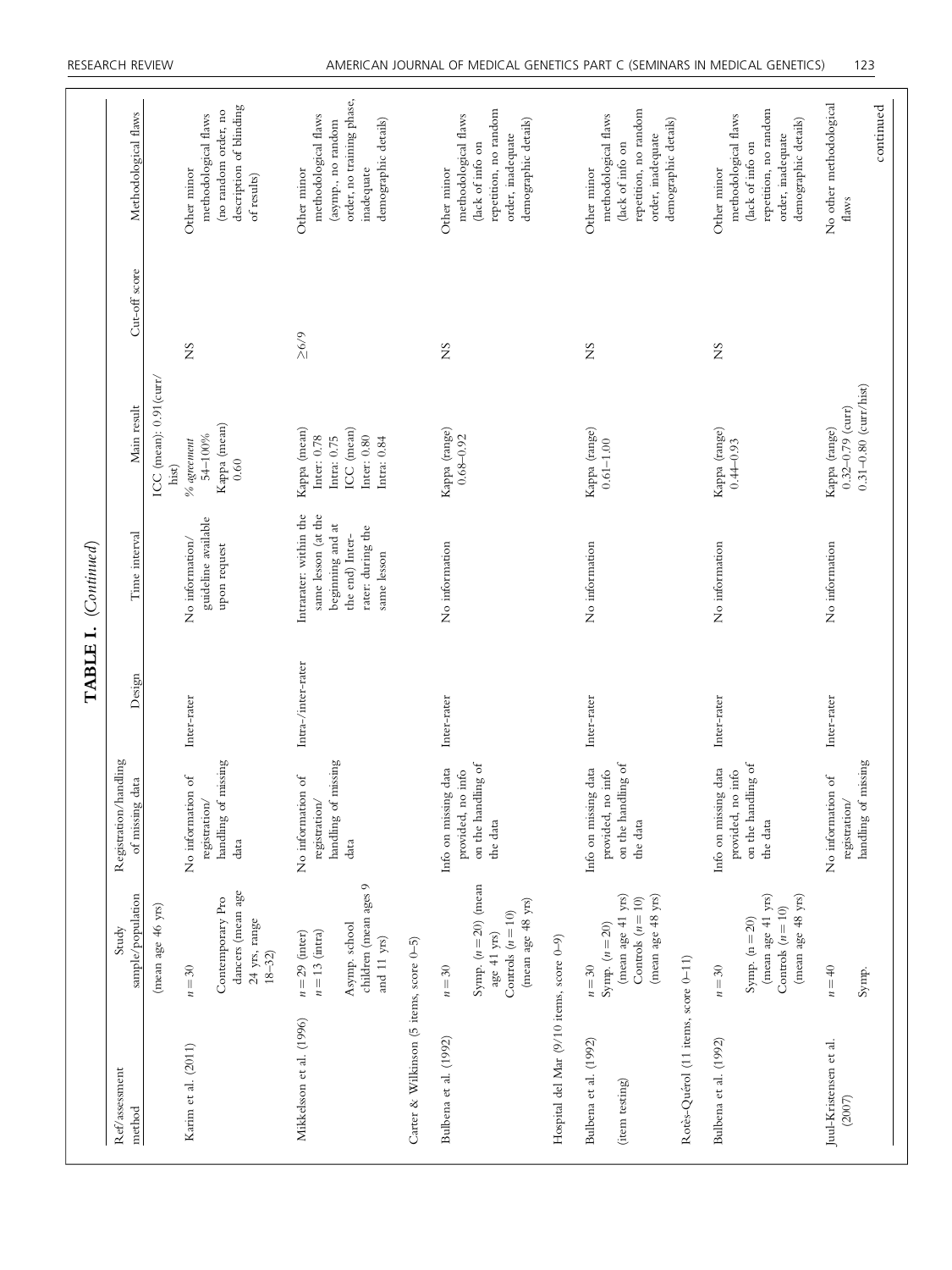|                                                |                                                  |                                               |             | TABLE I. (Continued) |                                                                                                                                                                                                                                                                                                                                                             |               |                                                                                    |
|------------------------------------------------|--------------------------------------------------|-----------------------------------------------|-------------|----------------------|-------------------------------------------------------------------------------------------------------------------------------------------------------------------------------------------------------------------------------------------------------------------------------------------------------------------------------------------------------------|---------------|------------------------------------------------------------------------------------|
| Ref/assessment<br>method                       | sample/population<br>Study                       | Registration/handling<br>of missing data      | Design      | Time interval        | Main result                                                                                                                                                                                                                                                                                                                                                 | Cut-off score | Methodological flaws                                                               |
| $(3$ items $)$                                 | (mean age 46 yrs)<br>(mean age 34 yrs)<br>Asymp. | data                                          |             |                      | ICC (mean): 0.83<br>(curr/hist)                                                                                                                                                                                                                                                                                                                             |               |                                                                                    |
| 5-part questionnaire (5 items, score 0-5)      |                                                  |                                               |             |                      |                                                                                                                                                                                                                                                                                                                                                             |               |                                                                                    |
| Bulbena et al. (2014)                          | $n=33$                                           | No information of<br>registration/            | Test-retest | 1 week               | Tau-kendall index: 0.91<br>ICC (mean): 0.96                                                                                                                                                                                                                                                                                                                 | $\geq 3/7$    | methodological flaws<br>Other minor                                                |
| 5-part questionnaire<br>$(+2~{\rm questions})$ | (mean age 35 yrs)<br>(anxiety)<br>Symp.          | handling of missing<br>data                   |             |                      |                                                                                                                                                                                                                                                                                                                                                             |               | on demographic details)<br>inadequate description<br>(no random order,             |
| Moraes et al. (2011)                           | $n = 211$                                        | Info on missing data<br>implicit provided,    | Intra-group | 6 months             | Kappa (mean)                                                                                                                                                                                                                                                                                                                                                | $\geq$ 2/5    | methodological flaws<br>Other minor                                                |
| 5-part questionnaire                           | (ages $17-24$ yrs)<br>Asymp.                     | the handling of the<br>data can be<br>deduced | agreement   |                      | Q1: 0.63<br>Q2: 0.70<br>Q3: 0.65<br>Q4: 0.57<br>Q5: 0.48                                                                                                                                                                                                                                                                                                    |               | demographic details, no<br>(asymp., no random<br>order, inadequate<br>$b$ linding) |
|                                                |                                                  |                                               |             |                      | BHJMI, Beighton and Horan Joint Mobility Index; NS, not stated; approx., approximately, Intra, intrarater; Inter, interrater; yrs, years; asymp, asymptomatic; symp, symptomatic;<br>Q, question; cont, continuous; cat, category; curr, currently; hist, historically; ICC, intraclass correlation; sign, significant; rho, rank correlation co-efficient. |               |                                                                                    |

practice, provided that uniformity of testing procedures is included in testing procedures, in addition to historical information, especially in adults. However, there are shortcomings on studies for the validity of BS, while the three other test assessment methods lack information on both reliability and validity. For the questionnaire assessment methods, 5PQ was the most frequently used, however, only in adult population studies, and the reliability showed conflicting evidence. Concerning the validity there were shortcomings on studies for 5PQ, while for BS-self the validity showed unknown evidence in comparison with BS. More studies are needed to conclude on the measurement properties for BS-self.

Inter-rater reliability studies on test assessment methods were most frequently reported on BS, with the majority showing limited positive to conflicting evidence, and thus, may be acceptable for this assessment method. This may provide useful information for clinicians and researchers, in order to establish uniformity in carrying out the procedures. On the other hand, it also shows the need for more future comprehensive studies of this test assessment method, since unclear/vague or different descriptions of the procedures for performing the Beighton tests were used (e.g., thumbs apposition with straight or flexed elbow, knee extension in standing or supine lying). The procedures initially illustrated by photos for performing the Beighton tests [Beighton et al., 1973] are recommended for future clinical use, as described in detail in the appendix of one of the reliability studies [Juul-Kristensen et al., 2007], as they have satisfactory reliability.

Some of the studies did not include all nine tests as recommended, which especially is important when defining cut-points for classifying GJH, as discussed further below. Other test assessment methods, such as CW, RQ, and HdM showed unknown evidence on reliability in one single study [Bulbena et al., 1992], which is too limited to conclude on.

For the questionnaire assessment methods, most of the studies were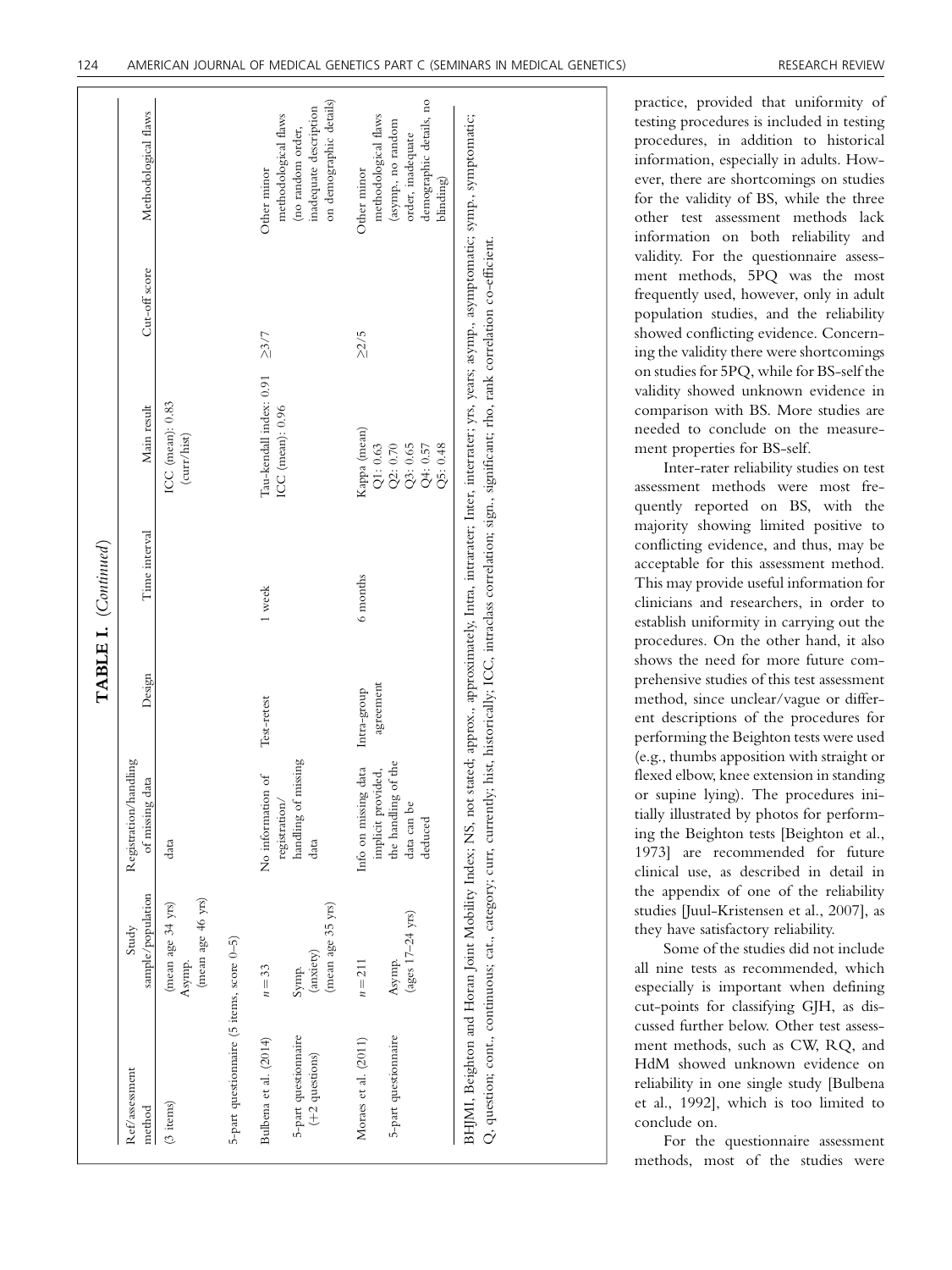|                                                                                                      |                   |                                                                                                              |                                                                                 | TABLE II. Information From the Included Studies for COSMIN Scoring in the Validity Domain                                                 |                                                                                                                                                              |                                              |                                                                                                                                                                                                                                                        |
|------------------------------------------------------------------------------------------------------|-------------------|--------------------------------------------------------------------------------------------------------------|---------------------------------------------------------------------------------|-------------------------------------------------------------------------------------------------------------------------------------------|--------------------------------------------------------------------------------------------------------------------------------------------------------------|----------------------------------------------|--------------------------------------------------------------------------------------------------------------------------------------------------------------------------------------------------------------------------------------------------------|
| Ref/assessment<br>method                                                                             |                   | Year sample/population<br>Study                                                                              | Registration/handling<br>of missing data                                        | formulated/direction/criterion<br>Construct validity hypotheses<br>blog <sup>2</sup> , adequate 'gold<br>standard")                       | Main results                                                                                                                                                 | $\mathrm{Cut}\text{-}\mathrm{off}$<br>points | (explicitly stated or lack<br>Methodological flaws<br>of information)                                                                                                                                                                                  |
| BS and other tests/different BS procedures                                                           |                   |                                                                                                              |                                                                                 |                                                                                                                                           |                                                                                                                                                              |                                              |                                                                                                                                                                                                                                                        |
| $\bullet$ RQ (11 items)<br>$\bullet$ CW (5 items)<br>Bulbena et al.<br>$\bullet$ BS                  | 1992 $n = 114$    | $n = 59$ (controls)<br>$\left( \text{Symp.}\right)$                                                          | handling of data can<br>Info on missing data<br>provided, the<br>be deduced     | and RQ criteria to define the<br>Multiple hypotheses formulated<br>Agreement between BS, CW,<br>a priori<br><b>HMS</b>                    | CW vs. RQ:0.86 $\%$<br>$CW \geq 3: 96-98\%$<br>RQ ≥5: 95-96%<br>BS vs. CW: 0.97<br>Pearson correlation<br>BS $\geq$ 5: 96–98%<br>BS vs. RQ:0.89<br>agreement | are tested<br>cutpoints<br>Different         | lacking for the control<br>Other important/minor<br>measure., no random<br>demographic details,<br>meth. flaws (subject<br>inadeq. described/<br>order, no training<br>phase, inadequate<br>eligibility criteria<br>group, 1 trial per<br>no blinding) |
| Score (LLAS)<br>$\bullet$ Lower Limb<br>Assessment<br>$(12$ items)<br>Ferrari et al.<br>$\bullet$ BS |                   | (range: 5-16 yrs)<br>2005 1) $n = 21$ (hyp.)<br>(possible hyp.)<br>3) $n = 116$<br>(controls)<br>2) $n = 88$ | No info on missing<br>data/handling<br>provided                                 | formulated, but possible to<br>deduce what was expected<br>Agreement between BS<br>Hypotheses vague/not<br>and LLAS                       | BS vs. LLAS 69% (1), 80%<br>Pearson correlation 0.43 (1),<br>0.79(2), 0.79(3)<br>$\%$ agreement<br>$\odot$                                                   | $\geq$ 5/9 (BS)<br>(LLAS)<br>$\geq$ 7/12     | methodological flaws<br>demographic details,<br>(1 trial per measure.<br>session, no random<br>order, no training<br>phase, inadequate<br>no blinding)<br>Other minor                                                                                  |
| ·BS method B<br>$\bullet$ BS method A<br>BS and ROM<br>Junge et al.                                  | 2013              | (school children,<br>aged 7-8 and<br>$10-12$ yrs)<br>Asymp.<br>$n = 103$                                     | handling of the data<br>Info on missing data<br>can be deduced<br>provided, the | Agreement between preval. of<br>formulated, but possible to<br>deduce what was expected<br>GJH of Methods A and B<br>Hypotheses vague/not | Prevalence on Method A<br>and B No difference<br>McNemar sign<br>probability test<br>$(P=0.54)$                                                              | $\geq 5/9$ (BS<br>$A + B$                    | No other meth. flaws                                                                                                                                                                                                                                   |
| Erkula et al.<br>$\bullet$ BS                                                                        | $2005$ $n = 1273$ |                                                                                                              | No info on missing<br>data/handling                                             | Agreement between joint laxity<br>and trunk rotation                                                                                      | BS vs. scap.<br>Chi <sub>2-test</sub>                                                                                                                        | $\geq$ 7/9 (BS)                              | Other important/minor<br>continued<br>meth. flaws                                                                                                                                                                                                      |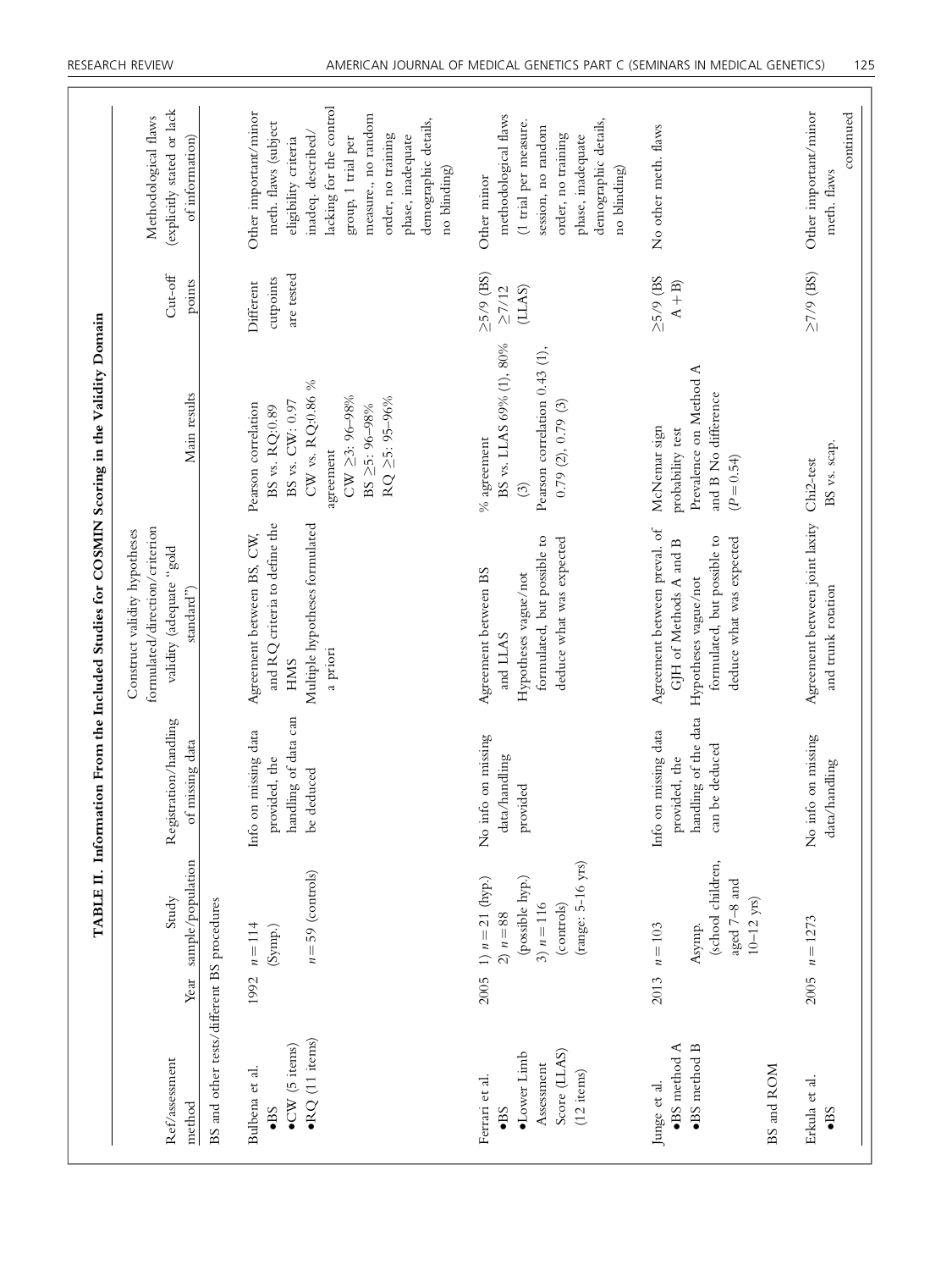|                                                                                                      |      |                                                                    |                                                 | (Continued)<br>TABLE II.                                                                                                                               |                                                                                                                                                           |                                   |                                                                                                                                                                                                      |
|------------------------------------------------------------------------------------------------------|------|--------------------------------------------------------------------|-------------------------------------------------|--------------------------------------------------------------------------------------------------------------------------------------------------------|-----------------------------------------------------------------------------------------------------------------------------------------------------------|-----------------------------------|------------------------------------------------------------------------------------------------------------------------------------------------------------------------------------------------------|
| Ref/assessment<br>method                                                                             | Year | sample/population<br>Study                                         | Registration/handling<br>of missing data        | formulated/direction/criterion<br>Construct validity hypotheses<br>blog" stapped adeptical<br>$\mathrm{standard} \text{''}$ )                          | Main results                                                                                                                                              | $Cut-off$<br>points               | (explicitly stated or lack<br>Methodological flaws<br>of information)                                                                                                                                |
| $\bullet$ Trunk rotation/<br>asymmetry                                                               |      | (mean age 10.4,<br>range $8-15$ yrs)<br>Asymp.                     | provided                                        | Minimal hypotheses<br>formulated a priori                                                                                                              | scap. elevation:<br>asymmetry:<br>$(P = 0.008)$<br>$(P = 0.028)$<br>BS vs. left                                                                           |                                   | demographic details,<br>measure. session, no<br>random order, no<br>eligibility criteria,<br>described subject<br>only 1 trial per<br>training phase,<br>(inadequately<br>no blinding)<br>inadequate |
| $\bullet$ Femoroacetabular<br>impingement<br>Naal et al.<br>$(\mathrm{FAI})$<br>$-BS$                |      | yrs, SD 4.1 yrs)<br>(mean age 28.5<br>$2014 \quad n = 55$<br>Symp. | No info on missing<br>data/handling<br>provided | formulated, but possible to<br>deduce what was expected<br>Agreement between BS and<br>Hypotheses vague/not<br>Hip ROM                                 | Spearmans correlation<br>(all with $P < 0.01$ )<br>Ext. rot: 0.44<br>Hipflex: 0.61<br>Int. rot: $0.56$<br>BS vs.                                          | $\geq$ 6/9 (BS)<br>$\geq4/9$ (BS) | measurement session,<br>no random order, no<br>methodological flaws<br>training phase, no<br>(only 1 trial per<br>Other minor<br>blinding)                                                           |
| (KT-2000) · Ankle<br>arthrometer<br>arthrometer<br>Pearsall et al.<br>$\bullet$ Knee<br>$\bullet$ BS | 2006 | yrs, SD 1.45 yrs)<br>(mean age 20.9<br>Asymp.<br>$n=57$            | No info on missing<br>data/handling<br>provided | knee and ankle joint specific<br>formulated, but possible to<br>deduce what was expected<br>Agreement between BS and<br>Hypotheses vague/not<br>laxity | ankle lax: $0.24 (P = 0.101)$<br>Spearmans correlation<br>A/P ankle lax: 0.21<br>Kneelax: 0.37<br>$(P = 0.110)$<br>Int-Ext rot<br>$(P = 0.152)$<br>BS vs. | SN                                | Other minor meth. flaws<br>(no random order, no<br>training phase, no<br>blinding)                                                                                                                   |
| forward flexion<br>$\bullet$ BS (4/5 items,<br>not included)<br>$\bullet$ Shoulder<br>Sauers et al.  | 2001 | shoulders)<br>$n = 51/102$<br>(healthy<br>Asymp.                   | No info on missing<br>data/handling<br>provided | formulated, but possible to<br>deduce what was expected<br>Agreement between BS and<br>glenohumeral joint laxity<br>Hypotheses vague/not               | Pearsons correlation<br>Clin pass ROM:<br>AP lax score:<br>Bs vs. instr.<br>(0.23, NS)                                                                    | assumed)<br>$(BS 0-8)$<br>SN      | continued<br>methodological flaws<br>measure. session, no<br>random order, no<br>(only 1 trial per<br>Other minor                                                                                    |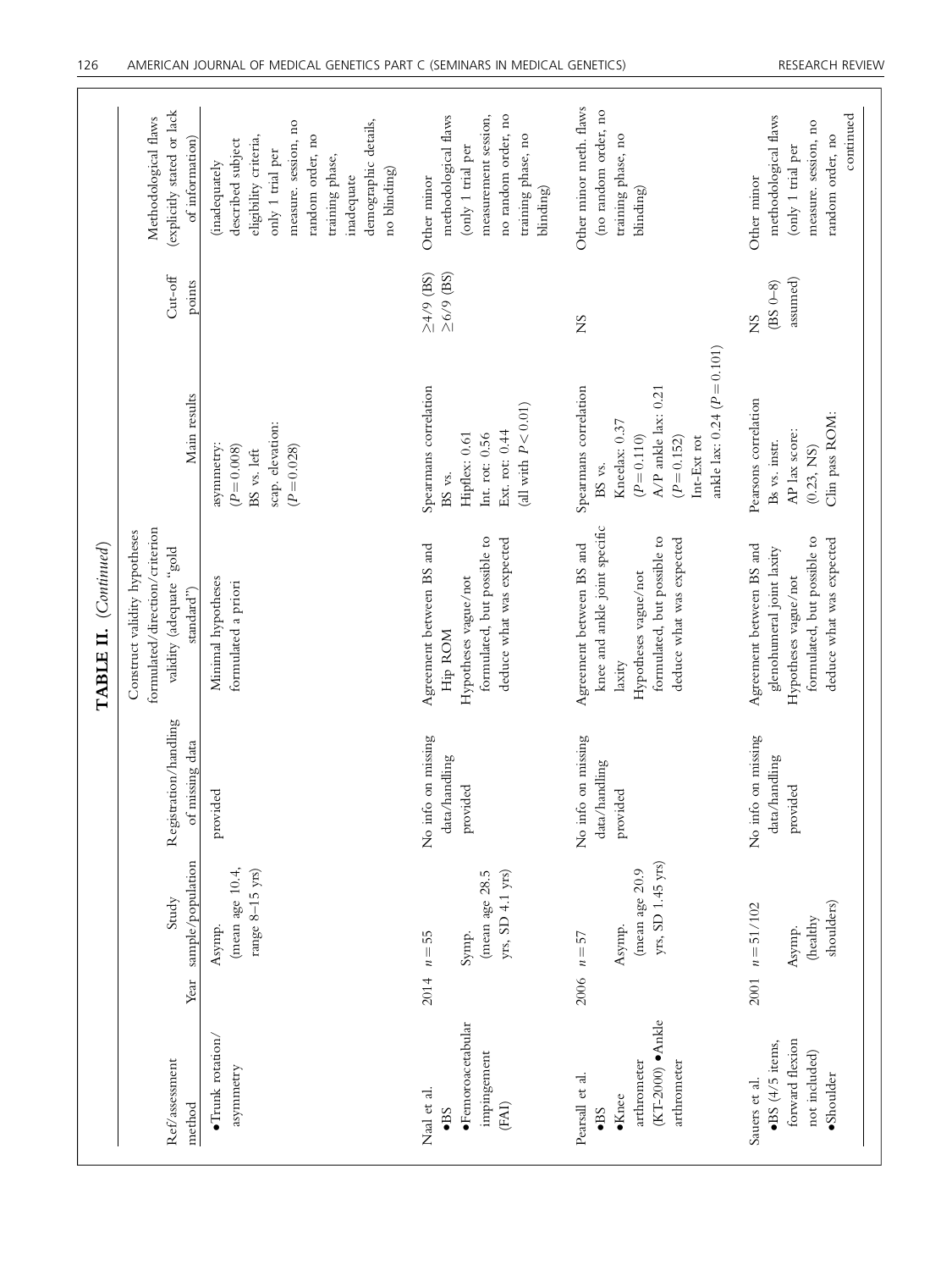|                                                                          |      |                                                              |                                                                                       | (Continued)<br>TABLE II.                                                                                                                                                                                      |                                                                                                                                                   |                                                                   |                                                                                                                                                   |
|--------------------------------------------------------------------------|------|--------------------------------------------------------------|---------------------------------------------------------------------------------------|---------------------------------------------------------------------------------------------------------------------------------------------------------------------------------------------------------------|---------------------------------------------------------------------------------------------------------------------------------------------------|-------------------------------------------------------------------|---------------------------------------------------------------------------------------------------------------------------------------------------|
| Ref/assessment<br>method                                                 | Year | sample/population<br>Study                                   | Registration/handling<br>of missing data                                              | formulated/direction/criterion<br>Construct validity hypotheses<br>blog, andphaba) Aipira<br>standard")                                                                                                       | Main results                                                                                                                                      | Cut-off<br>points                                                 | (explicitly stated or lack<br>Methodological flaws<br>of information)                                                                             |
| ·Clinical passive<br>arthrometer<br><b>ROM</b>                           |      | (mean age 22 yrs,<br>$\text{SD}$ 2.8 yrs)                    |                                                                                       |                                                                                                                                                                                                               | $(0.01 - 0.48, NS)$                                                                                                                               |                                                                   | demographic details,<br>training phase,<br>no blinding)<br>inadequate                                                                             |
| Smits-Engelsman<br>$\bullet$ Goniometer<br>et al.<br>$\bullet$ BS        | 2011 | (mean age 8 yrs,<br>range $6-12$ yrs)<br>Asymp.<br>$n = 551$ | the handling of data<br>data provided, but<br>No info on missing<br>can be deduced    | formulated, but possible to<br>deduce what was expected<br>Agreement between BS<br>Hypotheses vague/not<br>and 16 ROM                                                                                         | knee flex $P = 0.02$ ;<br>$(P<0.001,$ except<br>Sign. diff in mean<br>hip ext $P = 0.06$ )<br>the 3 BS groups<br>ROM between<br>Variance analysis | 5–6 (incr.<br>$7 - 9(hyp)$<br>$0 - 4$ (not<br>hyp)<br>hyp)<br>BS: | methodological flaws<br>measure. session, no<br>random order, no<br>(only 1 trial per<br>Other minor<br>blinding)                                 |
| BS and pain                                                              |      |                                                              |                                                                                       |                                                                                                                                                                                                               |                                                                                                                                                   |                                                                   |                                                                                                                                                   |
| ·Musculoskeletal<br>El-Metwally et al.<br>pain<br>$\bullet$ BS           | 2004 | (mean age 9.8<br>and 11.8 yrs)<br>$n = 430$<br>Asymp.        | and handling of data<br>Info on missing data,<br>provided                             | Hypotheses vague and direction<br>to deduce what was expected<br>not formulated, but possible<br>MSK pain, from childhood<br>Predictive baseline factors for<br>persistence/recurrence of<br>till adolescence | (GLModels + RiskRatio):<br>4-yr follow-up<br>Pain recurrence<br>$[1.08 - 1.68]$<br>$(RR = 1.35)$                                                  | 5/9                                                               | methodological flaws<br>measure, no random<br>demographic details)<br>order, no training<br>phase, inadequate<br>(only 1 trial per<br>Other minor |
| El-Metwally et al.<br>$\bullet$ Lower limb<br>pain (LLP)<br>$\bullet$ BS | 2005 | (mean age 9.8<br>and 11.8 yrs)<br>$n = 1284$<br>Asymp.       | handling of data<br>data provided, but<br>No info on missing<br>can be deduced<br>the | Hypotheses vague and direction<br>to deduce what was expected<br>not formulated, but possible<br>Predictive baseline factors for<br>persistence/recurrence of<br>LLP, from childhood<br>till adolescence      | (GLModels + OddsRatio)<br>4-yr follow-up<br>LLP recurrence<br>$[1.13 - 7.70]$<br>$(OR = 2.93)$                                                    | $5/9$                                                             | methodological flaws<br>measure, no random<br>demographic details)<br>order, inadequate<br>(only 1 trial per<br>Other minor                       |
| ·Musculoskeletal<br>El-Metwally et al.<br>pain<br>$\bullet$ BS           | 2007 | (mean age 9.8<br>and 11.8 yrs)<br>$n = 1113$<br>Asymp.       | handling of data can<br>Info on missing data<br>provided, the<br>be deduced           | Hypotheses vague and direction<br>incidence of musculoskeletal<br>Predictive baseline factors for<br>pain, from childhood till<br>adolescence                                                                 | (GLModels + OddsRatio)<br>BS vs. Non-traum. pain<br>Incidence 4-yr follow-up<br>$(OR: 0.83 [0.44 - 1.56])$<br>BS vs. Traumatic pain               | $5/9 \le 6/8$                                                     | continued<br>methodological flaws<br>measure, no random<br>order, inadequate<br>(only 1 trial per<br>Other minor                                  |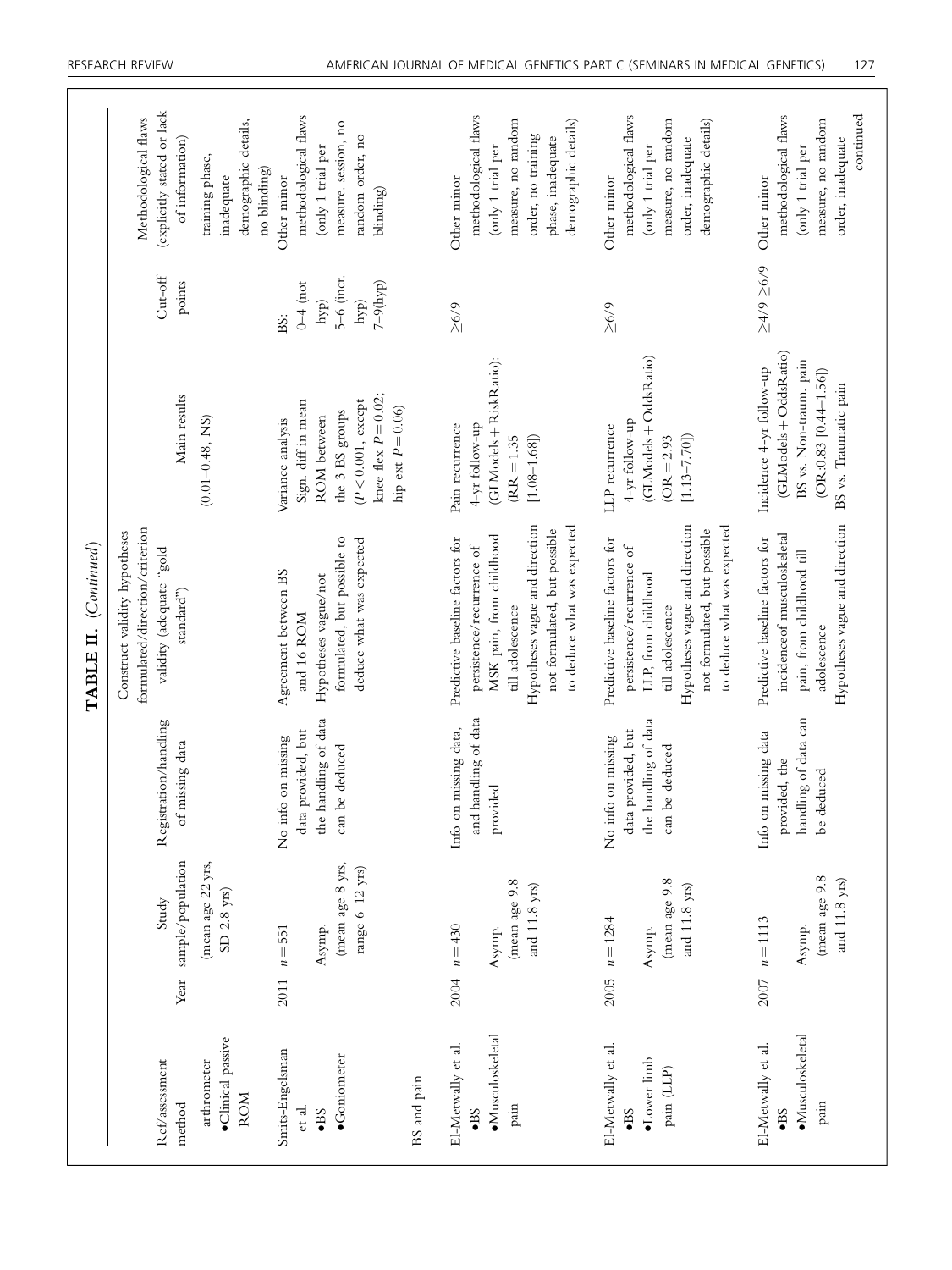|                                |                                                                                         |                                                                                   | formulated/direction/criterion<br>Construct validity hypotheses<br>TABLE II. (Continued)                                                                                                        |                                                                                                                                                                                               |                                              | Methodological flaws                                                                                                                                |
|--------------------------------|-----------------------------------------------------------------------------------------|-----------------------------------------------------------------------------------|-------------------------------------------------------------------------------------------------------------------------------------------------------------------------------------------------|-----------------------------------------------------------------------------------------------------------------------------------------------------------------------------------------------|----------------------------------------------|-----------------------------------------------------------------------------------------------------------------------------------------------------|
|                                | sample/population<br>Study                                                              | Registration/handling<br>of missing data                                          | to deduce what was expected<br>not formulated, but possible<br>blog,, annbape) Airprra<br>standard")                                                                                            | Main results<br>[0.16-3.04]) NS<br>(OR: 0.70)                                                                                                                                                 | $Cut-off$<br>points                          | (explicitly stated or lack<br>demographic details)<br>of information)                                                                               |
| (median<br>$n = 301$<br>Asymp. | age 14 yrs, range<br>$13 - 15$ yrs)                                                     | provided, described<br>Info on missing data<br>handling                           | to deduce what was expected<br>Hypotheses vague and direction<br>incidence of arthralgia, from<br>not formulated, but possible<br>Predictive baseline factors for<br>childhood till adolescence | Arthralgia incidence 4 and<br>$(OR: 3.00, [0.94-9.60])$<br>6-yr follow-up (Logistic<br>Regress Models + Odds<br>$BS \geq 5/9$<br>Ratio)                                                       | $5/9$<br>26/9<br>$5/75$                      | methodological flaws<br>(no random order)<br>Other minor                                                                                            |
| $n = 2901$<br>2013             | (mean age<br>$13.8$ yrs)<br>Asymp.                                                      | handling of data can<br>Info on missing data<br>provided, the<br>deduced<br>$b$ e | to deduce what was expected<br>Hypotheses vague and direction<br>incidence of arthralgia, from<br>not formulated, but possible<br>Predictive baseline factors for<br>childhood till adolescence | follow-up (Logistic Regress<br>(OR 1.83 [1.10-3.02])<br>Ankle/foot (OR 1.82<br>Models + Odds Ratio)<br>Shoulder (OR1.68<br>$[1.04 - 2.72]$ ) Knee<br>Pain association 4-yr<br>$[1.05 - 3.16]$ | $\geq 6/9$                                   | flaws(only 1 trial per<br>measure, no random<br>order, no blinding)<br>methodological<br>Other minor                                                |
|                                | mean age 18.8<br>$n = 714$ (soldiers,<br>yrs, SD 1 yr)                                  | provided, described<br>Info on missing data<br>handling                           | direction not formulated, but<br>possible to deduce what was<br>Relationship between BS and<br>GI Hypotheses vague and<br>expected                                                              | $(OR 2.48 [1.19 - 5.20])$<br>Regress Models + Odds<br>GI association (Logistic<br>Ratio)                                                                                                      | $\geq$ 2/9                                   | methodological flaws:<br>(1 trial per measure,<br>no random order)<br>Other minor                                                                   |
|                                | (mean age 24 yrs,<br>92(controls)<br>$2010 \quad n = 57 \, \text{(cases)}$<br>SD: 0.32) | handling of data can<br>data provided, the<br>No info on missing<br>deduced<br>be | direction of correlation stated<br>Minimal number of hypotheses<br>Predictive risk factor of<br>formulated, expected<br>GLL + ER for AID                                                        | Men: (OR: 7.43<br>GLL (OR: 3.6<br>All (OR: 2.79<br>AID association<br>$[2.13 - 25.57]$<br>$[1.27 - 6.09]$<br>$[1.49 - 8.68]$<br>(Odds Ratio)<br>$GLL + ER$                                    | Women:<br>$\geq 5/10$<br>$\geq 4/10$<br>Men: | continued<br>methodological flaws<br>demographic details,<br>(1 trial per measure,<br>no random order,<br>no blinding)<br>Other minor<br>inadequate |

ſ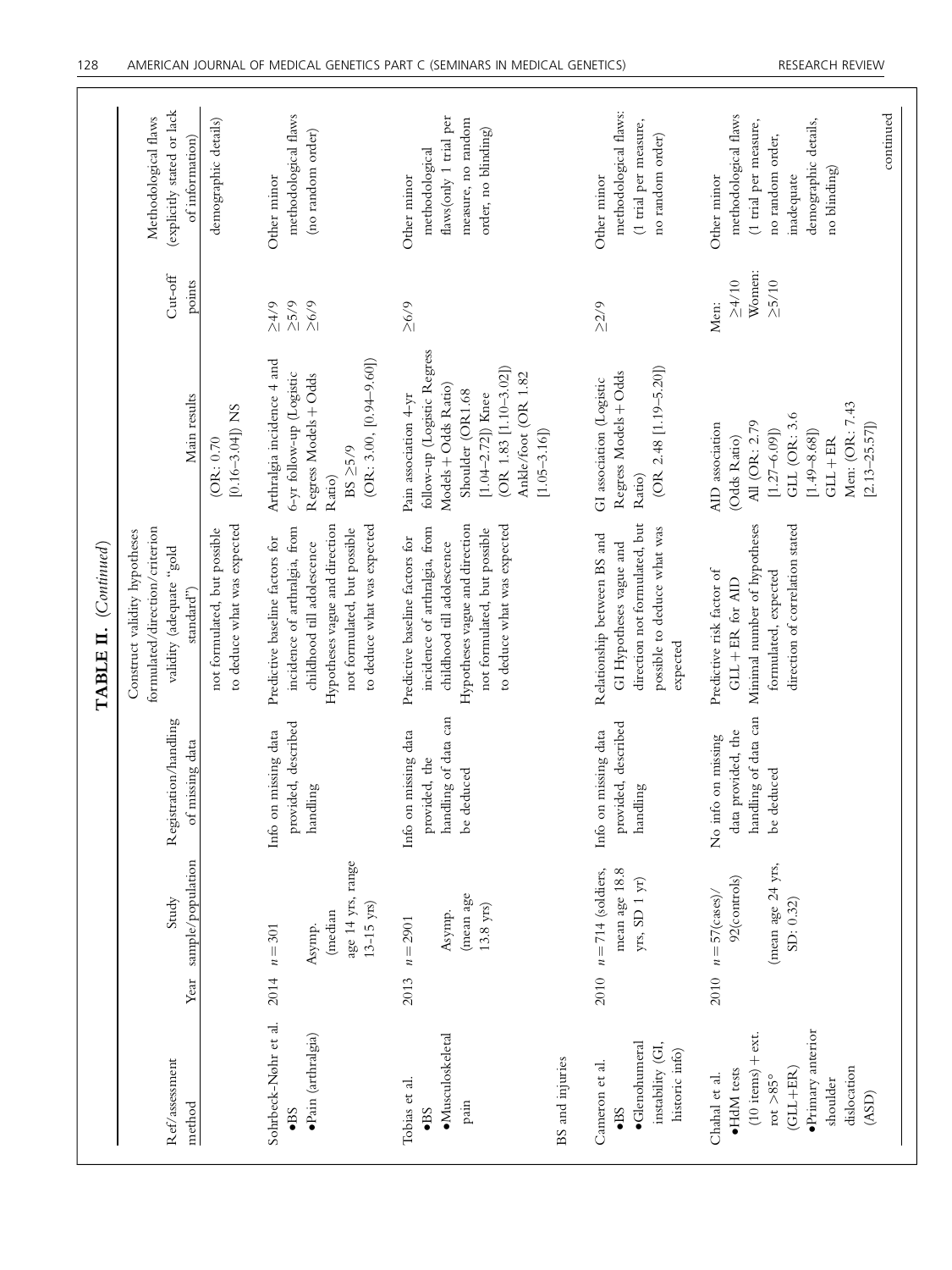|                                                                                           |      |                                                                            |                                                                                    | TABLE II. (Continued)                                                                                                                           |                                                                                                                                                                        |                                                                    |                                                                                                                                                                                                                            |
|-------------------------------------------------------------------------------------------|------|----------------------------------------------------------------------------|------------------------------------------------------------------------------------|-------------------------------------------------------------------------------------------------------------------------------------------------|------------------------------------------------------------------------------------------------------------------------------------------------------------------------|--------------------------------------------------------------------|----------------------------------------------------------------------------------------------------------------------------------------------------------------------------------------------------------------------------|
| Ref/assessment<br>method                                                                  | Year | sample/population<br>Study                                                 | Registration/handling<br>of missing data                                           | formulated/direction/criterion<br>Construct validity hypotheses<br>blog" stapped withilav<br>$\mathrm{standard}^{\prime\prime})$                | Main results                                                                                                                                                           | $Cut-off$<br>points                                                | (explicitly stated or lack<br>Methodological flaws<br>of information)                                                                                                                                                      |
|                                                                                           |      |                                                                            |                                                                                    |                                                                                                                                                 | GLL (OR: 6.75<br>$[1.92 - 23.36]$                                                                                                                                      |                                                                    |                                                                                                                                                                                                                            |
| •Knee injuries by<br>SMS-track (KI)<br>hypermobility<br>·BS; Knee<br>Junge et al.<br>(KH) |      | $9 - 14$ yrs)<br>children,<br>(school<br>$2015$ $n = 999$                  | provided, described<br>Info on missing data<br>handling                            | direction of correlation stated<br>BS + KH for KI Minimal<br>number of hypotheses<br>Predictive risk factor of<br>formulated, expected          | TraumaticInj (OR: 2.22<br>models + Odds Ratio)<br>$[0.60 - 8.19]$ ) BS + KH<br>$[0.43 - 5.61]$ BS<br>(Logistic Regress<br>Inj (OR: 1.56<br>KI association<br>Traumatic | 25/9                                                               | no random order, no<br>methodological flaws<br>(1 trial per measure,<br>training phase)<br>Other minor                                                                                                                     |
| ·Pelvic injuries (PI),<br>$-BS +$ goniometer<br>low back pain<br>Roussel et al.<br>(LBP)  | 2009 | $n = 32$ (dancers)<br>$n = 26$ (students)<br>(mean 20 yrs,<br>$SD: 2$ yrs) | provided, described<br>Info on missing data<br>handling                            | to deduce what was expected<br>Predictive risk factor of BS for<br>Hypotheses vague and direction<br>not formulated, but possible<br>PI and LBP | $P = 0.89$ PI, LBP<br>PI/LBP (Spearman<br>$Rho = -0.03;$<br>correlation:                                                                                               | $0-3$ (tight)<br>$7 - 9$ (extr.<br>$4-6$ (hyp)<br>hyp)<br>BS:      | Other important/minor<br>trial per measure, no<br>demographic details,<br>eligibility criteria, 1<br>flaws(inadequately<br>random order, no<br>described subject<br>training phase,<br>no blinding)<br>inadequate<br>meth. |
| BS and diseases                                                                           |      |                                                                            |                                                                                    |                                                                                                                                                 |                                                                                                                                                                        |                                                                    |                                                                                                                                                                                                                            |
| sympt (TMs)<br>mandibular<br>$\bullet$ Temporo-<br>Hirsch et al.<br>$\bullet$ BS          | 2008 | 40.6 yrs, SD:<br>(mean age<br>$11.6$ yrs)<br>$n = 895$                     | the handling of data<br>data provided, but<br>No info on missing<br>can be deduced | direction not formulated, but<br>possible to deduce what was<br>Agreement between BS<br>Hypotheses vague and<br>and TMs<br>expected             | Models + Odds Ratio)<br>Association (Multiple<br>Joint click, reduced<br>ROM (OR: 1.56<br>log. Regress.<br>$[1.01 - 2.39]$                                             | $(BS = 4-9)$<br>$(0 = 85)$<br>$1 - 3$ ) 2<br>Category<br>$1$ (BS = | continued<br>methodological flaws<br>measure.session, no<br>random order, no<br>(only 1 trial per<br>training phase,<br>Other minor<br>inadequate                                                                          |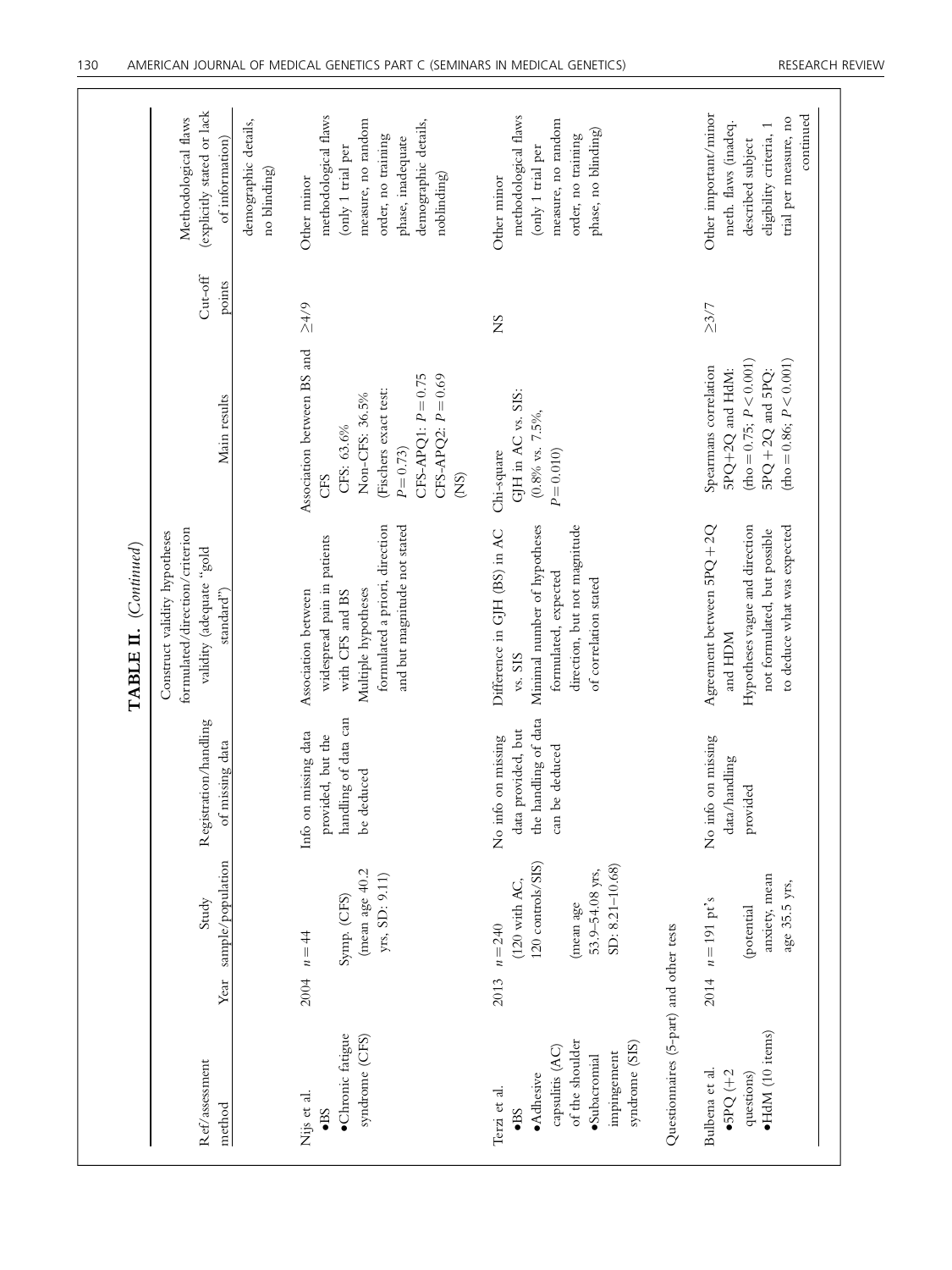|                                                                                                                        |      |                                                                                        |                                                                          | TABLE II. (Continued)                                                                                                                                                                                                           |                                                                                                                                                                                                             |                                           |                                                                                                                                                               |
|------------------------------------------------------------------------------------------------------------------------|------|----------------------------------------------------------------------------------------|--------------------------------------------------------------------------|---------------------------------------------------------------------------------------------------------------------------------------------------------------------------------------------------------------------------------|-------------------------------------------------------------------------------------------------------------------------------------------------------------------------------------------------------------|-------------------------------------------|---------------------------------------------------------------------------------------------------------------------------------------------------------------|
| $\mathrm{Re}f/\mathrm{ass}$ essment<br>method                                                                          |      | Year sample/population<br>Study                                                        | Registration/handling<br>missing data<br>F                               | formulated/direction/criterion<br>Construct validity hypotheses<br>validity (adequate "gold<br>standard")                                                                                                                       | Main results                                                                                                                                                                                                | $Cut-off$<br>points                       | (explicitly stated or lack<br>Methodological flaws<br>of information)                                                                                         |
|                                                                                                                        |      | SD: 10.18 yrs)                                                                         |                                                                          |                                                                                                                                                                                                                                 |                                                                                                                                                                                                             |                                           | training phase, inadeq.<br>demographic details,<br>random order, no<br>no blinding)                                                                           |
| $\bullet$ 5PQ (transl.)<br>Moraes et al.<br>$-BS$                                                                      | 2011 | students, age<br>$17 - 24$ yrs)<br>(university)<br>$n = 394$                           | Info on missing data<br>handling can be<br>provided, the<br>deduced      | used (BS) can be considered a<br>Hypotheses vague and direction<br>to deduce what was expected<br>Assumable that the criterion<br>not formulated, but possible<br>reasonable "gold standard"<br>Agreement between 5PQ<br>and BS | $%$ agreement 73.6%<br>$77.4(71.4 - 82.6)$<br>$70.9(62.1 - 78.6)$<br>Sensitivity<br>Specificity                                                                                                             | $\geq$ 2/5 (5PQ)<br>$_{\geq 4/9}$<br>(BS) | methodological flaws<br>demographic details,<br>(no random order,<br>no blinding)<br>inadequate<br>Other minor                                                |
| 5-part Q and pain                                                                                                      |      |                                                                                        |                                                                          |                                                                                                                                                                                                                                 |                                                                                                                                                                                                             |                                           |                                                                                                                                                               |
| 5-part Q and diseases<br>widespread pain<br>questionnaire<br>Mulvey et al.<br>$\bullet$ Chronic<br>(CWP)<br>$-5$ -part | 2013 | median age 55<br>$25 - 107$ yrs)<br>(population,<br>yrs, range<br>$n = 12,354$         | handling described<br>Info on missing data<br>registration/<br>provided, | Minimal number of hypotheses<br>direction of correlation stated<br>Association between JH and<br>formulated, expected<br>musculoskeletal pain                                                                                   | $(RRR 1.4; P = <0.001)$<br>$P = 0.03$ – modest ass.)<br>$P=0.1$ – modest ass.,<br>Relative risk ratio<br>JH and CWP<br>not stat. sign.)<br>grade III/IV:<br>(RRR 1.2,<br>(RRR 1.2;<br>grade II:<br>grade I: | $\geq$ 2/5                                | no random order, no<br>methodological flaws<br>(1 trial per measure.,<br>demographic details,<br>training phase,<br>no blinding)<br>inadequate<br>Other minor |
| Hakim and Grahame<br>$-5PQ$                                                                                            | 2003 | controls) $n = 220$<br>controls) (range<br>(170 BJHS, 50<br>(212 BJHS, 57<br>$n = 269$ | handling of missing<br>registration/<br>No info on<br>data               | Hypotheses vague and direction<br>not formulated, but possible<br>Agreement between 5PQ<br>to deduce what<br>and BJHS                                                                                                           | Sens. (mean) 77-85% (1st and<br>2nd cohort) Spec. 80-89%<br>(1st and 2nd cohort)                                                                                                                            | $\geq$ 2/5                                | (1 trial per measure.,<br>continued<br>no random order, no<br>methodological flaws<br>training phase,<br>Other minor                                          |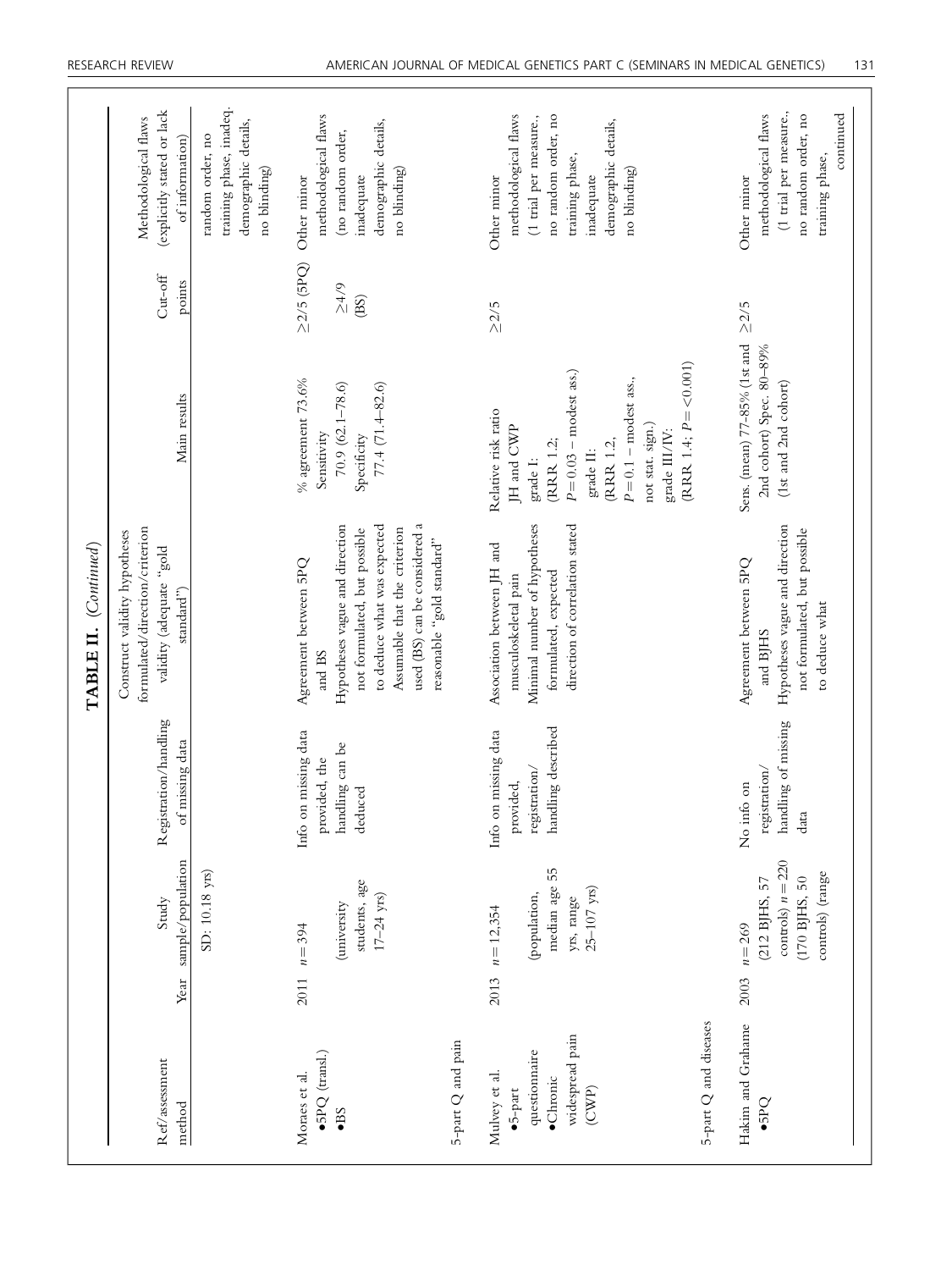|                                                                                                                                                              |      |                                                                                        |                                                                                  | TABLE II. (Continued)                                                                                                                                                                                                                                                                                                                                                                                                                                                                                                                                                                                                                                                                                                                                                                                                                                                                                                                                                                                                                                                                                                               |                                                                                                                                                                                                   |                                    |                                                                                                                                                                     |
|--------------------------------------------------------------------------------------------------------------------------------------------------------------|------|----------------------------------------------------------------------------------------|----------------------------------------------------------------------------------|-------------------------------------------------------------------------------------------------------------------------------------------------------------------------------------------------------------------------------------------------------------------------------------------------------------------------------------------------------------------------------------------------------------------------------------------------------------------------------------------------------------------------------------------------------------------------------------------------------------------------------------------------------------------------------------------------------------------------------------------------------------------------------------------------------------------------------------------------------------------------------------------------------------------------------------------------------------------------------------------------------------------------------------------------------------------------------------------------------------------------------------|---------------------------------------------------------------------------------------------------------------------------------------------------------------------------------------------------|------------------------------------|---------------------------------------------------------------------------------------------------------------------------------------------------------------------|
| Ref/assessment<br>method                                                                                                                                     |      | Year sample/population<br>Study                                                        | Registration/handling<br>of missing data                                         | formulated/direction/criterion<br>Construct validity hypotheses<br>blog" saupsba) yiibilav<br>standard")                                                                                                                                                                                                                                                                                                                                                                                                                                                                                                                                                                                                                                                                                                                                                                                                                                                                                                                                                                                                                            | Main results                                                                                                                                                                                      | $Cut-off$<br>points                | (explicitly stated or lack<br>Methodological flaws<br>of information)                                                                                               |
|                                                                                                                                                              |      | $16 - 80$ yrs)                                                                         |                                                                                  | used (BS) can be considered a<br>reasonable "gold standard"<br>Assumable that the criterion<br>was expected                                                                                                                                                                                                                                                                                                                                                                                                                                                                                                                                                                                                                                                                                                                                                                                                                                                                                                                                                                                                                         |                                                                                                                                                                                                   |                                    | demographic details,<br>no blinding)<br>inadequate                                                                                                                  |
| Sanches et al.<br>Anxity<br>$-5PQ$                                                                                                                           |      | students, mean<br>age 21 yrs,<br>SD: 3.25)<br>(university<br>$2014$ $n = 2300$         | Info on missing data<br>handling can be<br>registration/<br>provided,<br>deduced | Hypotheses vague and direction<br>to deduce what was expected<br>not formulated, but possible<br>Anxiety Inventory (BAI)<br>Association between Beck<br>and 5PQ                                                                                                                                                                                                                                                                                                                                                                                                                                                                                                                                                                                                                                                                                                                                                                                                                                                                                                                                                                     | $P = 0.007$ , weak ass.)<br>(Women: $r = 0.11$ ,<br>Pearsons correlation<br>(Men: $r = 0.04$ ,<br>5PQ and BAI<br>not sign. ass.)<br>$(P = 0.450),$<br>total score                                 | $\geq$ 2/5                         | methodological flaws<br>demographic details,<br>random order, no<br>measurement, no<br>training phase,<br>no blinding)<br>(1 trial per<br>inadequate<br>Other minor |
| ·Femoroacetabular<br>paper drawings)<br>$\bullet{\rm BS}\mbox{-}{\rm self}$ (from<br>impingement<br>BS self-reported<br>Naal et al.<br>(FAI)<br>$\bullet$ BS | 2014 | SD: 4.1 yrs)<br>diagnosed)<br>with FAI)<br>(mean age<br>28.5 yrs,<br>$n = 55$<br>Symp. | Info on missing data<br>handling can be<br>registration/<br>provided,<br>deduced | Hypotheses vague and direction<br>to deduce what was expected<br>not formulated, but possible<br>and BS/agreement between<br>Agreement between BS-self<br>BS and Hip ROM                                                                                                                                                                                                                                                                                                                                                                                                                                                                                                                                                                                                                                                                                                                                                                                                                                                                                                                                                            | Int. rot: 0.56Ext. rot: 0.44<br>Spearmans correlation BS vs.<br>Total 0.82 (0.72-0.91)<br>(all with $P < 0.01$ )<br>Single tests range:<br>Kappa-values $(L_w)$<br>Hipflex: 0.61<br>$0.61 - 0.96$ | $\geq$ 4/9 (BS)<br>$\geq$ 6/9 (BS) | methodological flaws<br>no random order, no<br>(1 trial per measure,<br>training phase, no<br>Other minor<br>blinding)                                              |
|                                                                                                                                                              |      |                                                                                        |                                                                                  | benign joint hypermobility syndrome; MSK, musculoskeletal; scap, scapular; lax, laxity; ROM, range of motion; clin, clinical; pass, passive; incr, increased; diff, difference; sign, significant;<br>ass, association; traum, traumatic; transl,, translation; inadeq, inadequate; ER, external rotation; ASD, Primary anterior shoulder dislocation; KH, knee hypermobility; KI, knee injuries; PI,<br>pelvic injuries; LBP, low back pain; TMs, Temporomandibular symptoms; CFS, chronic fatigue syndrome; AC, adhesive capsulitis; SIS, subacromial impingement syndrome; CWP,<br>chronic widespread pain; BAI, Beck Anxiety Inventory; FAI, femoroacetabular impingement; A/P, anterior/posterior; SD, standard deviation; OR, odds ratio; RR, risk ratio; sens,<br>BS, Beighton Scale; CW, Carter & Wilkinson; HDM, Hospital del Mar; RQ, Rotès-Quérol; LLAS, Lower Limb Assessment Score; 5PQ, 5-part questionnaire; measure, measurement;<br>meth, methodological; hyp, hypermobile; GJH, generalized joint hypermobility; HMS, hypermobility syndrome; GLL, generalized ligamentous laxity; JH, joint hypermobility; BJHS, |                                                                                                                                                                                                   |                                    |                                                                                                                                                                     |

sensitivity; spec, specificity; NS, non-significant; GLmodel, general linear regression model.

sensitivity; spec, specificity; NS, non-significant; GLmodel, general linear regression model.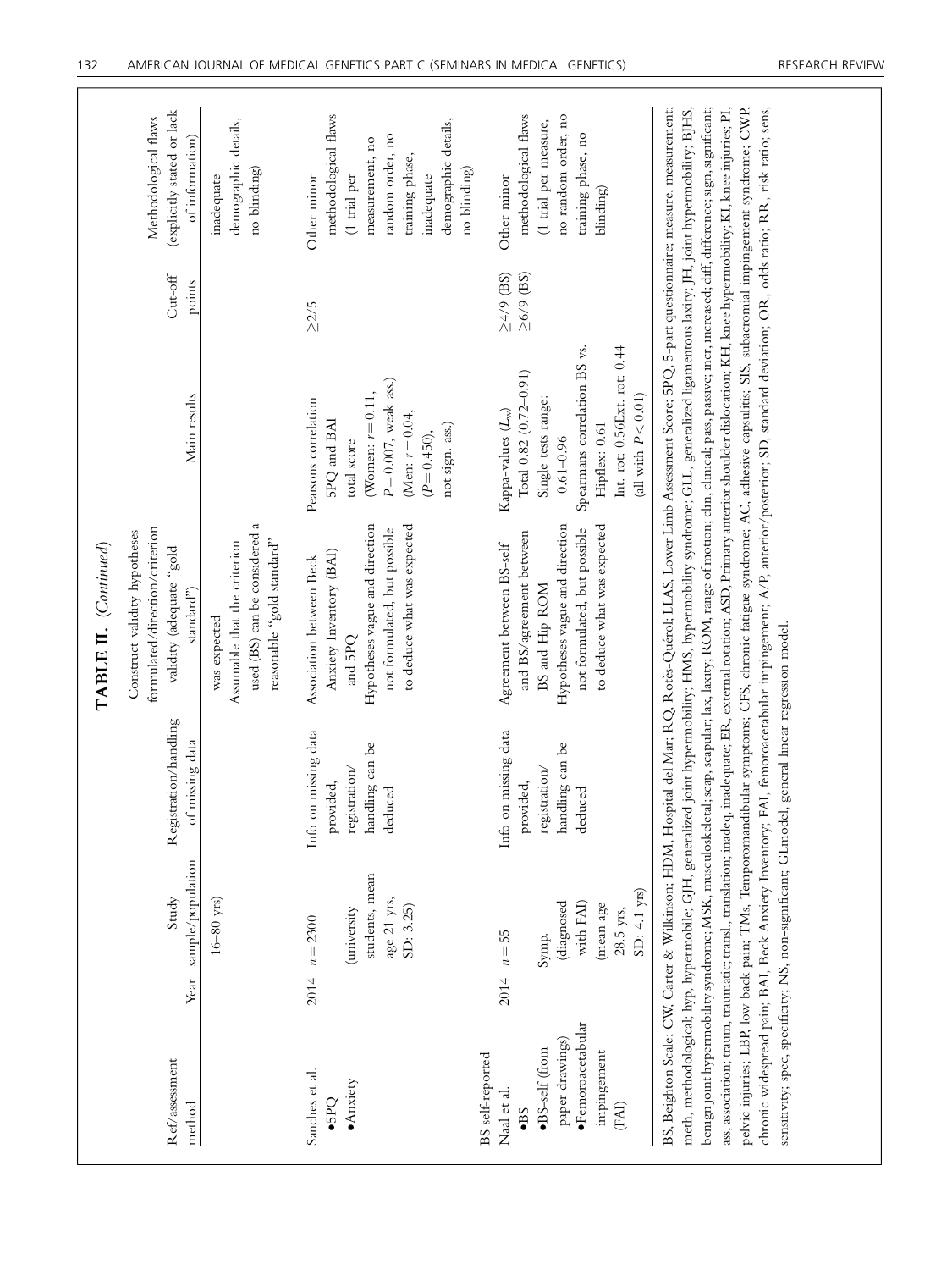|                                     |                                                                    |                                                                | ШË<br>Reliabil                                                |                                                                                                   |                         |                                                           | Validity                                                                                                                                                        |                                                                                       |                                                                                                                                                                         |
|-------------------------------------|--------------------------------------------------------------------|----------------------------------------------------------------|---------------------------------------------------------------|---------------------------------------------------------------------------------------------------|-------------------------|-----------------------------------------------------------|-----------------------------------------------------------------------------------------------------------------------------------------------------------------|---------------------------------------------------------------------------------------|-------------------------------------------------------------------------------------------------------------------------------------------------------------------------|
| Assessment<br>methods/<br>reference | Study $(n)$<br>age                                                 | Design/result                                                  |                                                               | Cut-off score COSMIN score                                                                        | Reference               | (n)/age<br>Study                                          | Design/result                                                                                                                                                   | $Cut-off$<br>score                                                                    | COSMIN score                                                                                                                                                            |
| Clinical tests                      |                                                                    | Carter & Wilkinson (0-5) (4 bilateral BS tests + 1 ankle test) |                                                               |                                                                                                   |                         |                                                           |                                                                                                                                                                 |                                                                                       |                                                                                                                                                                         |
| Bulbena et al.<br>(1992)            | [control]<br>(mean age<br>[symp.],<br>41 yrs.<br>48 yrs.<br>$n=30$ | almost perfect<br>substantial/<br>Kappa:                       |                                                               | lacking of info<br>measurement,<br>about subject<br>(only one<br>eligibility<br>criteria)<br>Poor |                         |                                                           | High (CW vs. $\mathrm{RQ})$<br>$(CW \text{ vs. } RQ/BS)$<br>$CW \geq 3: 96 - 98\%$<br>Very high (CW<br>Pearson corr.<br>$\%$ agreement<br>Hyp. test.<br>vs. BS) | $\overline{\phantom{a}}$                                                              | (other imp.meth. flaws:<br>described/lacking for<br>the control group)<br>subject eligibility<br>criteria inadeq.<br>$\mathbf{Poor}^{***}$                              |
| Beighton $(0-9)$                    |                                                                    |                                                                |                                                               |                                                                                                   |                         |                                                           |                                                                                                                                                                 |                                                                                       |                                                                                                                                                                         |
| Erkula et al.<br>(2005)             | (mean age<br>$10~{\rm yrs})$<br>$n=50$                             | Spearmans rho:<br>High (inter)<br>Moderate<br>(intra)          | significant<br>(classif. as<br>laxity)<br>joint<br>$\geq$ 7/9 | measurement)<br>(only one<br>$\mathbf{Poor}^*$                                                    |                         |                                                           | Chi <sup>2</sup> -test: $(P = 0.008)$<br>BS vs left scap.<br>(BS vs. ROM)<br>BS vs. scap.<br>$(P = 0.028)$<br>asymmetry<br>elevation<br>Hyp. test.              | $\geq$ 7/9                                                                            | about subject eligibility<br>other important meth.<br>measurement prop. of<br>flaws - lacking of info<br>the comparator instr.,<br>(no info on the<br>criteria)<br>Poor |
| Hirsch et al.<br>(2007)             | (mean age<br>38 yrs,<br>$20 - 60$<br>range<br>$n = 50$             | ICC: Excellent<br>(intra/inter)                                | $\mathsf I$                                                   | measurement)<br>(only one<br>$\mathbf{Poor}^*$                                                    | Hirsch et al.<br>(2008) | SD: 11.6<br>$40.6$ yrs,<br>(mean age<br>$n = 895$<br>yrs) | (BS vs. TMDs)<br>$(1.01 - 2.39)$<br>(OR: 1.56<br>Odds Ratio:<br>Joint click<br>Hyp. test                                                                        | $(4-9:cat. 3)$<br>$(1-3;$ cat. 2)<br>categoris.:<br>(0:cat. 1)<br>Composite<br>scores | Fair                                                                                                                                                                    |
| Junge et al.                        | $n=39$                                                             | Kappa:                                                         | $5/9$                                                         | $\mathop{\mathrm{Poor}}\nolimits^*$                                                               | Junge et al.            | $n = 109$                                                 | Hyp. test                                                                                                                                                       | 25/9                                                                                  | continued<br>Fair                                                                                                                                                       |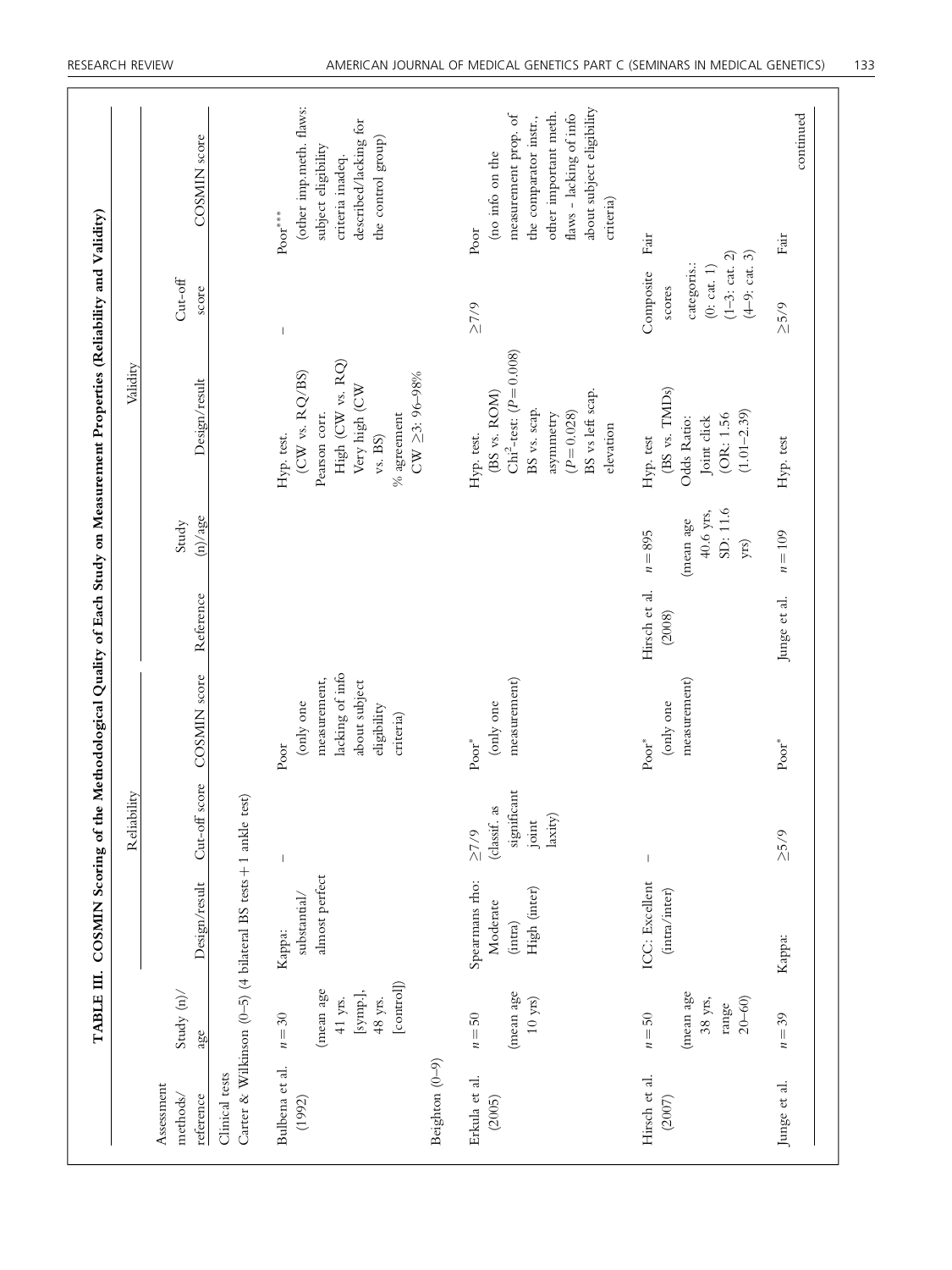|                        |             | COSMIN score                        |                                                                                                                              | (inadequate info on the<br>properties of the<br>measurement<br>comparator<br>instrument)<br>$\mathbf{Poor}^{**}$                     | Fair                                                                                                 | continued<br>Fair                                                                       |
|------------------------|-------------|-------------------------------------|------------------------------------------------------------------------------------------------------------------------------|--------------------------------------------------------------------------------------------------------------------------------------|------------------------------------------------------------------------------------------------------|-----------------------------------------------------------------------------------------|
|                        |             | Cut-off<br>score                    |                                                                                                                              | $\geq 5/9$                                                                                                                           |                                                                                                      | $5/9$                                                                                   |
|                        | Validity    | Design/result                       | $(BS vs. BS A + B)$<br>Method A and B:<br>McNemar sign<br>Prevalence on<br>No difference<br>probability test<br>$(P = 0.54)$ | (BS vs. injuries)<br>Traumatic inj<br>$[0.43 - 5.61]$<br>(OR: 1.56)<br>Odds Ratio:<br>Hyp. test.                                     | (BS and arthralgia):<br>$[0.94 - 9.60]$<br>(OR: 3.00,<br>Odds Ratio:<br>BS ${\geq}5/9$<br>Hyp. test. | (BS and pain)<br>$(RR = 1.35)$<br>Risk Ratio:<br>$[1.08 - 1.68]$<br>Hyp. test.          |
|                        |             | (n)/age<br>Study                    |                                                                                                                              | $9 - 14$ yrs)<br>(range<br>$n = 999$                                                                                                 | 14 yrs, range<br>(mean age<br>$(13 - 15 \text{ yrs})$<br>$n = 301$                                   | (mean age<br>$11.8~{\rm yrs})$<br>$9.8$ and<br>$n = 430$                                |
| TABLE III. (Continued) | Reliability | Reference                           | (2013)                                                                                                                       | Junge et al.<br>(2015)                                                                                                               | Nøhr et al.<br>Sohrbeck-<br>(2014)                                                                   | El-Metwally<br>et al. (2004)                                                            |
|                        |             | <b>COSMIN</b> score                 | measurement)<br>(only one                                                                                                    |                                                                                                                                      | measurement)<br>(only one<br>$\mathbf{Poor}^*$                                                       | small sample<br>appropriate)<br>interval not<br>Poor (only 1<br>size, time<br>measure., |
|                        |             | Cut-off score                       |                                                                                                                              |                                                                                                                                      | $\geq 5/9$                                                                                           | $\geq 6/9$                                                                              |
|                        |             | Design/result                       | (method $A$ )<br>substantial/<br>substantial,<br>moderate/<br>perfect<br>almost                                              | almost perfect<br>$\geq$ 5/9: substantial<br>(A), moderate<br>Fair/moderate,<br>(method B)<br>substantial/<br>$\widehat{\mathbf{B}}$ | ICC: Excellent<br>(curr/hist)<br>(curr/hist)<br>substantial<br>substantial<br>$(curr)$ ,<br>Kappa:   | (intra/inter)<br>Substantial<br>Kappa:                                                  |
|                        |             | Study $(n)$<br>age                  | $10-12$ yrs)<br>(aged<br>and<br>$7-8$                                                                                        |                                                                                                                                      | $[$ asymp.] $\hspace{-.03in})$<br>(mean age<br>[symp.],<br>$34$ yrs<br>$46$ yrs<br>$n = 40$          | (mean<br>$\left( \text{inter} \right)$<br>$n=13$<br>(intra)<br>$n=29$                   |
|                        |             | Assessment<br>methods/<br>reference | (2 different BS<br>methods)<br>(2013)                                                                                        |                                                                                                                                      | et al. (2007)<br>Kristensen<br>$_{\rm Jual-}$                                                        | et al. (1996)<br>Mikkelsson                                                             |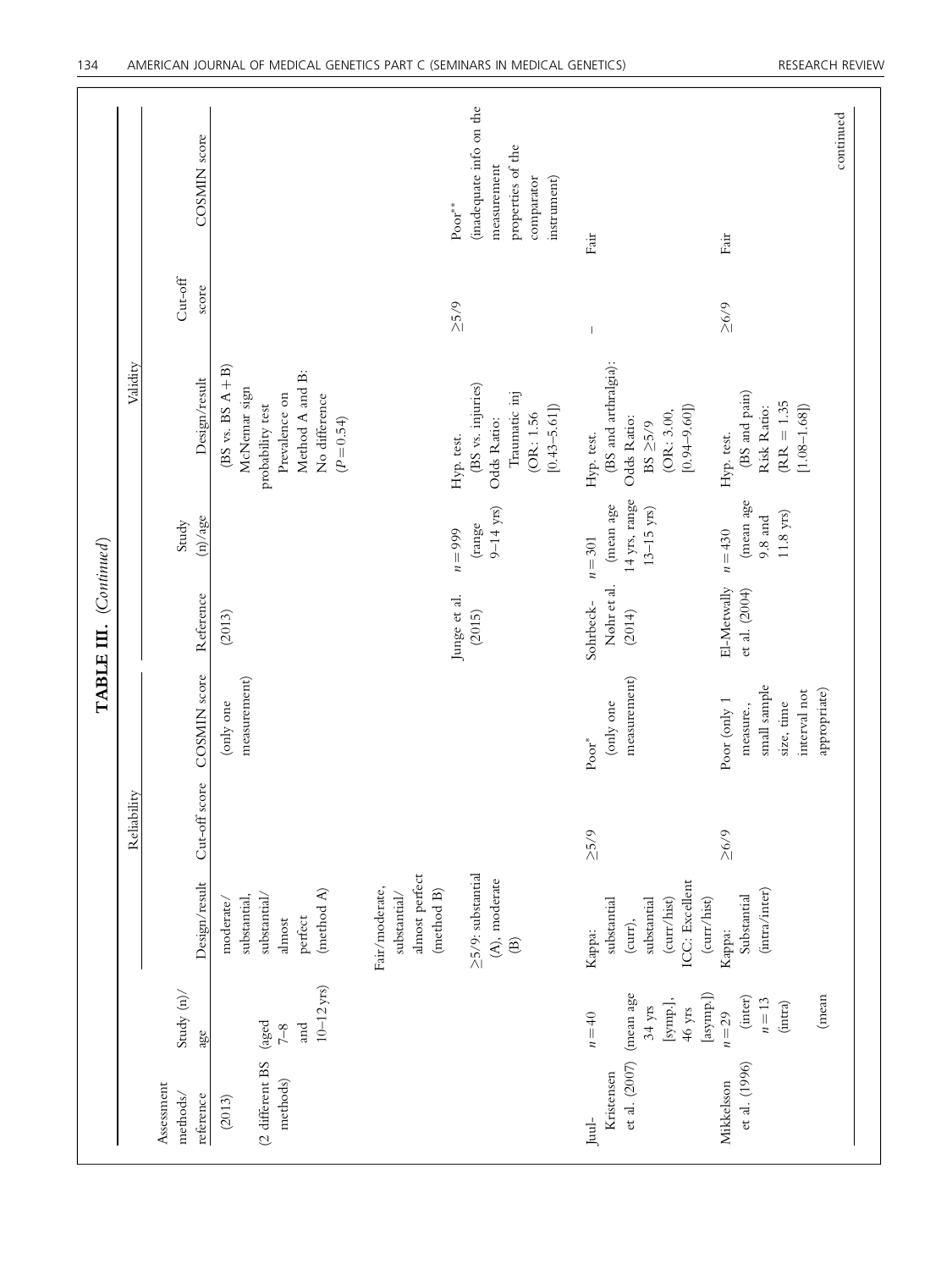|                        |             | COSMIN score                        | Fair<br>Fair                                                                                                                                                                       |                                                                                                                                 |                                                                                    | flaws: subject eligibility<br>continued<br>described/lacking for<br>the control group)<br>(other imp. meth.<br>criteria inadeq.<br>$\mathbf{Poor}^{***}$ |
|------------------------|-------------|-------------------------------------|------------------------------------------------------------------------------------------------------------------------------------------------------------------------------------|---------------------------------------------------------------------------------------------------------------------------------|------------------------------------------------------------------------------------|----------------------------------------------------------------------------------------------------------------------------------------------------------|
|                        |             | $Cut-off$<br>score                  | $\geq 6/9$<br>$5/9$                                                                                                                                                                |                                                                                                                                 |                                                                                    |                                                                                                                                                          |
|                        | Validity    | Design/result                       | 0.70 $[0.16 - 3.04]$ ) NS<br>BS vs. non-traum.<br>Traumatic pain (OR:<br>[ $0.44 - 1.56$ ]) NS<br>pain (OR: 0.83<br>$[1.13 - 7.70]$<br>$(OR = 2.93)$<br>Odds Ratio:<br>Odds Ratio: |                                                                                                                                 |                                                                                    | $(BS \text{ vs. } \text{CW/RQ})$<br>High (BS vs. RQ)<br>$(BS \text{ vs. } CW)$<br>Pearsons corr.<br>Very high<br>Hyp. test.                              |
|                        |             | (n)/age<br>Study                    | (mean age<br>(mean age<br>$13 - 15$ yrs)<br>$11.8~{\rm yrs})$<br>$9.8$ and<br>$n = 1,284$<br>$n = 1,113$<br>14 yrs,<br>range                                                       |                                                                                                                                 |                                                                                    |                                                                                                                                                          |
| TABLE III. (Continued) |             | Reference                           | El-Metwally<br>El-Metwally<br>et al. (2005)<br>et al. (2007)                                                                                                                       |                                                                                                                                 |                                                                                    |                                                                                                                                                          |
|                        |             | COSMIN score                        |                                                                                                                                                                                    | meth. flaws,<br>inadequate<br>important<br>Poor (other<br>statistics<br>applied)                                                | interval not<br>appropriate,<br>inadequate<br>Poor (time<br>statistics<br>applied) | lacking of info<br>measurement,<br>about subject<br>(only one<br>eligibility<br>Poor                                                                     |
|                        | Reliability | Cut-off score                       |                                                                                                                                                                                    | $\widehat{=} \widehat{\Omega} \widehat{\omega}$<br>categorized<br>$(0-2; \text{ cat.})$<br>$(3-4:cat.$<br>$(5-9:cat.$<br>scores | $(0-2;$ cat. 1)<br>$(3-4: cat. 2)$<br>$(5-9: cat. 3)$<br>categorized<br>scores     | $\begin{array}{c} \end{array}$                                                                                                                           |
|                        |             | Design/result                       |                                                                                                                                                                                    | ICC: Excellent Composite<br>(intra/inter)                                                                                       | Spearmans rho: Composite<br>(intra/inter)<br>Excellent                             | almost perfect<br>Substantial/<br>Kappa:                                                                                                                 |
|                        |             | Study $(n)$<br>age                  | and $11\,$<br>ages 9<br>yrs)                                                                                                                                                       | (mean age<br>$20$ yrs,<br>$18 - 25$<br>range<br>$n=72$                                                                          | $n = 36/42$<br>(mean age<br>25 yrs,<br>$15 - 45$ )<br>range                        | [symp.],<br>(mean age<br>$41$ yrs.<br>48 yrs.<br>$n=30$                                                                                                  |
|                        |             | Assessment<br>methods/<br>reference |                                                                                                                                                                                    | (BHJMI)<br>Aslan et al.<br>(2006)                                                                                               | Boyle et al.<br>(BHJMI)<br>(2003)                                                  | Bulbena et al.<br>(1992)                                                                                                                                 |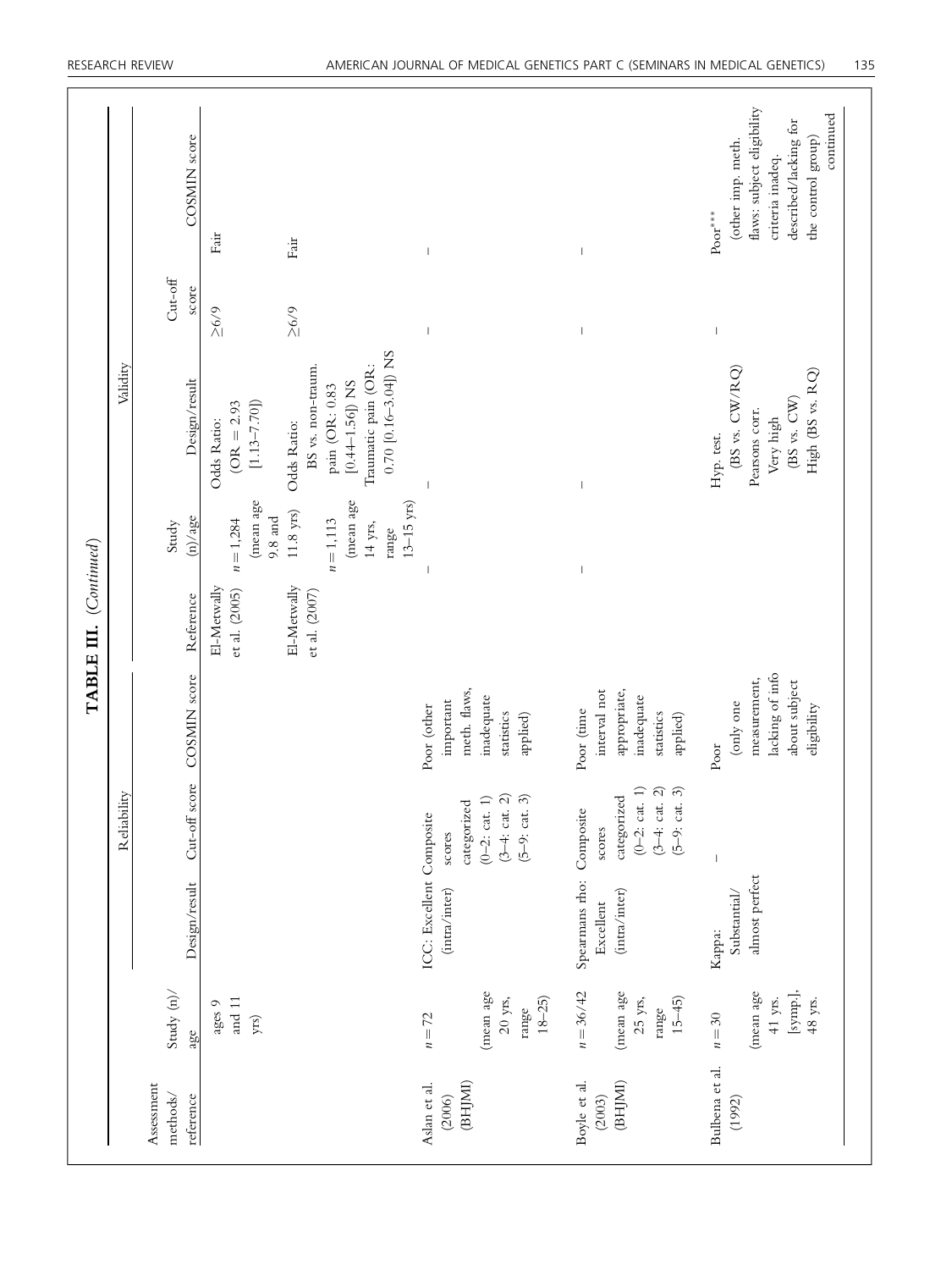|                                                                   |                                                         |                                                                                                     |                          |                                                                           | TABLE III. (Continued)      |                                                                        |                                                                                                  |                                                      |              |
|-------------------------------------------------------------------|---------------------------------------------------------|-----------------------------------------------------------------------------------------------------|--------------------------|---------------------------------------------------------------------------|-----------------------------|------------------------------------------------------------------------|--------------------------------------------------------------------------------------------------|------------------------------------------------------|--------------|
|                                                                   |                                                         |                                                                                                     | Reliability              |                                                                           |                             |                                                                        | Validity                                                                                         |                                                      |              |
| Assessment<br>methods/<br>reference                               | Study $(n)$<br>age                                      | Design/result                                                                                       | $\mbox{Cut-off score}$   | COSMIN score                                                              | Reference                   | (n)/age<br>Study                                                       | Design/result                                                                                    | $Cut-off$<br>score                                   | COSMIN score |
|                                                                   | $[{\rm control}]$                                       |                                                                                                     |                          | criteria)                                                                 |                             |                                                                        |                                                                                                  |                                                      |              |
| tests, no 5th<br>(2002) (4/5)<br>Hansen et al.<br>${\rm finger})$ | ${\rm (range\ 9\text{--}13}$<br>$n=100$<br>${\rm yrs})$ | almost perfect<br>(experts) Fair<br>substantial/<br>substantial,<br>Moderate/<br>(inexp.)<br>Kappa: | $\, \vert \,$            | test conditions<br>measurem.,<br>not similar)<br>$\mbox{(only 1}$<br>Poor | $\,$ $\,$                   | $\overline{\phantom{a}}$                                               | $\begin{array}{c} \hline \end{array}$                                                            | $\overline{\phantom{a}}$<br>$\overline{\phantom{a}}$ |              |
| Hicks et al.<br>(2003)                                            | (mean age<br>$36$ yrs,<br>$20 - 66$<br>range<br>$n=63$  | ICC: Fair/good,<br>good/excellent                                                                   | $\mid$                   | measurement)<br>(only one<br>$\mathbf{Poor}^*$                            | $\vert$                     | $\overline{\phantom{a}}$                                               | $\vert$                                                                                          | $\vert$<br>$\mathsf I$                               |              |
| Karim et al.<br>(2011)                                            | (mean age<br>$24$ yrs,<br>$18 - 32$<br>range<br>$n=30$  | Moderate<br>Kappa:                                                                                  | $\, \vert \,$            | measurement)<br>(only one<br>$\mathbf{Poor}^*$                            | $\vert$                     | $\mathsf I$                                                            | $\vert$                                                                                          | $\vert$<br>$\vert$                                   |              |
| $\mid$                                                            |                                                         | $\vert$                                                                                             | $\overline{\phantom{a}}$ | $\mathsf I$                                                               | Cameron<br>(2010)<br>et al. | $\mathrm{SD:}$ 1 yr)<br>$18.8~\mathrm{yrs},$<br>(mean age<br>$n = 714$ | (BS vs. injuries)<br>GJI (OR 2.48<br>$[1.19 - 5.20]$<br>$(P = 0.16)$<br>Odds Ratio<br>Hyp. test. | $\geq$ 2/9 (95th Fair<br>percentile)                 |              |
| $\mathsf I$                                                       |                                                         |                                                                                                     |                          | $\mathsf I$                                                               | Ferrari et al.<br>(2005)    | $n = 21(1)/88$ Hyp. test.<br>(2)/116<br>$\odot$                        | (BS vs. other tests)<br>BS vs. LLAS:<br>$\%$ agreement                                           | $\ensuremath{\mathsf{Fair}}$<br>5/9                  | continued    |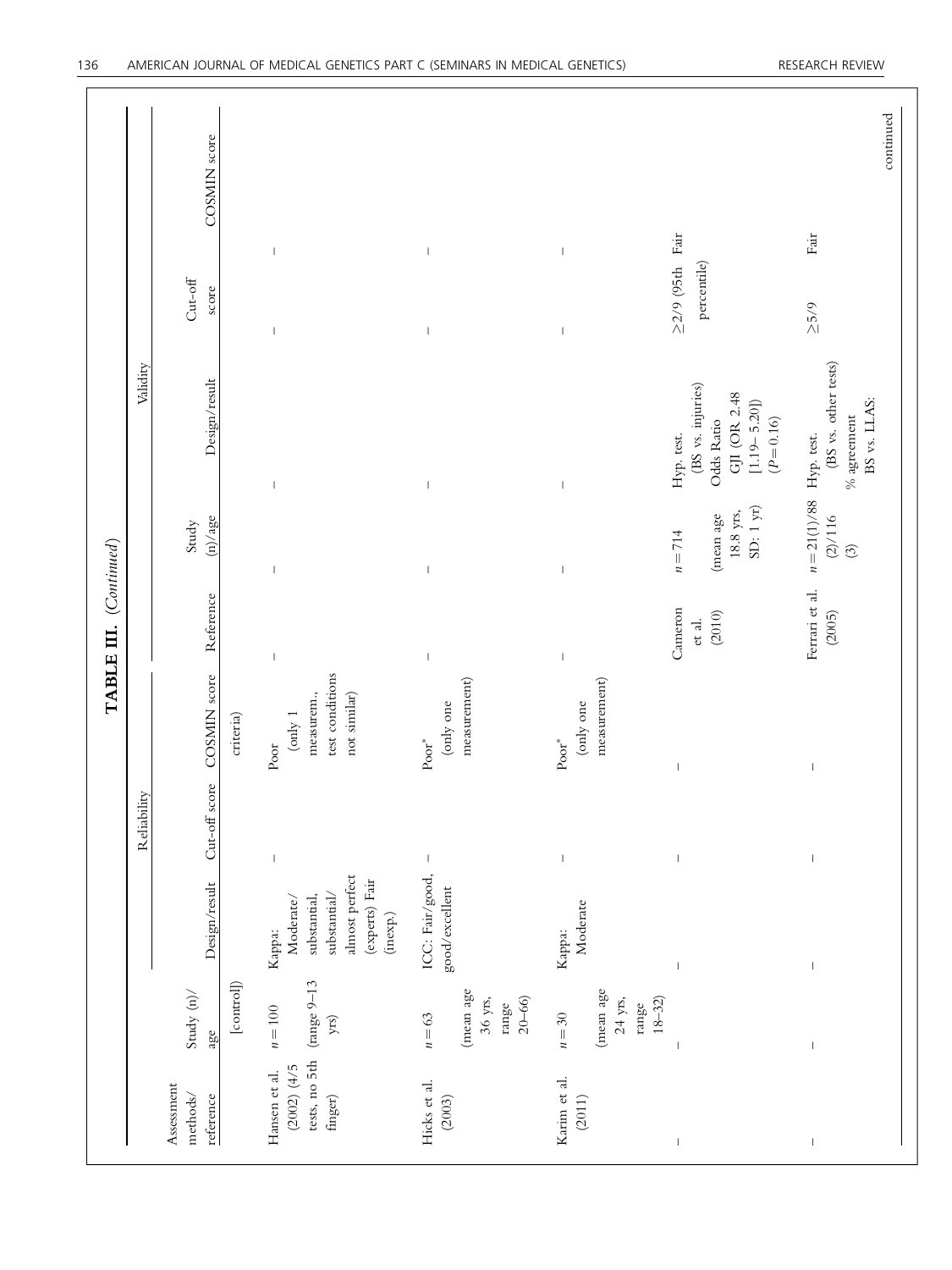|                                     |                    |                                       | Reliability                                                                    |              | TABLE III. (Continued)    |                                                                     | Validity                                                                                                                                                                        |                                   |                                                                                            |
|-------------------------------------|--------------------|---------------------------------------|--------------------------------------------------------------------------------|--------------|---------------------------|---------------------------------------------------------------------|---------------------------------------------------------------------------------------------------------------------------------------------------------------------------------|-----------------------------------|--------------------------------------------------------------------------------------------|
| Assessment<br>methods/<br>reference | Study $(n)$<br>age | Design/result                         | Cut-off score                                                                  | COSMIN score | Reference                 | (n)/age<br>Study                                                    | Design/result                                                                                                                                                                   | $Cut-off$<br>score                | COSMIN score                                                                               |
|                                     |                    |                                       |                                                                                |              |                           | $5-16$ yrs)<br>(range:                                              | Pearson correlation: Low<br>69% (1), 80% (3)<br>$(2)$ , High $(3)$<br>$(1)$ , High                                                                                              |                                   |                                                                                            |
| $\,$ $\,$                           | $\vert$            | $\begin{array}{c} \hline \end{array}$ | $\begin{array}{c} \hline \end{array}$<br>$\begin{array}{c} \hline \end{array}$ |              | Naal et al.<br>(2014)     | $4.1$ yrs.)<br>$28.5$ yrs,<br>(mean age<br>$n=55$<br><b>GIS</b>     | Spearmans correlation BS<br>vs. Hipflex: 0.61 Int.<br>(BS vs. Hip ROM)<br>(all with $P < 0.01$ )<br>Ext. rot: 0.44<br>rot: 0.56<br>Hyp. test.                                   | $\geq4/9$ (BS)<br>$\geq$ 6/9 (BS) | the measurement prop.<br>(inadequate info on<br>of comparator instr.)<br>$\mathbf{Poor}^*$ |
| $\vert$                             | $\vert$            | $\vert$                               | $\,$ $\,$<br>$\,$ $\,$                                                         |              | Nijs et al.<br>(2004)     | SD: 9.11)<br>$40.2$ yrs,<br>(mean age<br>$n = 44$                   | Association between BS<br>$CFS-APQ1: P=0.75$<br>$CFS-APQ2: P=0.69$<br>and CFS CFS: 63.6%<br>(Fischers exact test:<br>Non-CFS: 36.5%<br>(BS vs. CFS)<br>$P = 0.73$<br>Hyp. test. | $5/75$                            | Fair                                                                                       |
| $\,$ $\,$                           | $\,$ $\,$          | $\begin{array}{c} \hline \end{array}$ | $\begin{array}{c} \hline \end{array}$                                          |              | Pearsall et al.<br>(2006) | $1.45~{\rm yrs})$<br>$20.9$ yrs,<br>(mean age<br>$n=57$<br>$\rm SD$ | BS vs. Kneelax: 0.37<br>Spearmans correlation<br>(BS vs. ROM)<br>$(P=0.110)$ AP<br>ankle lax: 0.21,<br>ankle lax: 0.24,<br>$P = 0.152$ IE<br>$(non-sign)$<br>Hyp. test          | $\mathsf I$                       | Fair                                                                                       |
|                                     |                    |                                       |                                                                                |              |                           |                                                                     | $P = 0.101$                                                                                                                                                                     |                                   | continued                                                                                  |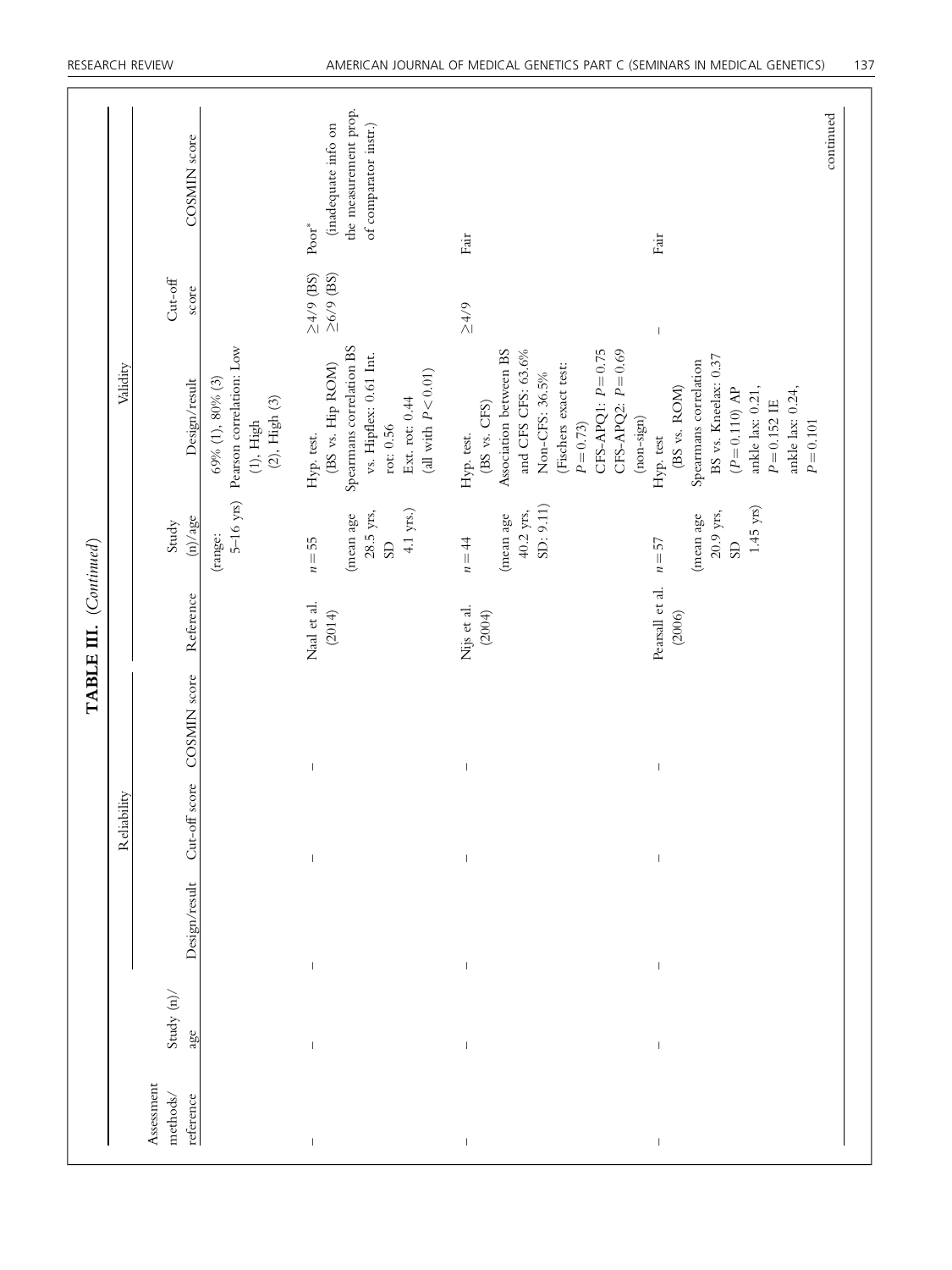|                        |             | COSMIN score                        | about subject eligibility<br>other important meth.<br>measurement prop. of<br>flaws - lacking of info<br>Poor (no info on the<br>comparator instr.,<br>criteria) | Fair                                                                                                                                                                                                                                                                                                                                                                             | constructs measured by<br>(no description of the<br>the comparator instr.,<br>measurement prop.)<br>no info on the<br>Poor                                                            | continued<br>(no info on the<br>$\text{Poor}^{**}$                                                                                                                                                                                                                                                                                                                               |
|------------------------|-------------|-------------------------------------|------------------------------------------------------------------------------------------------------------------------------------------------------------------|----------------------------------------------------------------------------------------------------------------------------------------------------------------------------------------------------------------------------------------------------------------------------------------------------------------------------------------------------------------------------------|---------------------------------------------------------------------------------------------------------------------------------------------------------------------------------------|----------------------------------------------------------------------------------------------------------------------------------------------------------------------------------------------------------------------------------------------------------------------------------------------------------------------------------------------------------------------------------|
|                        |             | Cut-off<br>score                    | $tight(4-6)$ :<br>gr.2, hyp.)<br>$(7-9; \text{gr.3},$<br>extr. hyp.)<br>$(0-3; gr.1$ ,<br>Composite<br>subgr.:<br>scores                                         | $\begin{array}{c} \rule{0pt}{2.5ex} \rule{0pt}{2.5ex} \rule{0pt}{2.5ex} \rule{0pt}{2.5ex} \rule{0pt}{2.5ex} \rule{0pt}{2.5ex} \rule{0pt}{2.5ex} \rule{0pt}{2.5ex} \rule{0pt}{2.5ex} \rule{0pt}{2.5ex} \rule{0pt}{2.5ex} \rule{0pt}{2.5ex} \rule{0pt}{2.5ex} \rule{0pt}{2.5ex} \rule{0pt}{2.5ex} \rule{0pt}{2.5ex} \rule{0pt}{2.5ex} \rule{0pt}{2.5ex} \rule{0pt}{2.5ex} \rule{0$ | $\geq 7/9$                                                                                                                                                                            | $\mid$                                                                                                                                                                                                                                                                                                                                                                           |
|                        | Validity    | Design/result                       | PI/LBP (Spearman<br>$P = 0.89$ PI, LBP<br>(BS vs. injuries)<br>$Rho = -0.03;$<br>correlation:<br>Hyp. test.                                                      | Clin pass ROM: (0.01<br>BS vs. instrumented<br>Pearsons correlation<br>(BS vs. ROM)<br>$(0.23, Non-S)$<br>$-0.48$ , Non-S)<br>AP lax score:<br>Hyp. test.                                                                                                                                                                                                                        | ROM between the<br>knee flex $P = 0.02$ ;<br>$(P\!<\!0.001,$ except<br>Sign. diff in mean<br>hip ext $P\!=\!0.06)$<br>(BS vs. ROM)<br>Variance analysis:<br>3 BS groups<br>Hyp. test. | (BS vs. AC)<br>Hyp.test.                                                                                                                                                                                                                                                                                                                                                         |
|                        |             | (n)/age<br>Study                    | yrs, SD: 2<br>$n = 32/26$<br>(mean 20<br>yrs)                                                                                                                    | $22$ yrs, SD<br>$n = 51/102$<br>(mean age<br>$2.8~{\rm yrs})$                                                                                                                                                                                                                                                                                                                    | (mean age 8<br>yrs, range<br>$6-12$ yrs)<br>$n = 551$                                                                                                                                 | $n = 240$                                                                                                                                                                                                                                                                                                                                                                        |
| TABLE III. (Continued) |             | Reference                           | Roussel et al.<br>(2009)                                                                                                                                         | Sauers et al.<br>(2001)                                                                                                                                                                                                                                                                                                                                                          | Engelsman<br>(2011)<br>et al.<br>Smits-                                                                                                                                               | Terzi et al.<br>(2013)                                                                                                                                                                                                                                                                                                                                                           |
|                        | Reliability | COSMIN score                        | $\overline{\phantom{a}}$                                                                                                                                         | $\mathsf I$                                                                                                                                                                                                                                                                                                                                                                      | $\begin{array}{c} \end{array}$                                                                                                                                                        | I                                                                                                                                                                                                                                                                                                                                                                                |
|                        |             | $Cut$ -off score                    | $\mathord{\text{\rm I}}$                                                                                                                                         | $\begin{array}{c} \rule{0pt}{2.5ex} \rule{0pt}{2.5ex} \rule{0pt}{2.5ex} \rule{0pt}{2.5ex} \rule{0pt}{2.5ex} \rule{0pt}{2.5ex} \rule{0pt}{2.5ex} \rule{0pt}{2.5ex} \rule{0pt}{2.5ex} \rule{0pt}{2.5ex} \rule{0pt}{2.5ex} \rule{0pt}{2.5ex} \rule{0pt}{2.5ex} \rule{0pt}{2.5ex} \rule{0pt}{2.5ex} \rule{0pt}{2.5ex} \rule{0pt}{2.5ex} \rule{0pt}{2.5ex} \rule{0pt}{2.5ex} \rule{0$ |                                                                                                                                                                                       | $\begin{array}{c} \rule{0pt}{2.5ex} \rule{0pt}{2.5ex} \rule{0pt}{2.5ex} \rule{0pt}{2.5ex} \rule{0pt}{2.5ex} \rule{0pt}{2.5ex} \rule{0pt}{2.5ex} \rule{0pt}{2.5ex} \rule{0pt}{2.5ex} \rule{0pt}{2.5ex} \rule{0pt}{2.5ex} \rule{0pt}{2.5ex} \rule{0pt}{2.5ex} \rule{0pt}{2.5ex} \rule{0pt}{2.5ex} \rule{0pt}{2.5ex} \rule{0pt}{2.5ex} \rule{0pt}{2.5ex} \rule{0pt}{2.5ex} \rule{0$ |
|                        |             | Design/result                       | $\overline{\phantom{a}}$                                                                                                                                         | $\begin{array}{c} \rule{0pt}{2.5ex} \rule{0pt}{2.5ex} \rule{0pt}{2.5ex} \rule{0pt}{2.5ex} \rule{0pt}{2.5ex} \rule{0pt}{2.5ex} \rule{0pt}{2.5ex} \rule{0pt}{2.5ex} \rule{0pt}{2.5ex} \rule{0pt}{2.5ex} \rule{0pt}{2.5ex} \rule{0pt}{2.5ex} \rule{0pt}{2.5ex} \rule{0pt}{2.5ex} \rule{0pt}{2.5ex} \rule{0pt}{2.5ex} \rule{0pt}{2.5ex} \rule{0pt}{2.5ex} \rule{0pt}{2.5ex} \rule{0$ |                                                                                                                                                                                       | $\mid$                                                                                                                                                                                                                                                                                                                                                                           |
|                        |             | Study $(n)$<br>age                  | $\mathbf{I}$                                                                                                                                                     | $\mathbf{I}$                                                                                                                                                                                                                                                                                                                                                                     | $\mathsf I$                                                                                                                                                                           | $\begin{array}{c} \rule{0pt}{2.5ex} \rule{0pt}{2.5ex} \rule{0pt}{2.5ex} \rule{0pt}{2.5ex} \rule{0pt}{2.5ex} \rule{0pt}{2.5ex} \rule{0pt}{2.5ex} \rule{0pt}{2.5ex} \rule{0pt}{2.5ex} \rule{0pt}{2.5ex} \rule{0pt}{2.5ex} \rule{0pt}{2.5ex} \rule{0pt}{2.5ex} \rule{0pt}{2.5ex} \rule{0pt}{2.5ex} \rule{0pt}{2.5ex} \rule{0pt}{2.5ex} \rule{0pt}{2.5ex} \rule{0pt}{2.5ex} \rule{0$ |
|                        |             | Assessment<br>methods/<br>reference | $\mathord{\text{\rm I}}$                                                                                                                                         | $\,$ $\,$                                                                                                                                                                                                                                                                                                                                                                        | $\,$ $\,$                                                                                                                                                                             | $\mid$                                                                                                                                                                                                                                                                                                                                                                           |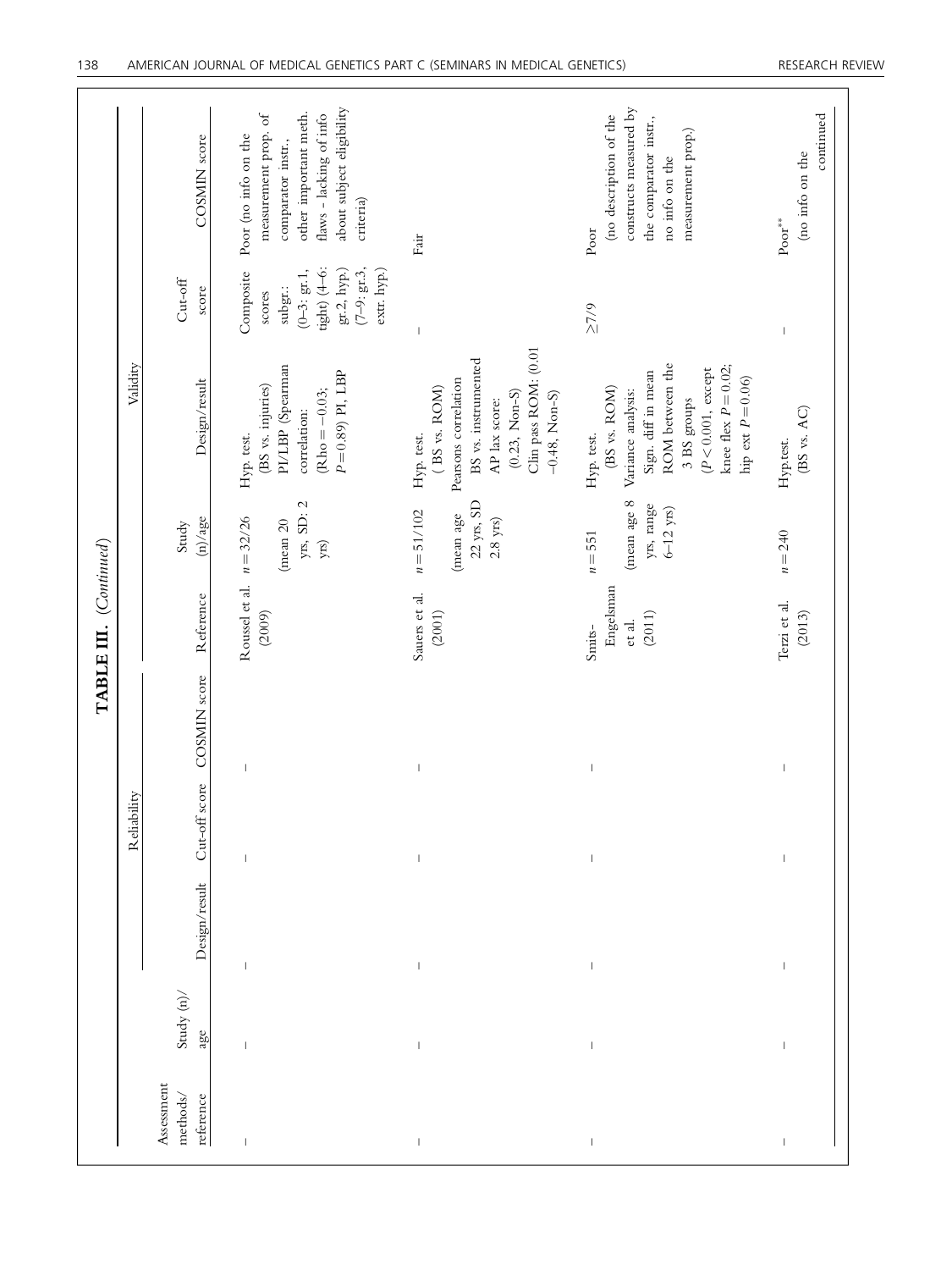|                        |             | COSMIN score                        | measurement prop. of<br>measurement prop. of<br>the comparator instr.)<br>the comparator instr.)<br>(no info on the<br>$\mathbf{Poor}^{**}$                                                                                       |                     | (other imp. meth.flaws:<br>described/lacking for<br>the control group)<br>subject eligibility<br>criteria inadeq.<br>$\mathbf{Poor}^{***}$ | continued                                                                                                                                                |
|------------------------|-------------|-------------------------------------|-----------------------------------------------------------------------------------------------------------------------------------------------------------------------------------------------------------------------------------|---------------------|--------------------------------------------------------------------------------------------------------------------------------------------|----------------------------------------------------------------------------------------------------------------------------------------------------------|
|                        |             | $Cut-off$<br>score                  | 5/9                                                                                                                                                                                                                               |                     | $\mathbf{I}$                                                                                                                               |                                                                                                                                                          |
|                        | Validity    | Design/result                       | Odds Ratio: Shoulder<br>2.72]) Knee (OR 1.83<br>Hyp. test. (BS and pain)<br>foot (OR 1.82 [1.05-<br>[1.10-3.02]) $Ansel$<br>Chi-square GJH in<br>(OR 1.68 [1.04-<br>$(0.8\%$ vs. $7.5\%$ ,<br>AC vs. SIS:<br>$P = 0.010$<br>3.16] |                     | Pearson correlation High<br>(RQ vs. BS) High<br>(RQ vs. CW)                                                                                |                                                                                                                                                          |
|                        |             | (n)/age<br>Study                    | (mean age<br>SD: 8.21-<br>54.08 yrs,<br>$10.68~{\rm yrs})$<br>$13.8$ yrs)<br>(mean age<br>$n = 2901$<br>$53.9-$                                                                                                                   |                     | C <sub>W</sub> /BS<br>$\mathbb{R} Q$ vs.<br>Hyp. test.                                                                                     |                                                                                                                                                          |
| TABLE III. (Continued) |             | Reference                           | Tobias et al.<br>(2013)                                                                                                                                                                                                           |                     |                                                                                                                                            |                                                                                                                                                          |
|                        |             | Cut-off score COSMIN score          | $\overline{\phantom{a}}$                                                                                                                                                                                                          |                     | lacking of info<br>measurement,<br>about subject<br>Poor (only one<br>eligibility<br>criteria)                                             | measurement)<br>(only one<br>$\mathbf{Poor}^*$                                                                                                           |
|                        | Reliability |                                     | $\overline{\phantom{a}}$                                                                                                                                                                                                          |                     | $\begin{array}{c} \end{array}$                                                                                                             |                                                                                                                                                          |
|                        |             | Design/result                       | $\overline{\phantom{a}}$                                                                                                                                                                                                          |                     | almost perfect<br>substantial/<br>substantial,<br>Moderate/<br>Kappa:                                                                      | almost perfect<br>substantial/<br>(curr) fair/<br>(curr/hist)<br>moderate/<br>substantial<br>moderate,<br>Kappa: Fair/<br>moderate,<br>Excellent<br>ICC: |
|                        |             | Study $\langle n \rangle/$<br>age   |                                                                                                                                                                                                                                   |                     | [control]<br>[symp.],<br>(mean age<br>48 yrs.<br>$41$ yrs.<br>$n=30$                                                                       | [asymp.])<br>(mean age<br>[symp.],<br>$46 \text{ yrs}$<br>$34$ yrs<br>$n = 40$                                                                           |
|                        |             | Assessment<br>methods/<br>reference |                                                                                                                                                                                                                                   | Rotès-Quérol (0-11) | Bulbena et al.<br>(1992)                                                                                                                   | et al. (2007)<br>Kristensen<br>$(3 \text{ tests})$<br>$_{\rm Jud\text{-}}$                                                                               |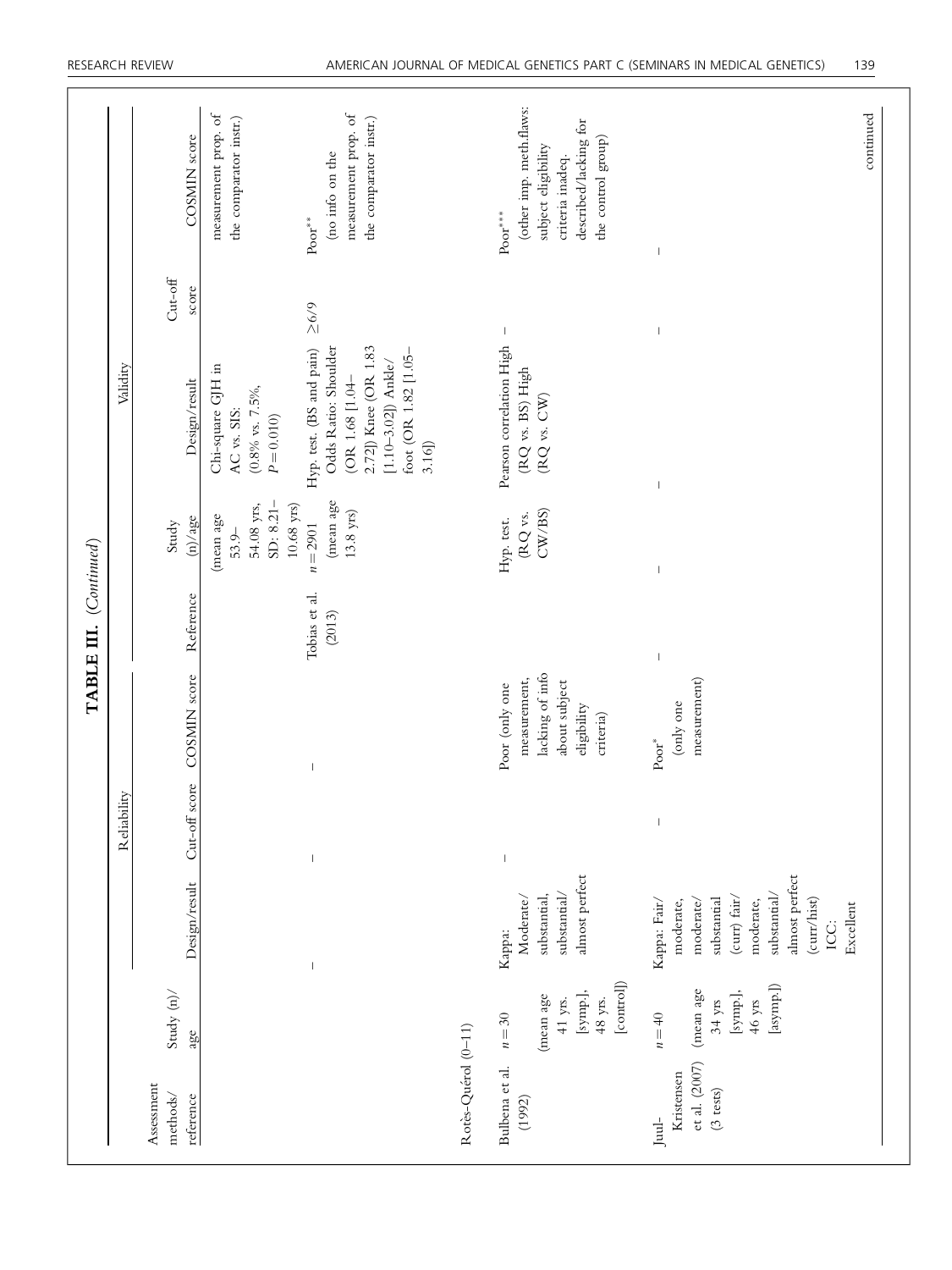|                                                                         |                                                                                   |                                                            |                                       |                                                                                                | TABLE III. (Continued) |                                        |                                                                                                                                                                                                                                          |                                                 |                                                                                                        |
|-------------------------------------------------------------------------|-----------------------------------------------------------------------------------|------------------------------------------------------------|---------------------------------------|------------------------------------------------------------------------------------------------|------------------------|----------------------------------------|------------------------------------------------------------------------------------------------------------------------------------------------------------------------------------------------------------------------------------------|-------------------------------------------------|--------------------------------------------------------------------------------------------------------|
|                                                                         |                                                                                   |                                                            | Reliability                           |                                                                                                |                        |                                        | Validity                                                                                                                                                                                                                                 |                                                 |                                                                                                        |
| Assessment<br>methods/<br>reference                                     | Study $(n)$<br>age                                                                | Design/result                                              |                                       | Cut-off score COSMIN score                                                                     | Reference              | (n)/age<br>Study                       | Design/result                                                                                                                                                                                                                            | $Cut-off$<br>score                              | COSMIN score                                                                                           |
|                                                                         |                                                                                   | (curr/hist)                                                |                                       |                                                                                                |                        |                                        |                                                                                                                                                                                                                                          |                                                 |                                                                                                        |
| Hospital del Mar (0-10)                                                 |                                                                                   |                                                            |                                       | Design                                                                                         |                        |                                        |                                                                                                                                                                                                                                          |                                                 |                                                                                                        |
| Bulbena et al.<br>(1992)                                                | [control]<br>(mean age<br>$[\mathrm{symp.}],$<br>$48$ yrs.<br>$41$ yrs.<br>$n=30$ | almost perfect<br>Substantial/<br>Kappa:                   | $\mathsf I$                           | lacking of info<br>measurement,<br>about subject<br>Poor (only one<br>eligibility<br>criteria) | $\vert$                | $\overline{\phantom{a}}$               | $\mathsf I$                                                                                                                                                                                                                              | $\overline{1}$                                  | $\mathsf I$                                                                                            |
| 5-part questionnaire (0-5)<br>Questionnaires<br>Chahal et al.<br>(2010) | SD: 0.32)<br>$n = 57/92$<br>(Mean age<br>$24$ yrs,                                | $\mathsf I$                                                | $\begin{array}{c} \hline \end{array}$ | $\overline{\phantom{a}}$                                                                       |                        | injuries)<br>Hyp. test.<br>(HdM<br>and | $(OR:3.6 [1.49 - 8.68])$<br>$GLI + ER - [OR:$<br>$6.75(1.92-23.36])$<br>$GLI - (OR: 7.43$<br>$\mathrm{GL}-\left(\mathrm{OR}\right.$ : 2.79<br>$[2.13 - 25.57]$<br>$GL + ER -$<br>$[1.27 - 6.09]$<br>Odds Ratio:<br>Men<br>$\overline{A}$ | (wonnen)<br>(men)<br>$\geq$ 5/10<br>$\geq 4/10$ | Fair                                                                                                   |
| Bulbena et al.<br>(2014)<br>$(+2Q)$                                     | (mean age<br>$35 \text{ yrs}$<br>$n=33$                                           | ICC: Excellent<br>index: Very<br>high corr.<br>Tau-kendall | $\geq 3/7$                            | measurement)<br>(only one<br>$\mathbf{Poor}^*$                                                 |                        | Hyp. test.<br>(5PQ vs.<br>HdM          | $P < 0.001$ ) $SPQ + 2Q$<br>5PQ+2Q and HDM:<br>Spearmans correlation<br>${\rm (rho=0.75)}$<br>$(h \circ h = 0.86;$<br>$P < 0.001$ )<br>and 5PQ:                                                                                          | $\geq 3/7$                                      | measurement prop. of<br>continued<br>the comparator instr.)<br>(no info on the<br>$\mathbf{Poor}^{**}$ |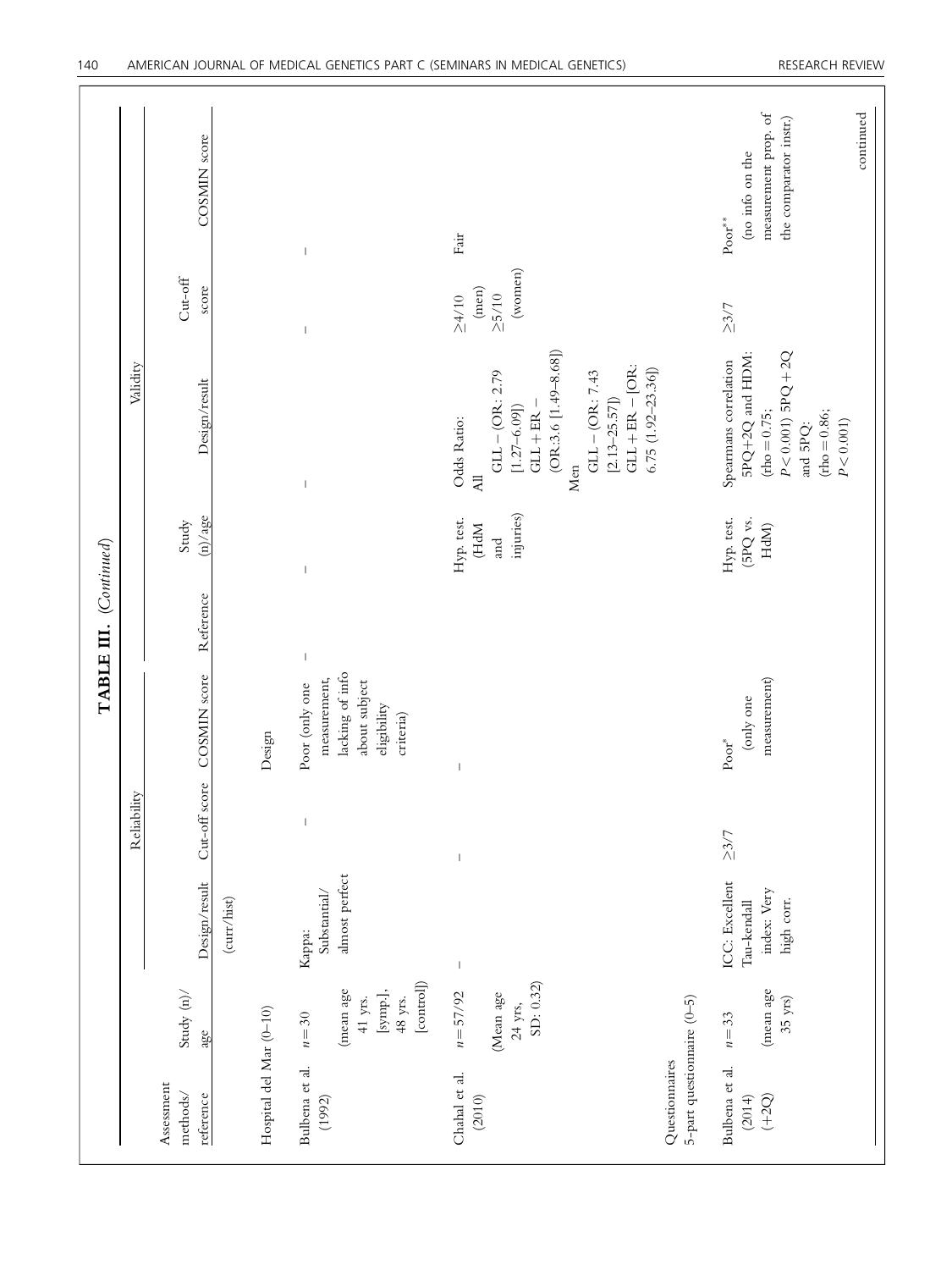|                        |             | COSMIN score                                | demographic details,<br>(other minor meth.<br>flaws: inadequate<br>(other minor)<br>description on<br>no blinding)<br>Fair<br>$\mathrm{Fair}$ | the comparator instr.)<br>measurement prop.of<br>demographic details,<br>(other minor meth.<br>no description of<br>flaws: inadequate<br>(no info on the<br>description on<br>blinding)<br>$\mathbf{Poor}^{**}$<br>Fair | continued<br>Fair                                                                                                                                                                                                      |
|------------------------|-------------|---------------------------------------------|-----------------------------------------------------------------------------------------------------------------------------------------------|-------------------------------------------------------------------------------------------------------------------------------------------------------------------------------------------------------------------------|------------------------------------------------------------------------------------------------------------------------------------------------------------------------------------------------------------------------|
|                        |             | $\mathrm{Cut}\text{-}\mathrm{off}$<br>score | $\geq$ 2/5                                                                                                                                    | $\geq$ 2/5                                                                                                                                                                                                              | $\geq$ 2/5                                                                                                                                                                                                             |
|                        | Validity    | Design/result                               | $\%$ agreement 73.6%<br>Spec.(mean) 0.75<br>Sens.(mean) 0.69                                                                                  | (1st and 2nd cohort)<br>(1st and 2nd cohort)<br>Sens. (mean)<br>80-89%<br>$77 - 85%$<br>Spec.                                                                                                                           | 1.2, $P = 0.1 -$ modest<br>ass.) grade II: (RRR<br>grade III/IV: (RRR<br>grade I: (RRR 1.2;<br>$P = 0.03$ – modest<br>ass., not stat. sign.)<br>1.4; $P = \langle 0.001 \rangle$<br>Relative risk ratio:<br>JH and CWP |
|                        |             | (n)/age<br>Study                            | (5PQ vs.<br>Criterion<br>validity<br>Hyp.test.<br>BS)                                                                                         | (5PQ vs.<br>Hyp. test.<br>Criterion<br>validity<br>BJHS)                                                                                                                                                                | (5PQ vs.<br>Hyp.test.<br>$\mathrm{CWP}\rangle$                                                                                                                                                                         |
| TABLE III. (Continued) |             | Reference                                   | $n = 394$                                                                                                                                     | (range 15-80<br>$n = 212$<br>yrs)                                                                                                                                                                                       | $25 - 107$ yrs)<br>(median age<br>$n = 2,354$<br>55 yrs,<br>range                                                                                                                                                      |
|                        |             | COSMIN score                                | measurement)<br>(only one<br>$\text{Poor}^*$                                                                                                  | Grahame<br>Hakim and<br>(2003)                                                                                                                                                                                          | Mulvey et al.<br>(2013)                                                                                                                                                                                                |
|                        | Reliability | Cut-off score                               | $\geq2/5$                                                                                                                                     |                                                                                                                                                                                                                         |                                                                                                                                                                                                                        |
|                        |             | Design/result                               | (Q1, Q2, Q3)<br>Substantial<br>Moderate<br>(Q4, Q5)<br>Kappa:                                                                                 | $\begin{array}{c} \end{array}$                                                                                                                                                                                          |                                                                                                                                                                                                                        |
|                        |             | Study $(n)$<br>age                          | $17 - 24$<br>$n = 211$<br>(range<br>${\rm yrs})$                                                                                              | $\overline{\phantom{a}}$                                                                                                                                                                                                |                                                                                                                                                                                                                        |
|                        |             | Assessment<br>methods/<br>reference         | Moraes et al.<br>(2011)                                                                                                                       | $\bigg $                                                                                                                                                                                                                |                                                                                                                                                                                                                        |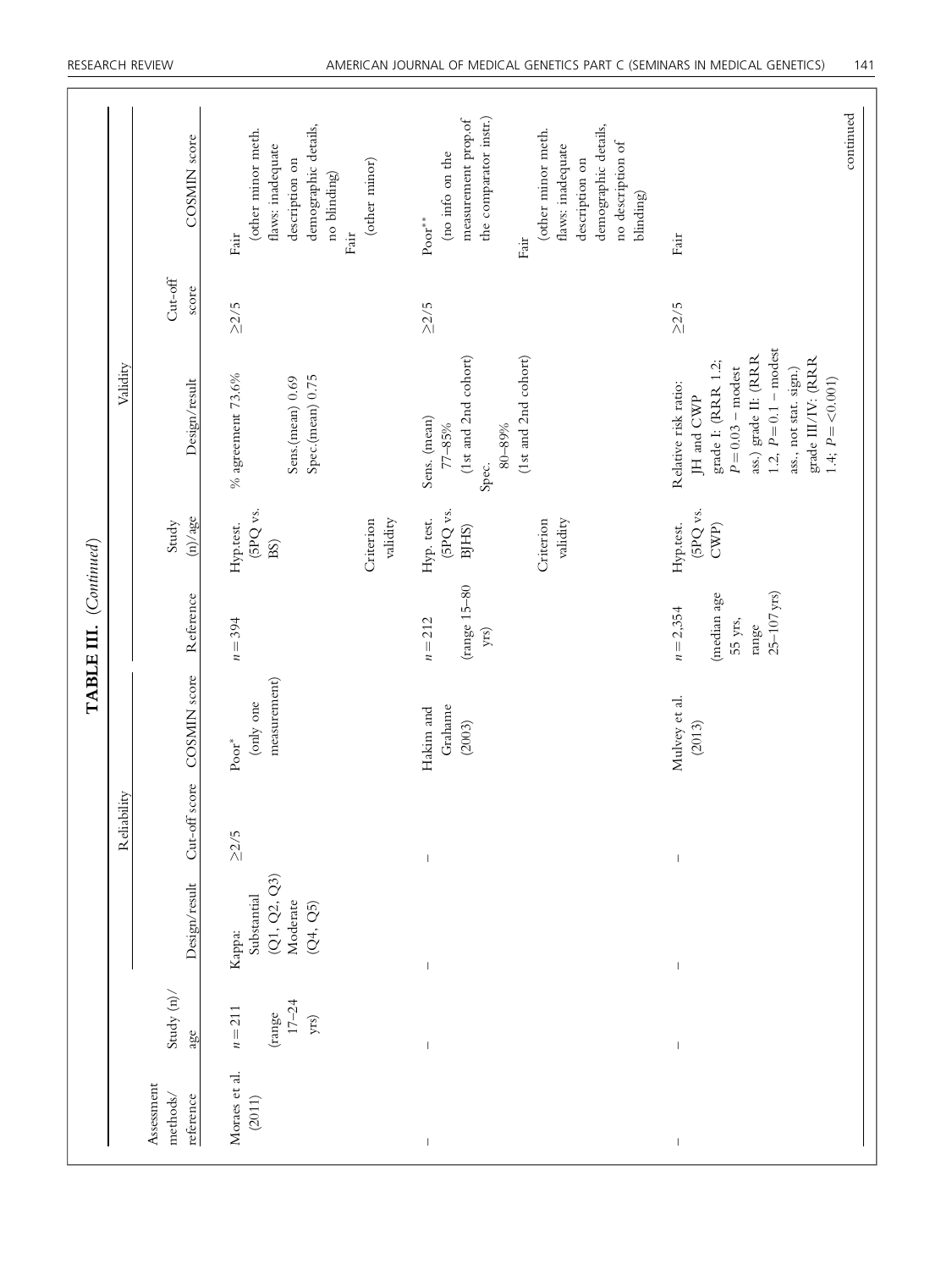|                                     |                                |               |                          |                             | TABLE III. (Continued)                          |                                              |                                                                                                                                                        |                    |                                                                                                                                                                                                                                                                                                                                                                                                                                                                                                                                                                                                                                                                                                                                                                         |
|-------------------------------------|--------------------------------|---------------|--------------------------|-----------------------------|-------------------------------------------------|----------------------------------------------|--------------------------------------------------------------------------------------------------------------------------------------------------------|--------------------|-------------------------------------------------------------------------------------------------------------------------------------------------------------------------------------------------------------------------------------------------------------------------------------------------------------------------------------------------------------------------------------------------------------------------------------------------------------------------------------------------------------------------------------------------------------------------------------------------------------------------------------------------------------------------------------------------------------------------------------------------------------------------|
|                                     |                                |               | Reliability              |                             |                                                 |                                              | Validity                                                                                                                                               |                    |                                                                                                                                                                                                                                                                                                                                                                                                                                                                                                                                                                                                                                                                                                                                                                         |
| Assessment<br>methods/<br>reference | Study $(n)$<br>age             | Design/result |                          | Cut-off score COSMIN score  | Reference                                       | (n)/age<br>Study                             | Design/result                                                                                                                                          | $Cut-off$<br>score | <b>COSMIN</b> score                                                                                                                                                                                                                                                                                                                                                                                                                                                                                                                                                                                                                                                                                                                                                     |
| Beighton self-reported (0-9)        |                                | $\mid$        |                          | Sanches et al.<br>(2014)    | (mean age 21<br>yrs, SD:<br>$n = 2300$<br>3.25) | disease)<br>(5PQ vs.<br>anxiety<br>Hyp.test. | $r = 0.11$ , $P = 0.007$ ,<br>$r = 0.04, P = 0.450,$<br>5PQ and BAI total<br>Pearsons correlation<br>weak ass) (Men:<br>score (Women:<br>not sign ass) | $\geq$ 2/5         | Fair                                                                                                                                                                                                                                                                                                                                                                                                                                                                                                                                                                                                                                                                                                                                                                    |
|                                     | $\begin{array}{c} \end{array}$ | $\mid$        | $\overline{\phantom{a}}$ | Naal et al. (2014) $n = 55$ | 28.5, SD:<br>(mean age<br>$4.1$ yrs)            | (BS s-r vs<br>Hyp. test.<br>BS)              | Kappa-values $(L_w)$ Total: $\geq 4/9$<br>Single tests (range):<br>$0.82(0.72 - 0.91)$<br>$0.61 - 0.96$                                                |                    | measurement prop. of<br>the comparator instr.)<br>(no info on the<br>$\text{Poor}^{**}$                                                                                                                                                                                                                                                                                                                                                                                                                                                                                                                                                                                                                                                                                 |
|                                     |                                |               |                          |                             |                                                 |                                              |                                                                                                                                                        |                    | benign.joint hypermobility syndrome; hyp, hypothesis; instr. instruments; scap, scapular; lax; laxity; ROM, range of motion; incr. increased; s-r, self-reported;p, persistent; r, recurrent; inc,<br>BS, Beighton Score; CW, Carter & Wilkinson; HDM, Hospital del Mar; RQ, Rotès-Quérol; LLAS, Lower Limb Assessment Score; 5PQ, 5-part questionnaire; measure, measurement;<br>meth, methodological; prop, properties; GJH, generalized joint hypermobility, HMS, hypermobility syndrome; GLL, generalized ligamentous laxity; JH, joint hypermobility; BJHS,<br>incidence; classif, classified; cat, categorized; diff. difference; sign, significant; traum, traumatic; GJI, glenohumeral joint instability; ER, external rotation; ASD, Primary anterior shoulder |

reported on 5PQ, which shows to be a promising assessment method for future population studies, where different domains of validity on GJH thus, can be studied more carefully. The additional questionnaire, BS-self, may also seem promising, as it contains illustrations of the test procedures for each of the BS tests. However, the questionnaire assessment methods need more evaluation before they can be used clinically, since very few studies have reported measurement properties on their reliability and validity.

The current review covers a wide range of populations, children, and adults (for adults comprising 64% [7/11] on reliability, and 62% [16/26] on validity), men and women (three studies on separately men or women), and different ethnic groups (mostly Caucasian, few on American/Canadian/Brazilian). For children, only BS has been used, while for adults, different test and questionnaire assessment methods have been used, though, still mostly BS, and 5PQ in population studies.

The current review demonstrates cut-points varying for the different clinical assessment methods. In the adult population, when using nine tests for BS, mostly one cut-point was used for classifying GJH varying between 4 and 6, but one study used 2/9 [Cameron et al., 2010]. However, also two cut-points were used, with a lower cut-point for "tight/not hypermobile" individuals varying between 1 and 4, and an upper cut-point for "hypermobile/extremely hypermobile" individuals varying between 4 and 7 [Boyle et al., 2003; Aslan et al., 2006; Hirsch et al., 2008; Roussel et al., 2009]. For the questionnaire assessment methods only one cut-point was used for classifying GJH, varying between 2 and 3 and with a different total score varying between 5 and 7 [Hakim and Grahame, 2003; Bulbena et al., 2014].

Generally, for adults, one cutpoint, varying from 4 to 5 was used in BS (4/9 and 5/9), and 2/5 in 5PQ have been used. For children, one cutpoint varying from 5 to 7 was used in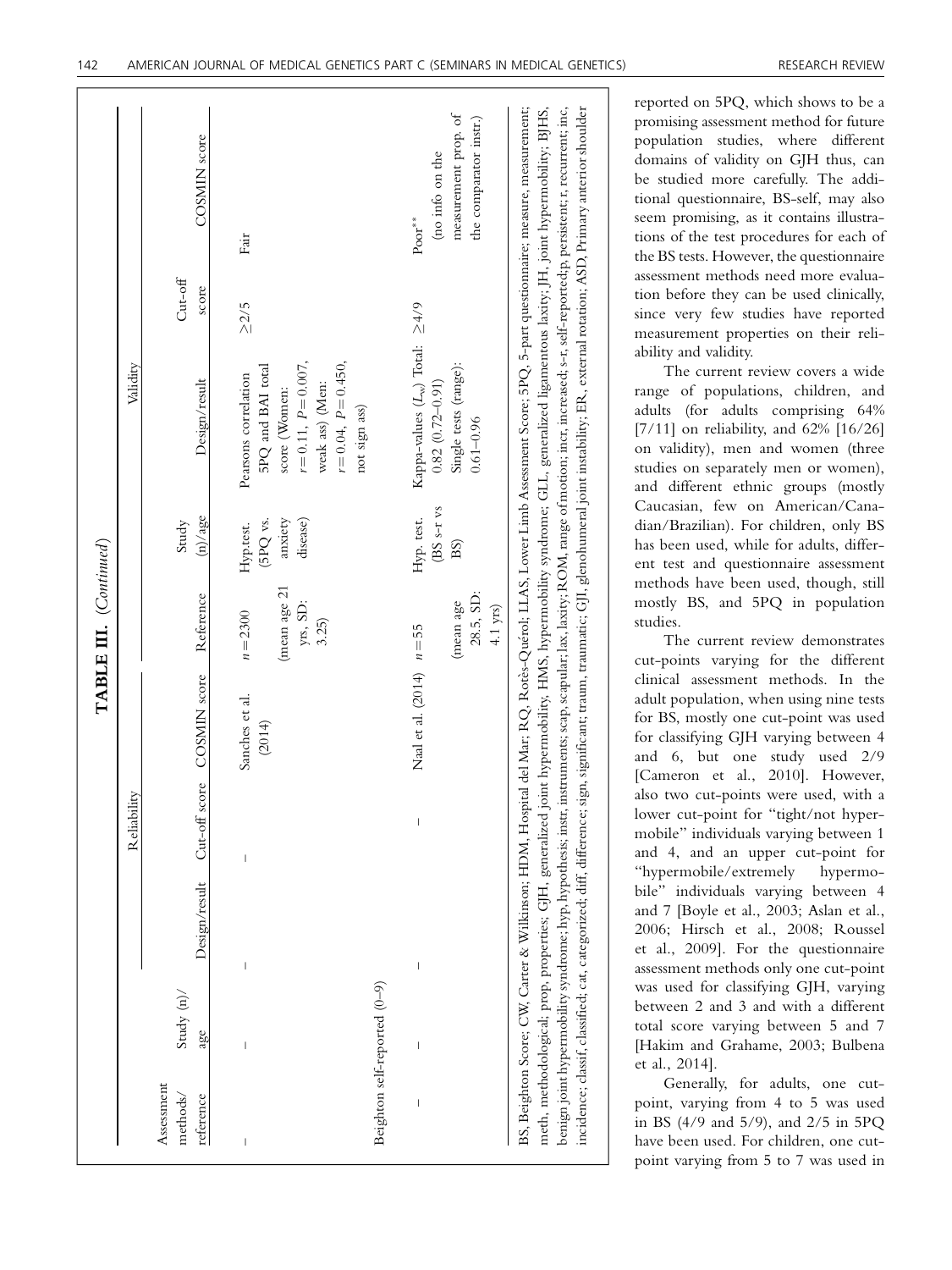#### Reliability Validity Intra/inter Quality/(n)/pop Hypothesis testing Quality/(n)/pop Clinical assessment tools<br>Beighton  $\text{Aslan}^{06}$ : ++ Beighton  $\text{Aslan}^{06}:++$   $P(72)$  <u>vs. other tests:</u> Boyle<sup>03</sup>: ++<br>Bulbena<sup>92</sup>: + P (42/36) (CW/RQ) Bulbena<sup>92</sup>: + P<sup>\*\*\*</sup> (17<br>Bulbena<sup>92</sup>: + P (30) (LLAS) Ferrari<sup>05</sup>: + F (225) -- (173)  $P$  (30) (LLAS) Ferrari<sup>05</sup>: +  $F$  (225) C<br>  $P^*$  (50) C (A/B) Junge<sup>13</sup>: -  $F$  (103) C Erkula<sup>05</sup>: ++<br>Hansen<sup>02</sup>: -  $P^*(50)$ <br> $P(100)$ C  $(A/B)$  Junge<sup>13</sup>:  $P(100)$  C (+) to (+/-) Limited<br>  $P^*$  (50) pos. to conflicting Hicks $^{03}$ : + pos. to conflicting Hirsch<sup>07</sup>: ++<br>  $P^*$  (50)<br>  $\text{Image}^{13}$ : -  $P^*$  (39)  $P^*$  (50) Junge<sup>13</sup>:  $P^*$  (39)<br>Juul-Kr<sup>07</sup>: +  $P^*$  (40) C vs. ROM: Juul-Kr<sup>07</sup>: +<br>
Karim<sup>11</sup>: -<br> *P*<sup>\*</sup> (40)<br> *P*<sup>\*</sup> (30) (Trunkrot.) Erkula<sup>05</sup>:  $-P(1273)$  C Karim<sup>11</sup>: -  $P^*$  (30)<br>Mikkelss.<sup>96</sup>:++  $P$  (29/13) (Hip) Naal<sup>14</sup>: -  $P^{**}$  (5.<br>(k/a lax) Pearsall<sup>06</sup>: -  $F$  (57)  $*$  (55) C (k/a lax) Pearsall<sup>06</sup>: - F (57)<br>(sh lax) Sauers<sup>01</sup>: - F (51) (sh lax) Sauers<sup>01</sup>: - F (51)<br>(gon) Smits-Eng<sup>11</sup>: + P (551) Ia (gon) Smits-Eng<sup>11</sup>:  $+$  P (551) C<br>(+) Limited pos.  $-$  (+) Limited neg. to  $(-)$  to  $(+)$  Limited neg. to conflicting Ie  $(+)$  to  $(+/-)$  Limited pos. to Conflicting vs. pain: (p/r) El-Metwally<sup>04</sup>: +  $F(430)$  C<br>
(LLP) El-Metwally<sup>05</sup>: +  $F(1284)$  C (LLP) El-Metwally<sup>05</sup>: +  $F(1284)$  C<br>(inc) El-Metwally<sup>07</sup>: -  $F(1113)$  C (inc) El-Metwally<sup>07</sup>:  $F (1113)$  C<br>(inc) Sohrb.-Nøhr<sup>14</sup>:  $+$   $F (301)$  C (inc) Sohrb.-Nøhr<sup>14</sup>: + F (301) C<br>
(s/k/a)(inc/p)Tobias<sup>13</sup>:+  $p^{**}$  (2901) C  $(s/k/a)(inc/p)$ Tobias<sup>13</sup>:+  $*(2901)$  C  $(++)$  to  $(+/-)$ Moderate pos. to Conflicting BS vs. injuries: (GI) Cameron<sup>10</sup>:  $+$ (KI) Junge<sup>15</sup>:  $-$ F (714) C (PI) Roussel<sup>09</sup>:  $-$ P\*\* (999)  $(+/-)$  Conflict P (58) vs. diseases: (TMs) Hirsch<sup>08</sup>: +  $(CFS)$  Nijs<sup>04</sup>: -F (895)  $(ACprev)$  Terzi<sup>13</sup>: +  $F(44)$  $(+)$ to  $(+/-)$  Limited  $P^{**}$  (240) pos. to conflicting Carter & Wilkinson Bulbena<sup>92</sup>: +  $P(30)$  vs. other tests:<br>Inter: Unknown (BS/RQ) Bull  $P^{\ast\ast\ast}$ Inter: Unknown  $\overline{\text{BS/RQ}}$  Bulbena<sup>92</sup>: +  $P^{***}$  (173) Unknown Rotès-Quérol Bulbena<sup>92</sup>: +  $P(30)$  vs. other tests:<br>
Iuul-Kr<sup>07</sup>: + (3)  $P^*(40)$  (CW/BS) Bull Juul-Kr $^{07}$ : + (3) (CW/BS) Bulbena<sup>92</sup>:  $+$ <br>Unknown -- (173) Inter: Unknown Hospital del Mar Bulbena<sup>92</sup>: +  $P(30)$  (ASD) Chahal<sup>10</sup>: +  $F(149)$ Inter: Unknown Unknown

#### TABLE IV. Levels of Evidence of Included Studies

continued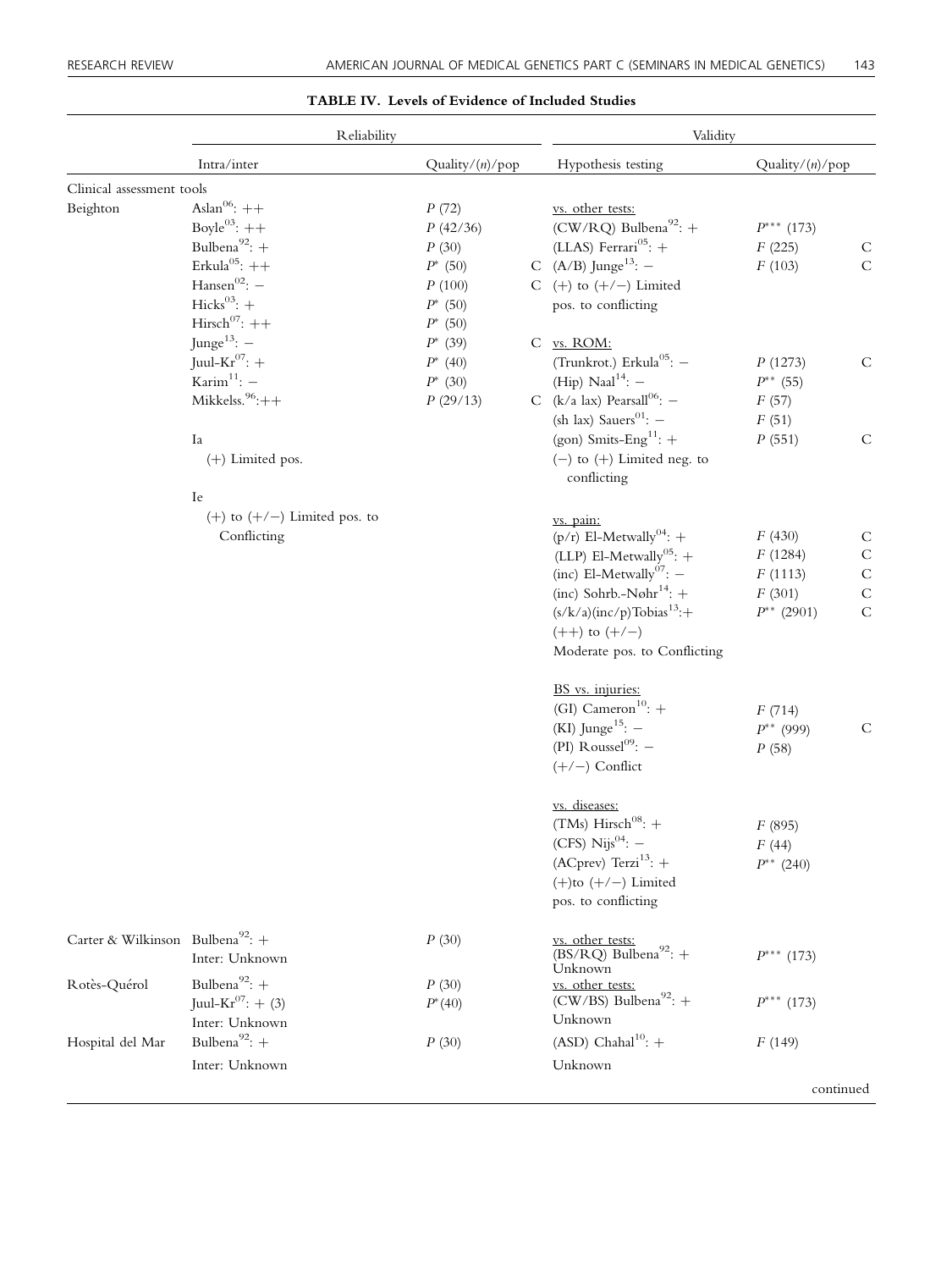|                  |                                                                                     | $\mathbf{H}$            |                                                                                                                                                 |                           |
|------------------|-------------------------------------------------------------------------------------|-------------------------|-------------------------------------------------------------------------------------------------------------------------------------------------|---------------------------|
|                  | Reliability                                                                         |                         | Validity                                                                                                                                        |                           |
|                  | Intra/inter                                                                         | Quality/ $(n)/p$ op     | Hypothesis testing                                                                                                                              | Quality/(n)/pop           |
| Questionnaires   |                                                                                     |                         |                                                                                                                                                 |                           |
| 5-part Q.        | Bulbena <sup>14</sup> : $+$<br>Moraes $11$ : $-$<br>Retest: $(+/-)$<br>Conflicting  | $P^*(33)$<br>$P^*(211)$ | vs. other tests:<br>(HdM) Bulbena <sup>14</sup> : $+$<br>(BS) deMoraes <sup>11</sup> : $-/+$<br>$(+)$ to $(+/-)$ Limited<br>pos. to Conflicting | $P^{**}$ (191)<br>F(394)  |
|                  | Criterion val.<br>(BS) deMoraes <sup>11</sup> : $-$<br>(BS) $Hakim03$ :?<br>Unknown | F(394)<br>F(489)        | vs. pain/tissue diseases:<br>$(CWP)$ Mulvey <sup>13</sup> : $+$ (BJHS)<br>Hakim <sup>03</sup> : $+$<br>(+) Limited pos.                         | F(2354)<br>$P^{**}$ (489) |
|                  |                                                                                     |                         | vs. anxiety/psych. disease:<br>(anx) Sanches <sup>14</sup> : $-$<br>Unknown                                                                     | F(2300)                   |
| BS-self-reported |                                                                                     |                         | vs. tests:<br>(BS) Naal <sup>14</sup> : $+$<br>Unknown                                                                                          | $P^{**}$ (55)             |

## TABLE IV. (Continued)

Ia, Intra-rater; Ie, Inter-rater; P, poor; F, fair; pop, population; BS, Beighton Score; CW, Carter & Wilkinson; HdM, Hospital del Mar; RQ, Rotes-Querol; 5-part Q, 5-part questionnaire; LLAS, Lower Limb Assessment Score; k/a lax, Knee/ankle laxity; sh lax, Shoulder laxity; gon, goniometry; p, persistent; r, recurrent; inc, incidence; s/k/a, shoulder/knee/ankle; GI, Glenohumeral joint instability; Y, youth; C, children, AID, Primary traumatic anterior shoulder dislocation; KI, knee injuries; PI, pelvic injuries; TMs, Temporomandibular symptoms; CFS, chronic fatigue syndrome; ACprev, Adhesive capsulitis prevalence; ASD, Anterior Shoulder Dislocation; CWP, chronic widespread pain; BJHS, benign joint hypermobility syndrome; Anx, anxiety;  $\frac{92}{2}$ , Superscripts shows year of publication.

-Reliability studies rated poor on the basis of one single rating, based on "only one measurement."

--Validity studies rated poor on the basis of one single rating "no information on the measurement properties of the comparator instrument(s)."

BS (5/9, 6/9, and 7/9). In one test assessment method the total score was 11 with a cut-point of 7/11 for classifying GJH based on only tests in the lower extremities [Ferrari et al., 2005], and another study used two cutpoints the lower being 5/9 and the upper being 7/9 [Smits-Engelsman et al., 2011]. Since JHS and hEDS in the current review are recognized as one and the same condition, a specific cut-point needs to be decided, and 5/9 may be suggested for future use in adults. However, since joint mobility, and therefore, BS is known to decrease by age [Remvig et al., 2007b], there is a need for adults also to include additional historical information, as

described in the appendix of the reliability study using the BS, with phrasing "can you now or have you previously been able to ... " [Juul-Kristensen et al., 2007], and in the study describing 5PQ [Hakim and Grahame, 2003].

Generally, for adults, one cutpoint, varying from 4 to 5 was used in BS (4/9 and 5/9), and 2/5 in 5PQ have been used. For children, one cut-point

## varying from 5 to 7 was used in BS (5/9, 6/9, and 7/9).

Since children have individual growth periods, this may be the reason for using two cut-points (a lower and an upper) as recently suggested [Smits-Engelsman et al., 2011], and therefore, the upper cut-point is suggested to be at least 6/9 as used in previous population studies [El-Metwally et al., 2004, 2005, 2007; Tobias et al., 2013].

Warming-up before performing flexibility tests may influence the outcome of a test assessment method. However, almost no studies reported whether participants did warm-up, and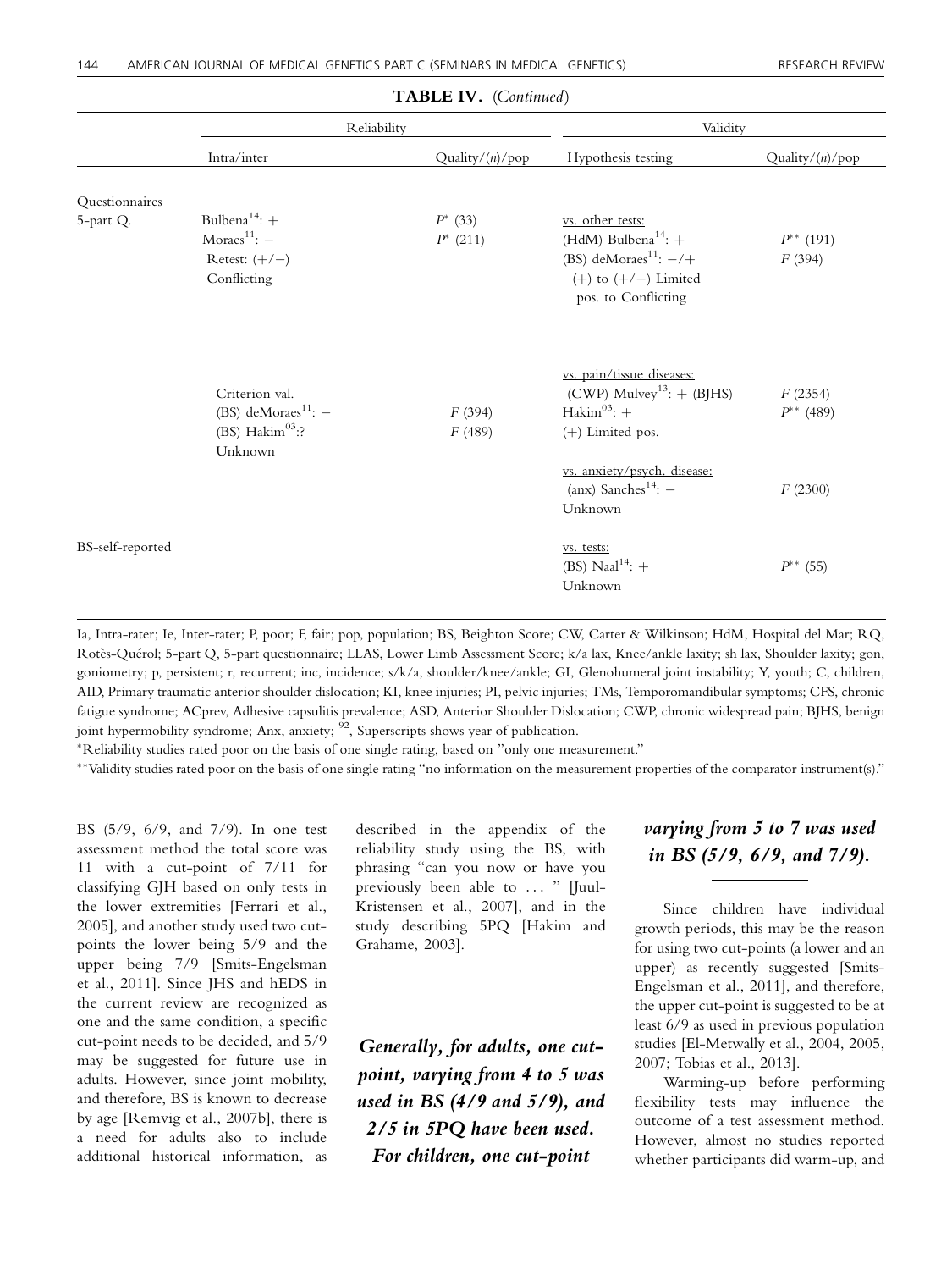the influence of such performance is therefore, unknown.

This review highlights a number of areas warranting future research. Because of the limited studies on the clinical assessment methods for classifying GJH, more high quality studies, and especially those evaluating aspects of validity are required (concurrent, predictive, measurement error, responsiveness, and interpretability). Additional clinical test assessment methods may further be considered in order to support and endorse the presence of GJH in the diagnostic procedure of heritable connective tissue disorders. Also of importance is that consensus is warranted regarding selection of specific test and questionnaire assessment methods for classifying GJH, the test performance, and the cut-points by which age, gender, and ethnicity may be taken into account.

Limitations of the study are the small amount of studies, for which reason it was decided only to rate reliability (intra- and inter-rater) and validity (hypothesis testing or criterion validity). Use of COSMIN is recommended to be the best evaluation method until now, as has also been used previously to evaluate clinical test assessment methods [Kroman et al., 2014; Larsen et al., 2014]. However, since the COSMIN originally was designed for the evaluation of patient-reported outcomes, there are some adjustments that need to be considered when using COSMIN for clinical test assessment methods. For example, although rating of the number of measurements taken may be useful in settings with continuous scales as in performance-based methods, rating scales in many clinical assessment methods (test or questionnaire) are dichotomous (positive/negative). To adjust for this shortcoming, the present review adjusted the evaluation of methodological quality, corresponding to when "only one measurement" was rated poor in reliability, the study was upgraded from poor to fair, meaning that the study thereby could be included in the best evidence synthesis. Furthermore, the sample size in clinical

studies is often much smaller than in questionnaire studies, and therefore, it may be suggested that minor sample sizes should not be rated that strictly as in questionnaire assessment methods, when studying clinical test assessment methods. For validity studies, one poor rating including "no information on the measurement properties of the comparator instrument" or "subject eligibility criteria inadequately described/lacking," allowed upgrading to fair, and the study could thereby be included in the best evidence synthesis.

Strengths of this review are the systematic and rigid use of recommended strategies for systematic reviews of clinical assessment methods, the evaluation of their clinimetric properties and rating of the best evidence synthesis.

#### **CONCLUSION**

In the current review, four test and two questionnaire assessment methods for classifying GJH were found with measurement properties of varying methodological strength and results of varying weight. Most of the studies used the BS. The inter-rater reliability of this method seems acceptable to be used in clinical practice, provided that uniformity of testing procedures are included in the testing procedures, in addition to historical information, especially in adults. However, shortcomings were found in studies on the validity of BS, while the three other test assessment methods (CW, RQ, HdM) lack satisfactory information on both reliability and validity. Regarding questionnaire assessment methods, 5PQ is the most frequently method used, however, only in adult population studies. In conclusion provided uniformity of testing procedures, the recommendation for clinical use in adults is BS with cut-point of 5 of 9 including historical information, while in children it is BS with cut-point of at least 6 of 9. However, more studies are needed to conclude, especially on the validity properties of these assessment methods, and before evidencebased recommendations can be made for

clinical use on the "best" assessment method for classifying GJH.

In the current review, four test and two questionnaire assessment methods for classifying GJH were found with measurement properties of varying methodological strength and results of varying weight. Most of the studies used the BS.

## AUTHORS' CONTRIBUTIONS

BJK contributed to conception and design of the study, including analysis and interpretation of data, writing of the article, critical revision of the article for important intellectual content, and final approval of the article. KS contributed to the collection and assembly of data, analysis and interpretation of data, and critical revision of the article for important intellectual content and final approval of the article. RE and HL contributed to conception and design of the study including analysis and interpretation of data, critical revision of the article for important intellectual content, and final approval of the article. LR contributed to interpretation of data, critically revision of the article for important intellectual content, and final approval of the article. First and last authors take responsibility for the integrity of the work as a whole, from inception to finished article.

#### ACKNOWLEDGMENT

Dr. Jaime Bravo, Chile, and Hylke Bosma, previous patient representative of the Ehlers–Danlos Syndrome organization, the Netherlands, are acknowledged for their initial participation in this work and the Beighton group.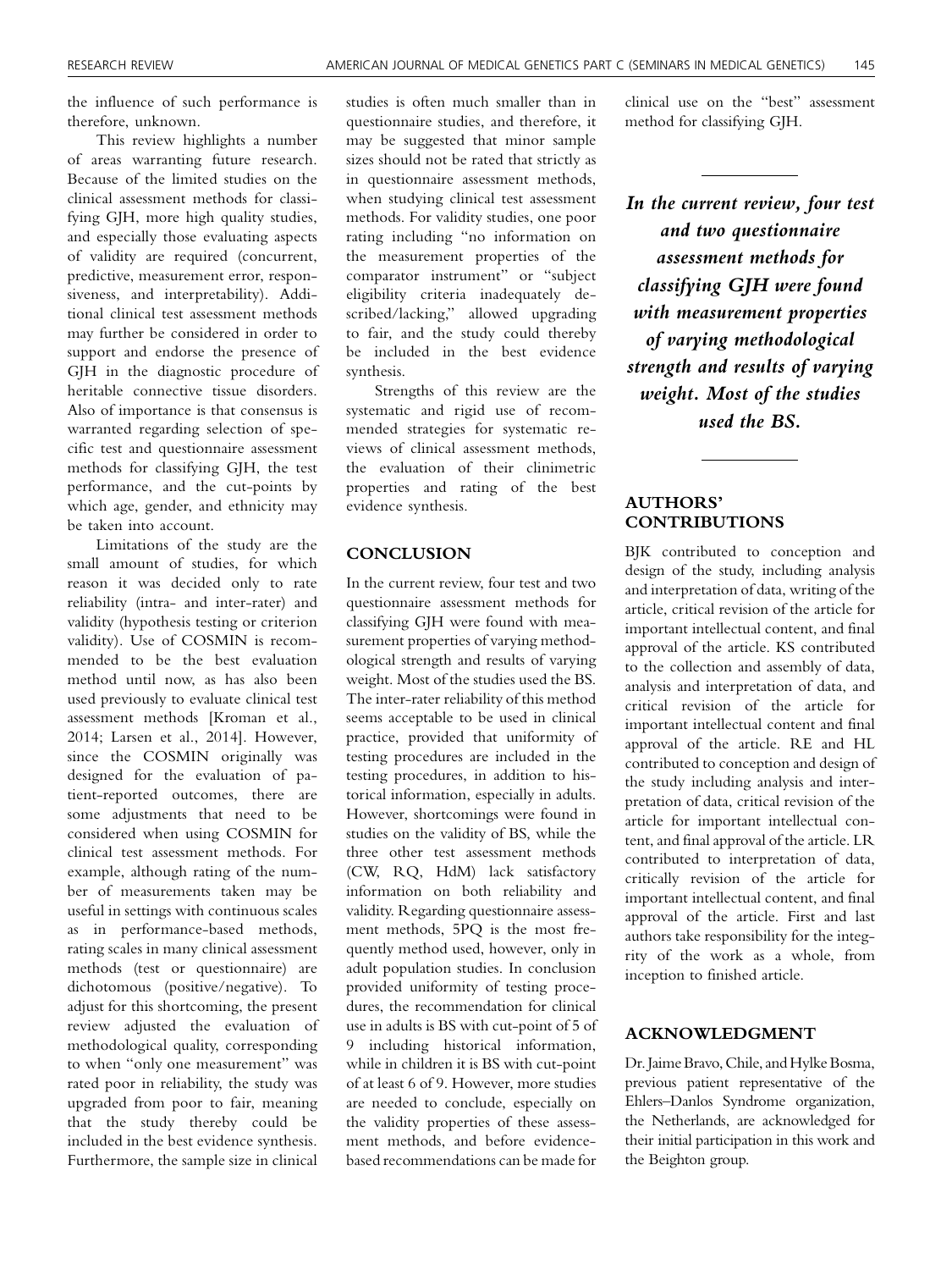#### REFERENCES

- Aslan BA, Celik E, Cavlak U, Akdag B. 2006. Evaluation of inter-rater and intra-rater reliability of BEighton and Horan Joint Mobility Index. Fizyoterapi Rehabil 17:113–119.
- Beighton P, De Paepe A, Steinmann B, Tsipouras P, Wenstrup RJ. 1998. Ehlers–Danlos syndromes: Revised nosology, villefranche, 1997. Ehlers–Danlos national foundation (USA) and Ehlers–Danlos support group (UK). Am J Med Genet 77:31–37.
- Beighton P, Solomon L, Soskolne CL. 1973. Articular mobility in an African population. Annl Rheum Dis 32:413–418.
- Boyle KL, Witt P, Riegger-Krugh C. 2003. Intrarater and inter-rater reliability of the Beighton and Horan Joint Mobility Index. J Athl Train 38:281–285.
- Bulbena A, Duro JC, Porta M, Faus S, Vallescar R, Martin-Santos R. 1992. Clinical assessment of hypermobility of joints: Assembling criteria. J Rheumatol 19:115–122.
- Bulbena A, Mallorqui-Bague N, Pailhez G, Rosado S, Gonzalez I, Blanch-Rubio J, Carbonell J. 2014. Self-reported screening questionnaire for the assessment of Joint Hypermobility Syndrome (SQ-CH), a collagen condition, in Spanish population. Eur J Psychiat 28:17–26.
- Cameron KL, Duffey ML, DeBerardino TM, Stoneman PD, Jones CJ, Owens BD. 2010. Association of generalized joint hypermobility with a history of glenohumeral joint instability. J Athl Train 45:253–258.
- Castori M, Dordoni C, Valiante M, Sperduti I, Ritelli M, Morlino S, Chiarelli N, Celletti C, Venturini M, Camerota F, Calzavara-Pinton P, Grammatico P, Colombi M. 2014. Nosology and inheritance pattern(s) of joint hypermobility syndrome and Ehlers–Danlos syndrome, hypermobility type: A study of intrafamilial and interfamilial variability in 23 Italian pedigrees. Am J Med Genet Part A 164A:3010–3020.
- Chahal J, Leiter J, McKee MD, Whelan DB. 2010. Generalized ligamentous laxity as a predisposing factor for primary traumatic anterior shoulder dislocation. J Shoulder Elbow Surg 19:1238–1242.
- El-Metwally A, Salminen JJ, Auvinen A, Kautiainen H, Mikkelsson M. 2004. Prognosis of non-specific musculoskeletal pain in preadolescents: A prospective 4-year follow-up study till adolescence. Pain 110:550–559.
- El-Metwally A, Salminen JJ, Auvinen A, Kautiainen H, Mikkelsson M. 2005. Lower limb pain in a preadolescent population: Prognosis and risk factors for chronicity—A prospective 1- and 4-year follow-up study. Pediatrics 116:673–681.
- El-Metwally A, Salminen JJ, Auvinen A, Macfarlane G, Mikkelsson M. 2007. Risk factors for development of non-specific musculoskeletal pain in preteens and early adolescents: A prospective 1-year follow-up study. BMC Musculoskelet Disord 8:46.
- Erkula G, Kiter AE, Kilic BA, Er E, Demirkan F, Sponseller PD. 2005. The relation of joint laxity and trunk rotation. J Pediatr Orthop Part B 14:38–41.
- Ferrari J, Parslow C, Lim E, Hayward A. 2005. Joint hypermobility: The use of a new assessment tool to measure lower limb hypermobility. Clin Exp Rheumatol 23: 413–420.
- Fleiss JL. 1986. Reliability of measurement. The design and analysis of clinical experiments. New York: John Wiley and Sons. pp. 1–32.
- Grahame R, Bird HA, Child A. 2000. The revised (Brighton 1998) criteria for the diagnosis of benign joint hypermobility syndrome (BJHS). J Rheumatol 27:1777–1779.
- Hakim AJ, Grahame R. 2003. A simple questionnaire to detect hypermobility: An adjunct to the assessment of patients with diffuse musculoskeletal pain. Int J Clin Pract 57: 163–166.
- Hansen A, Damsgaard R, Kristensen JH, Baggers J, Remvig L. 2002. Interexaminer reliability of selected tests for hypermobility. J Orthop Med 25:48–51.
- Hicks GE, Fritz JM, Delitto A, Mishock J. 2003. Interrater reliability of clinical examination measures for identification of lumbar segmental instability. Arch Phys Med Rehab 84:1858–1864.
- Hirsch C, Hirsch M, John MT, Bock JJ. 2007. Reliability of the Beighton Hypermobility Index to determinate the general joint laxity performed by dentists. J Orof Orthop 68:342–352.
- Hirsch C, John MT, Stang A. 2008. Association between generalized joint hypermobility and signs and diagnoses of temporomandibular disorders. Eur J Oral Sci 116:525–530.
- Jansson A, Saartok T, Werner S, Renstrom P. 2004. General joint laxity in 1845 Swedish school children of different ages: Age- and genderspecific distributions. Acta Paediatr 93: 1202–1206.
- Junge T, Jespersen E, Wedderkopp N, Juul-Kristensen B. 2013. Inter-tester reproducibility and inter-method agreement of two variations of the Beighton test for determining Generalised Joint Hypermobility in primary school children. BMC Pediatr 13:214.
- Junge T, Runge L, Juul-Kristensen B, Wedderkopp N. 2015. The extent and risk of knee injuries in children aged 9–14 with Generalised Joint Hypermobility and knee joint hypermobility—The CHAMPS-study Denmark. BMC Musculoskelet Disord 15:1–11.
- Juul-Kristensen B, Rogind H, Jensen DV, Remvig L. 2007. Inter-examiner reproducibility of tests and criteria for generalized joint hypermobility and benign joint hypermobility syndrome. Rheumatology 46:1835–1841.
- Karim A, Millet V, Massie K, Olson S, Morganthaler A. 2011. Inter-rater reliability of a musculoskeletal screen as administered to female professional contemporary dancers. Work 40:281–288.
- Kroman SL, Roos EM, Bennell KL, Hinman RS, Dobson F. 2014. Measurement properties of performance-based outcome measures to assess physical function in young and middle-aged people known to be at high risk of hip and/or knee osteoarthritis: A systematic review. Osteoarthr Cartil 22:26–39.
- Larsen CM, Juul-Kristensen B, Lund H, Sogaard K. 2014. Measurement properties of existing clinical assessment methods evaluating

scapular positioning and function. A systematic review. Physiother Theory Pract 30:453–482.

- Landis JR, Koch GG. 1977. The measurement of observer agreement for categorical data. Biometrics 33:159–174.
- Mikkelsson M, Salminen JJ, Kautiainen H. 1996. Joint hypermobility is not a contributing factor to musculoskeletal pain in preadolescents. J Rheumatol 23:1963–1967.
- Moher D, Liberati A, Tetzlaff J, Altman DG. 2009. Preferred reporting items for systematic reviews and meta-analyses: The PRISMA statement. J Clin Epidemiol 62:1006–1012.
- Mokkink LB, Terwee CB, Knol DL, Stratford PW, Alonso J, Patrick DL, Bouter LM, de Vet HC. 2010. The COSMIN checklist for evaluating the methodological quality of studies on measurement properties: A clarification of its content. BMC Med Res Methodol 10:22.
- Moraes DA, Baptista CA, Crippa JA, Louzada-Junior P. 2011. Translation into Brazilian Portuguese and validation of the five-part questionnaire for identifying hypermobility. Rev Bras Reumatol 51:53–69.
- Mulvey MR, Macfarlane GJ, Beasley M, Symmons DP, Lovell K, Keeley P, Woby S, McBeth J. 2013. Modest association of joint hypermobility with disabling and limiting musculoskeletal pain: Results from a largescale general population-based survey. Arthritis Care Res (Hoboken) 65:1325–1333.
- Naal FD, Hatzung G, Muller A, Impellizzeri F, Leunig M. 2014. Validation of a self-reported Beighton score to assess hypermobility in patients with femoroacetabular impingement. Int Orthop 38:2245–2250.
- Nijs J,Meirleir KD, Truyen S. 2004. Hypermobility in patients with chronic fatigue syndrome: Preliminary observations. J Musculoskelet Pain 12:9–17.
- Palmer S, Bailey S, Barker L, Barney L, Elliott A. 2014. The effectiveness of therapeutic exercise for joint hypermobility syndrome: A systematic review. Physiotherapy 100:220–227.
- Pearsall AW, Kovaleski JE, Heitman RJ, Gurchiek LR, Hollis JM. 2006. The relationships between instrumented measurements of ankle and knee ligamentous laxity and generalized joint laxity. J Sports Med Phys Fitness 46:104–110.
- Remvig L, Engelbert RH, Berglund B, Bulbena A, Byers PH, Grahame R, Juul-Kristensen B, Lindgren KA, Uitto J, Wekre LL. 2011. Need for a consensus on the methods by which to measure joint mobility and the definition of norms for hypermobility that reflect age, gender and ethnic-dependent variation: Is revision of criteria for joint hypermobility syndrome and Ehlers–Danlos syndrome hypermobility type indicated? Rheumatology 50:1169–1171.
- Remvig L, Jensen DV, Ward RC. 2007a. Are diagnostic criteria for general joint hypermobility and benign joint hypermobility syndrome based on reproducible and valid tests? A review of the literature. J Rheumatol 34:798–803.
- Remvig L, Jensen DV, Ward RC. 2007b. Epidemiology of general joint hypermobility and basis for the proposed criteria for benign joint hypermobility syndrome: Review of the literature. J Rheumatol 34:804–809.